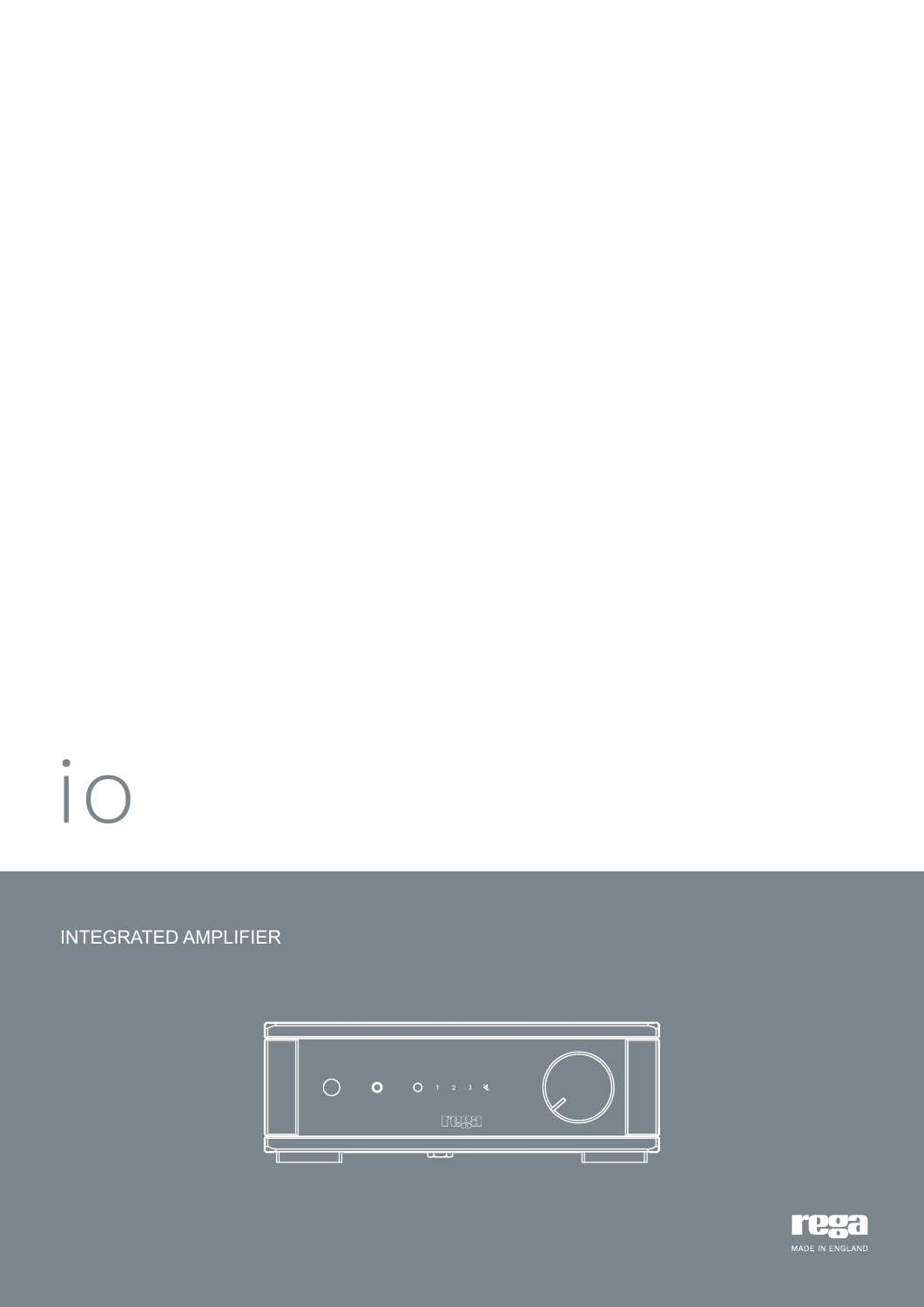# **CONTENTS**

IMPORTANT INFORMATION (ENGLISH) 02

COMPLIANCE INFORMATION 03-04

EN USER MANUAL 05-08

FR USER MANUAL 09-12

DE USER MANUAL 13-16

IT USER MANUAL 17-20

ES USER MANUAL 21-24 PT USER MANUAL 25-28

NL USER MANUAL 29-32

DA USER MANUAL 33-36

SV USER MANUAL 37-40

PL USER MANUAL 41-44

TECHNICAL SPECIFICATIONS (MULTI-LINGUAL) 45

IMPORTANT INFORMATION (MULTI-LINGUAL) 46-47

# IMPORTANT INFORMATION

#### **Service**

With the unit disconnected from the mains, clean only with a micro fibre cloth (lightly damp if necessary). Do not remove any coverings; there are no user serviceable parts inside. If the unit performs erratically or emits smoke or odour, disconnect from the power supply and take it to a qualified service technician.

#### **Warranty**

All Rega products are covered by a lifetime warranty against manufacture defects. This warranty does not cover wear and tear. Any unauthorised modifications or failure to follow the Rega recommended guidelines may invalidate the warranty. If returning goods for inspection to your retailer, the original packaging must be used to preserve the warranty. Damage caused during transport due to incorrect packaging may invalidate your warranty. Replacement packaging is available from any Rega retailer. Your statutory rights are not affected.

#### **Safety Instructions**

Do not use this unit near liquids or expose to moisture. Do not use near sources of heat such as radiators, vents, stoves, or candles. Ensure adequate ventilation around the product, at least 10cm in all directions, and avoid placing the unit on soft surfaces such as long carpet and fabric. Do not open the product enclosure or force objects into openings in the unit. Place the unit on a fixed level surface where it will not fall or tip. The unit should only be used in moderate climates between 5°C (41°F) and 35°C (95°F). Keep packaging material and small pieces out of reach of children. Unplug the power supply if the unit is unused for extended periods of time.



#### **WEEE**

#### **English**

This symbol indicates that the electronic equipment bearing it should not be disposed of as general household waste at the end of its life. The equipment should be disposed of at a collection point for waste electrical and electronic equipment in accordance with national legislation and Directive 2012/19/EU. For more information about how to dispose of your waste electronic equipment, please contact your local authority or retailer where you purchased the product. In the UK, please return your product to the retailer.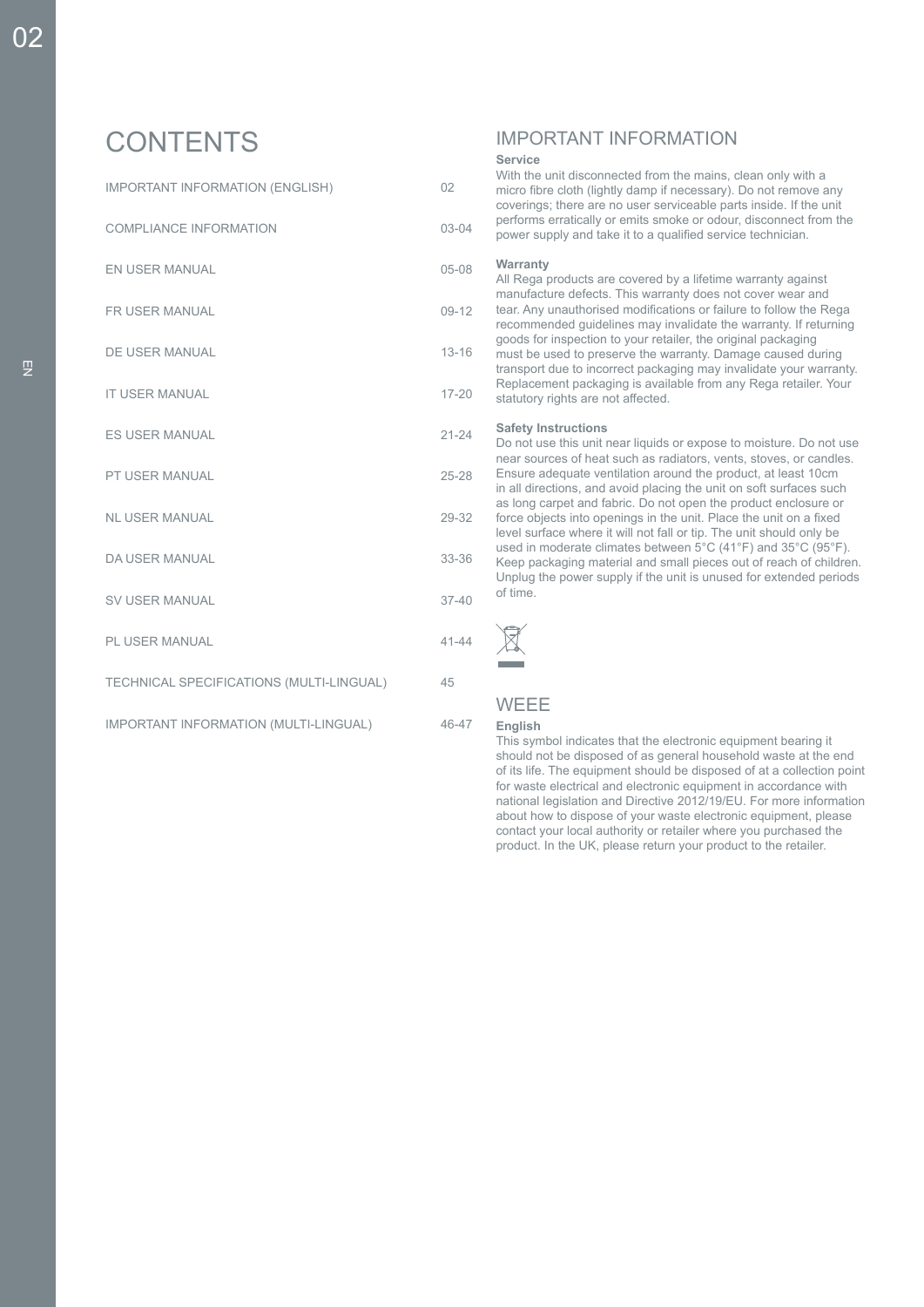

# Elektro- und Elektronikgeräte

#### **Informationen für private Haushalte**

Das Elektro- und Elektronikgerätegesetz (ElektroG) enthält eine Vielzahl von Anforderungen an den Umgang mit Elektro- und Elektronikgeräten. Die wichtigsten sind hier zusammengestellt.

#### **1. Getrennte Erfassung von Altgeräten**

Elektro- und Elektronikgeräte, die zu Abfall geworden sind, werden als Altgeräte bezeichnet. Besitzer von Altgeräten haben diese einer vom unsortierten Siedlungsabfall getrennten Erfassung zuzuführen. Altgeräte gehören insbesondere nicht in den Hausmüll, sondern in spezielle Sammel- und Rückgabesysteme.

#### **2. Batterien und Akkus sowie Lampen**

Besitzer von Altgeräten haben Altbatterien und Altakkumulatoren, die nicht vom Altgerät umschlossen sind, sowie Lampen, die zerstörungsfrei aus dem Altgerät entnommen werden können, im Regelfall vor der Abgabe an einer Erfassungsstelle vom Altgerät zu trennen. Dies gilt nicht, soweit Altgeräte einer Vorbereitung zur Wiederverwendung unter Beteiligung eines öffentlich-rechtlichen Entsorgungsträgers zugeführt werden.

#### **3. Möglichkeiten der Rückgabe von Altgeräten**

Besitzer von Altgeräten aus privaten Haushalten können diese bei den Sammelstellen der öffentlich-rechtlichen Entsorgungsträger oder bei den von Herstellern oder Vertreibern im Sinne des ElektroG eingerichteten Rücknahmestellen unentgeltlich abgeben.

Rücknahmepflichtig sind Geschäfte mit einer Verkaufsfläche von mindestens 400 m<sup>2</sup> für Elektro- und Elektronikgeräte sowie diejenigen Lebensmittelgeschäfte mit einer Gesamtverkaufsfläche von mindestens 800 m², die mehrmals pro Jahr oder dauerhaft Elektro- und Elektronikgeräte anbieten und auf dem Markt bereitstellen. Dies gilt auch bei Vertrieb unter Verwendung von Fernkommunikationsmitteln, wenn die Lager- und Versandflächen für Elektro- und Elektronikgeräte mindestens 400 m<sup>2</sup> betragen oder die gesamten Lager- und Versandflächen mindestens 800 m² betragen. Vertreiber haben die Rücknahme grundsätzlich durch geeignete Rückgabemöglichkeiten in zumutbarer Entfernung zum jeweiligen Endnutzer zu gewährleisten.

Die Möglichkeit der unentgeltlichen Rückgabe eines Altgerätes besteht bei rücknahmepflichtigen Vertreibern unter anderem dann, wenn ein neues gleichartiges Gerät, das im Wesentlichen die gleichen Funktionen erfüllt, an einen Endnutzer abgegeben wird. Wenn ein neues Gerät an einen privaten Haushalt ausgeliefert wird, kann das gleichartige Altgerät auch dort zur unentgeltlichen Abholung übergeben werden; dies gilt bei einem Vertrieb unter Verwendung von Fernkommunikationsmitteln für Geräte der Kategorien 1, 2 oder 4 gemäß § 2 Abs. 1 ElektroG, nämlich "Wärmeüberträger", "Bil schirmgeräte" oder "Großgeräte" (letztere mit mindestens einer äußeren Abmessung über 50 Zentimeter). Zu einer entsprechenden Rückgabe-Absicht werden Endnutzer beim Abschluss eines Kaufvertrages befragt. Außerdem besteht die Möglichkeit der unentgeltlichen Rückgabe bei Sammelstellen der Vertreiber unabhängig vom Kauf eines neuen Gerätes für solche Altgeräte, die in keiner äußeren Abmessung größer als 25 Zentimeter sind, und zwar beschränkt auf drei Altgeräte pro Geräteart.

#### **4. Datenschutz-Hinweis**

Altgeräte enthalten häufig sensible personenbezogene Daten. Dies gilt insbesondere für Geräte der Informations- und Telekommunikationstechnik wie Computer und Smartphones. Bitte beachten Sie in Ihrem eigenen Interesse, dass für die Löschung der Daten auf den zu entsorgenden Altgeräten jeder Endnutzer selbst verantwortlich ist.

#### **5. Bedeutung des Symbols "durchgestrichene Mülltonne"**

Das auf Elektro- und Elektronikgeräten regelmäßig abgebildete Symbol einer durchgestrichenen Mülltonne weist darauf hin, dass das jeweilige Gerät am Ende seiner Lebensdauer getrennt vom unsortierten Siedlungsabfall zu erfassen ist.

#### Information gemäß § 4 Absatz 4 Elektrogesetz

**Folgende Batterien bzw. Akkumulatoren sind in diesem Elektrogerät enthalten**

| Batterietyp | <b>Chemisches System</b> |
|-------------|--------------------------|
| 2 Stück AAA | Zink - Kohle             |
| 9V PP3      | Alkalisch                |

#### Angaben zur sicheren Entnahme der Batterien oder der Akkumulatoren

- **• Warnhinweis: Vergewissern sie sich, ob die Batterie ganz entleert ist.**
- **• Entnehmen Sie vorsichtig die Batterie oder den Akkumulator.**
- **• Die Batterie bzw. der Akkumulator und das Gerät können jetzt getrennt entsorgt werden.**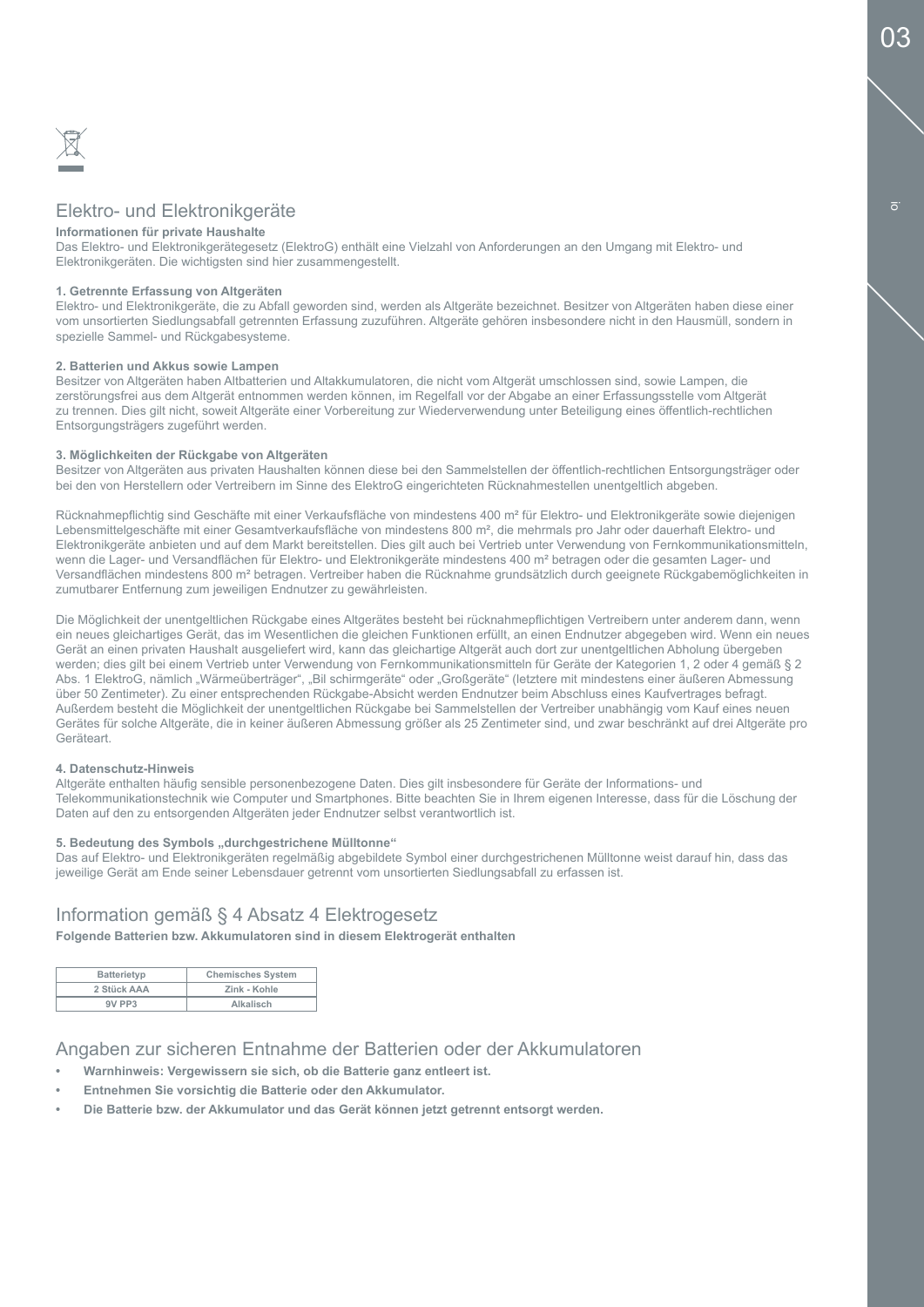# FCC Compliance Statement: Per 47 CFR § 2.1077

**Manufacturer: Rega Research Ltd.** 

**Model: io MK1**

**US Responsible Party** The Sound Organisation 1009 Oakmead Drive Arlington, Texas 76011

+1 (972) 234 0182 soundorg.com support@soundorg.com

**This device complies with FCC Part 15 Rules. Operation is subject to the following two conditions:**

1. This device may not cause harmful interference, and

2. This device must accept any interference received, including interference that may cause undesired operation.

# Canada ICES Verification Statement: Per Section 8 ISED STANDARD ICES-003 Issue 7

**Manufacturer: Rega Research Ltd.**

**Model: io MK1**

**Canada Responsible Party** The Sound Organisation Canada 347 Charles-Marchand Repentigny  $OC$ J5X 4N8

+1 (585) 200-0665 soundorg.ca support@soundorg.ca

**This device complies with / Cet appareil est conforme à la norme CAN ICES-003 (A) / NMB-003 (A) Operation is subject to the following two conditions / Le fonctionnement est soumis aux deux conditions suivantes:**

1. This device may not cause interference, and

*cet appareil ne doit pas causer d'interférences, et*

2. This device must accept any interference, including interference that may cause undesired operation of the device.

*cet appareil doit accepter toutes les interférences, y compris celles susceptibles de provoquer un fonctionnement indésirable de l'appareil.*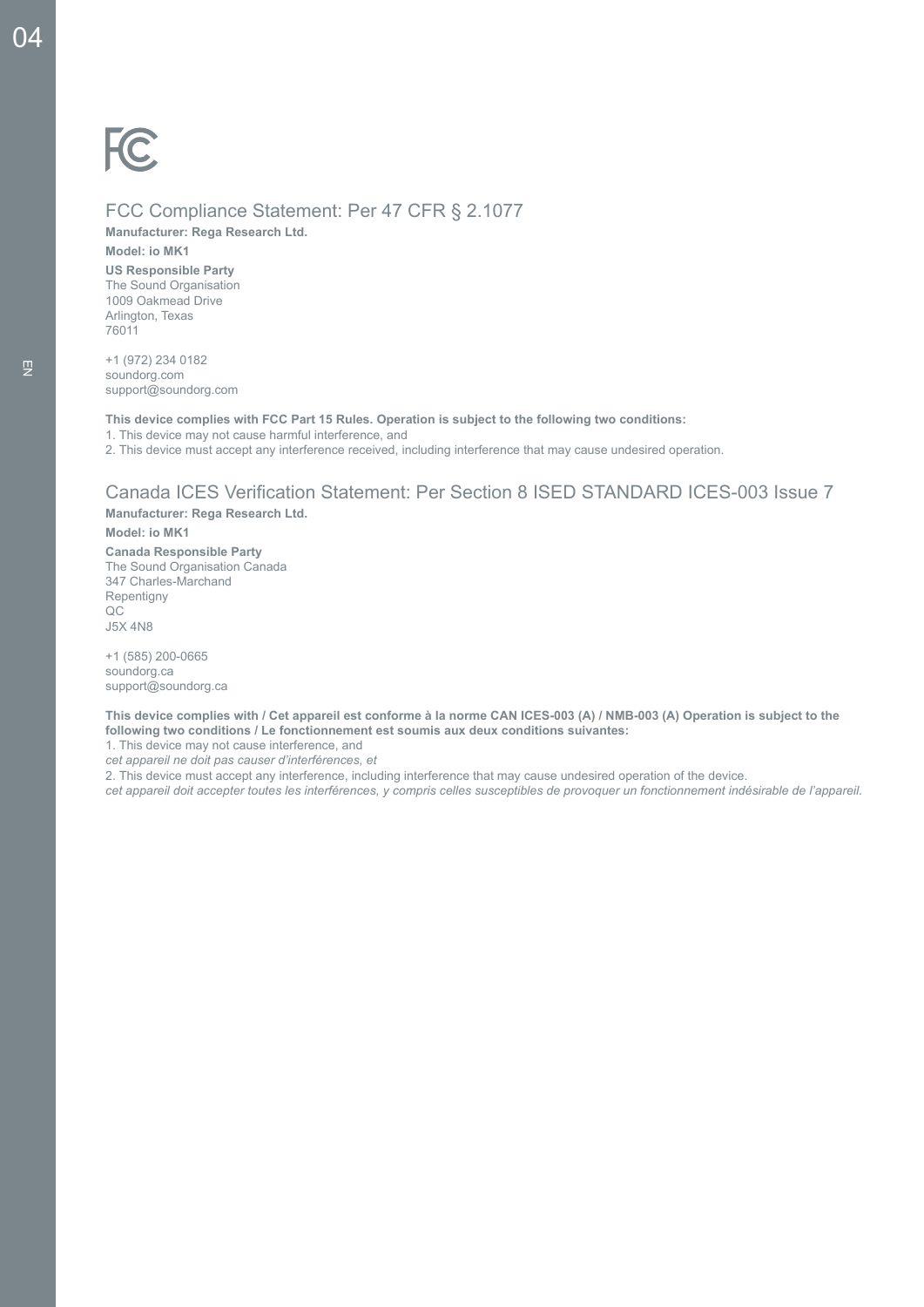# SETTING UP

The io will work well on most surfaces, such as a shelf or table, provided there is sufficient air around the amplifier to prevent overheating. If using a turntable, magnetic interference can be avoided by positioning the amplifier as far away from the cartridge as the tonearm lead will allow. It is recommended not to stack other hi-fi equipment directly on top of the amplifier. Never place it on fabric or carpet.

#### **WARNING:** CASE CAN GET HOT.

### **CONNECTIVITY**

The io will work well on most surfaces, such as a shelf or table, provided there is sufficient air around the amplifier to prevent overheating. If using a turntable, magnetic interference can be avoided by positioning the amplifier as far away from the cartridge as the tonearm lead will allow. It is recommended not to stack other hi-fi equipment directly on top of the amplifier. Never place it on fabric or carpet.

All inputs are made via RCA (phono) connectors:

Input 1: Phono (turntables) Inputs 2 and 3: Line level inputs

### GROUNDING

You may need to ground your turntable via the tonearm. For Rega turntables, grounding is achieved via the Phono lead ground; therefore, a separate ground is not necessary. If your tonearm has a separate ground lead, it will need to be connected to the grounding nut located on the back panel of the amplifier. You can use the nut to clamp down onto the grounding wire, but ensure that the turntable and io are as far away as possible whilst ensuring the safety of both products.

# LOUDSPEAKERS

The io is capable of driving all normal hi-fi loudspeakers. Rega recommends using loudspeakers with a nominal impedance of 6-8Ω. It is possible to run speakers as low as 4Ω, however, such units may cause the case to exceed 40°C above the ambient temperature.

If in the event that the speaker leads are shorted, the fold back short circuit protection will protect the output stage from excessive currents. This protection circuit is not placed in the audio signal path and therefore does not affect sound quality.

**WARNING:** ALWAYS TURN OFF THE AMPLIFIER WHEN CHANGING LEADS AND SPEAKER CABLES.

### **HEADPHONES**

The io is capable of driving all standard hi-fi headphones. The headphone output has been characterised to match most commonly used headphones (see specifications for the output levels). When a headphone is inserted into the socket, the speakers will automatically be turned off. However, it is recommended to reduce the volume of the io before connecting any headphones to ensure they are not damaged and prevent any hearing damage.



**WARNING:** THE io IS CAPABLE OF GENERATING HIGH SOUND PRESSURE, POSING A HEARING DAMAGE RISK. TO PREVENT POSSIBLE HEARING DAMAGE, DO NOT LISTEN TO HEADPHONES AT HIGH LEVELS FOR LONG PERIODS OF TIME.

 $\overline{a}$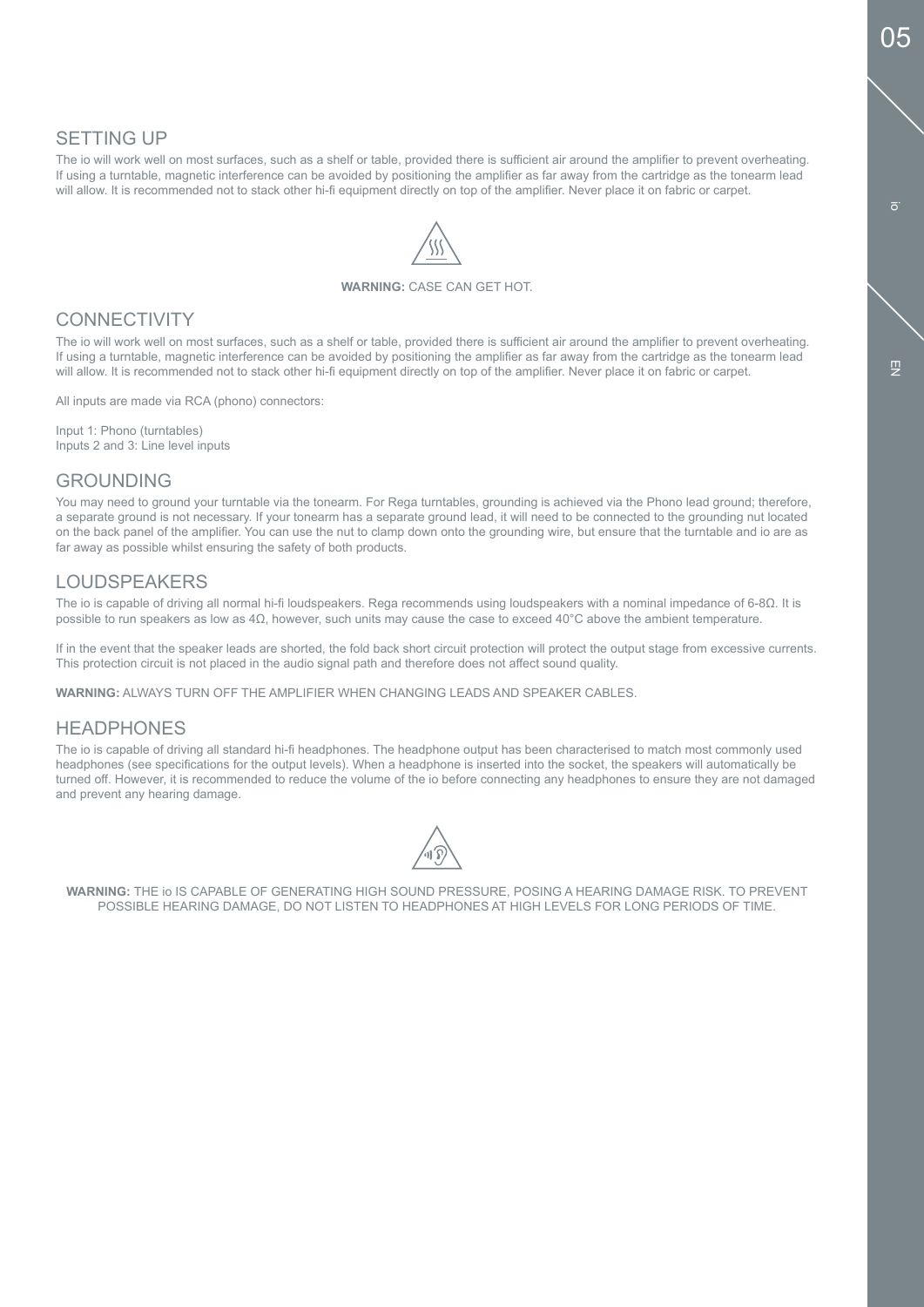#### BACK PANEL

**1. Phono Stage Input 1 (Turntable)** - This input is a phono stage that can be used with moving magnet (MM) or specifically high output moving coil (MC) cartridges.

**2. Line Level Input 2 & 3** - Line inputs enable the connection of any additional sources such as CD players, Blu-ray players, streamers etc.

- **3. Loudspeaker Output** Top row: Left speaker red and black, Bottom row: Right speaker red and black
- **4. Mains Input**  Only for use with mains supply stated on ratings label.
- **5. Fuse**  Replace only with specified fuse (see specifications for the fuse rating of your product).
- **6. Grounding Nut** For grounding third-party tonearms.

06

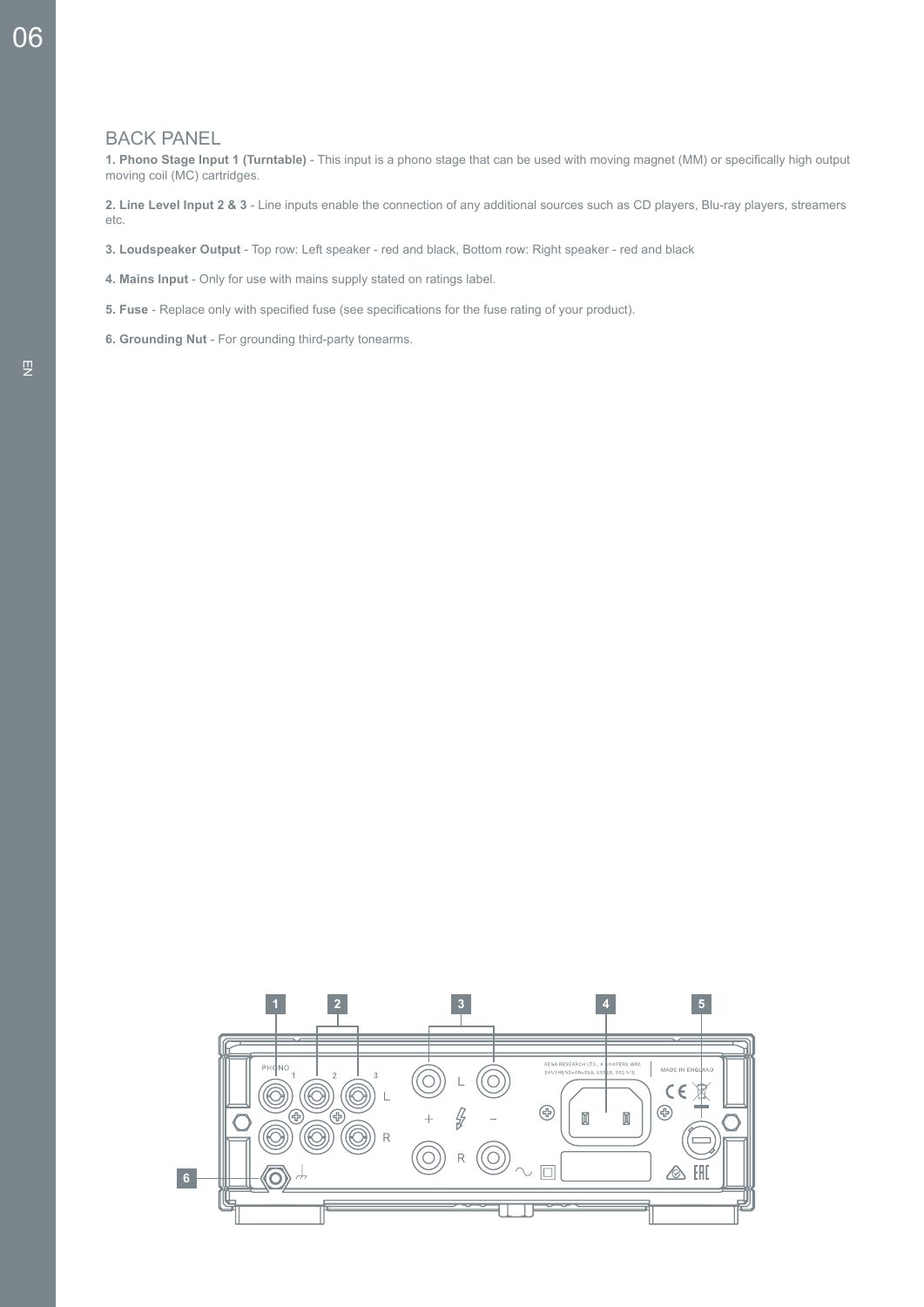# INPUT SELECTION

**7. On/Off Button** - To turn the io on, press the black power button. After a few seconds, you will hear a relay 'click' and the io will be operational.

**8. Headphone Socket** - 3.5mm stereo headphone jack.

**9. Input Display** - To change between inputs, press the small black button located next to the row of input digits to cycle through 1-3. The selected input is highlighted by the number lighting up in red. Input selection can also be changed with the remote.

**10. Volume Control** - The volume control has a minimum and maximum value which is indicated by the notch. The volume does not reset after each use. Before plugging in headphones, make sure the volume is reduced.

**11. Mute** - Mute on the io is controlled by the remote (see next page).

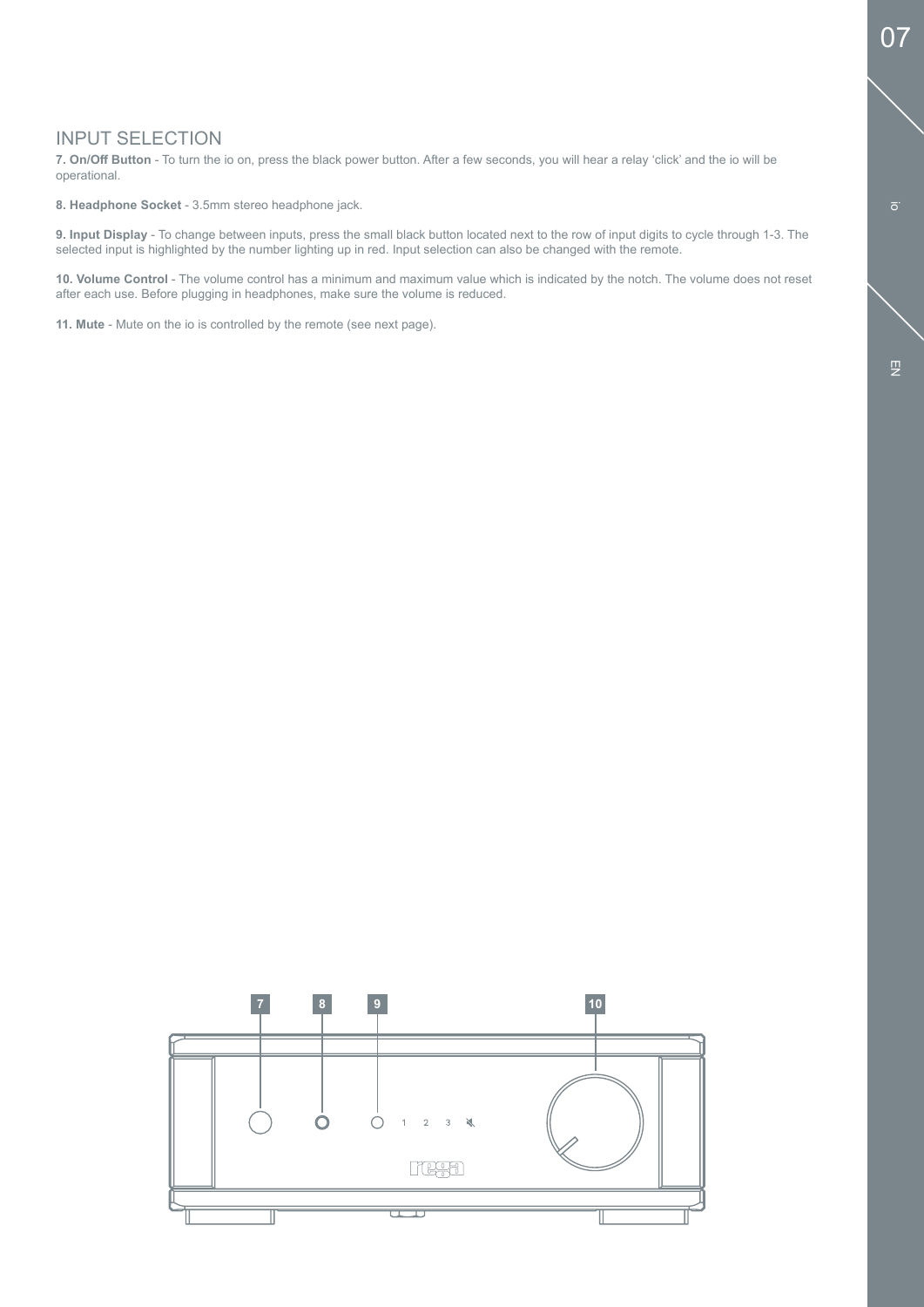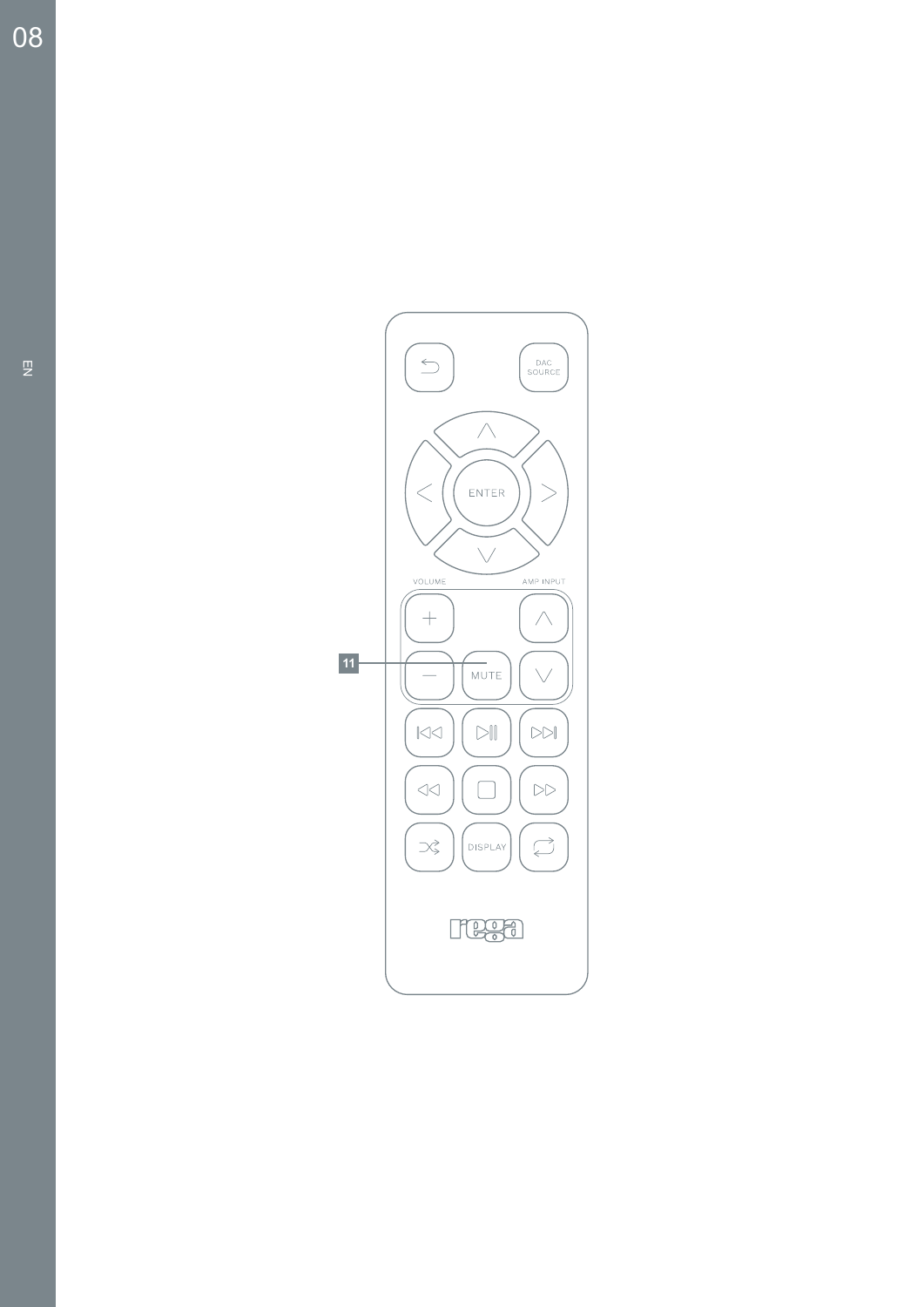# INSTALLATION

Le io fonctionnera correctement sur la plupart des surfaces, telles qu'une étagère ou une table, à condition qu'il circule suffisamment d'air autour de l'amplificateur pour éviter une surchauffe. Si vous utilisez une platine, les interférences magnétiques peuvent être évitées en positionnant l'amplificateur aussi loin de la cartouche que le permet le fil du bras. Il est recommandé de ne pas empiler d'autres appareils hi-fi directement sur l'amplificateur. Ne le placez jamais sur une étoffe ou un tapis.



**AVERTISSEMENT :** LE BOÎTIER PEUT DEVENIR CHAUD.

# **CONNECTIVITÉ**

Toutes les entrées se font via des connecteurs RCA (phono) :

Entrée 1 : Phono (platines) Entrées 2 et 3 : Entrées de niveau ligne

### MISE À LA TERRE

Le io est entièrement mis à la terre, mais il vous faudra peut-être mettre votre platine à la terre via le bras. Pour les platines Rega, la mise à la terre est réalisée via le fil de terre du phono ; par conséquent, une mise à la terre séparée n'est pas nécessaire. Si le bras de votre platine a un fil de terre séparé, il devra être connecté à l'écrou de mise à la terre situé sur le panneau arrière de l'amplificateur. Vous pouvez utiliser l'écrou pour fixer le câble de mise à la terre, mais assurez-vous que la platine et le io soient aussi éloignés que possible tout en garantissant la sécurité des deux produits.

# HAUT-PARLEURS

Le io est capable de piloter tous les haut-parleurs hi-fi normaux. Rega recommande d'utiliser des haut-parleurs d'une impédance nominale de 6-8Ω. Il est possible de faire fonctionner des haut-parleurs ayant une impédance aussi faible que 4Ω, mais il se pourrait alors que le boîtier atteigne une température de 40°C supérieure à la température ambiante.

En cas de court-circuit des fils des haut-parleurs, la protection contre les courts-circuits par repliement protégera l'étage de sortie contre les courants excessifs. Ce circuit de protection n'est pas pris dans le chemin du signal audio et n'affecte donc pas la qualité sonore.

**AVERTISSEMENT :** TOUJOURS ÉTEINDRE L'AMPLIFICATEUR LORS DU CHANGEMENT DES FILS ET DES CÂBLES DES HAUT-PARLEURS.

# ÉCOUTEURS

Le io est capable de piloter tous les écouteurs hifi standard. La sortie casque a été caractérisée pour correspondre aux écouteurs les plus couramment utilisés (voir les spécifications pour les niveaux de sortie). Lorsqu'un casque est enfiché dans la prise, les hautparleurs sont automatiquement coupés. Toutefois, il est recommandé de réduire le volume du io avant de brancher des écouteurs pour vous assurer qu'ils ne soient pas endommagés et pour prévenir tout dommage auditif.



**AVERTISSEMENT :** LE io EST CAPABLE DE GÉNÉRER UNE PRESSION ACOUSTIQUE IMPORTANTE, CE QUI ENTRAÎNE UN RISQUE DE DOMMAGES AUDITIFS. POUR ÉVITER D'ÉVENTUELLES LÉSIONS AUDITIVES, N'UTILISEZ PAS LES ÉCOUTEURS À UN NIVEAU ÉLEVÉ PENDANT DE LONGUES PÉRIODES.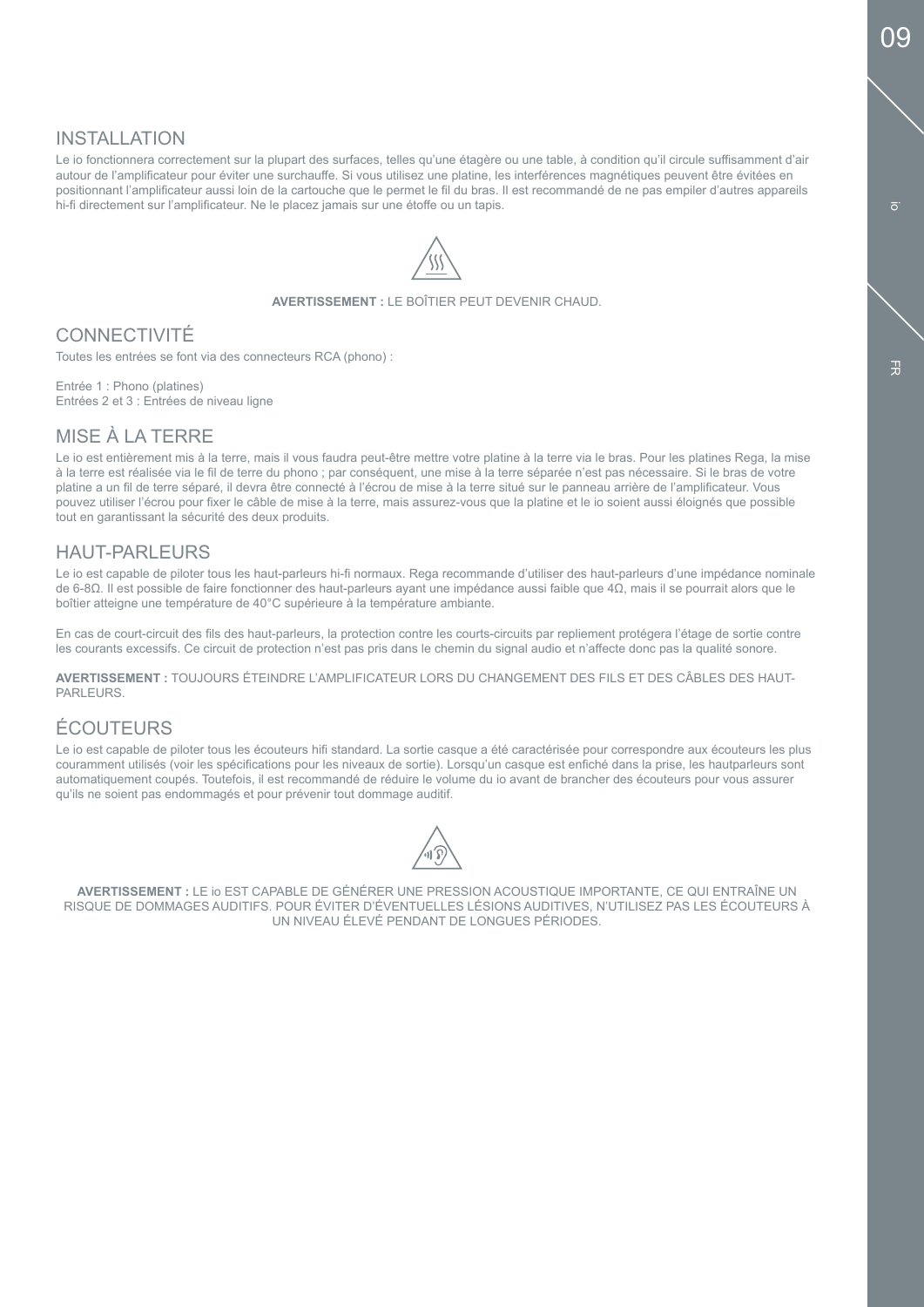# PANNEAU ARRIÈRE

**1. Entrée Étage Phono 1 (Platine)** - Cette entrée est un étage phono qui peut être utilisé avec des cellules à aimant mobile (MM) ou des cellules à bobine mobile (MC) à haut rendement spécifique.

**2. Entrées De Niveau Ligne 2 & 3** - Les entrées ligne permettent de connecter toute source additionnelle telle qu'un lecteur CD, un lecteur Blu-ray, un streamer, etc.

**3. Sortie Haut-Parleurs** - Ligne supérieure : Haut-parleur de gauche - rouge et noir, Ligne inférieure : Haut-parleur de droite - rouge et noir

- **4. Entrée Alimentation Secteur**  À utiliser uniquement avec l'alimentation secteur indiquée sur l'étiquette de caractéristiques.
- **5. Fusible**  Remplacez uniquement par le fusible spécifié (voir les spécifications pour le calibre du fusible de votre produit).
- **6. Écrou De Mise à La Terre**  Pour la mise à la terre de bras de tierce partie.

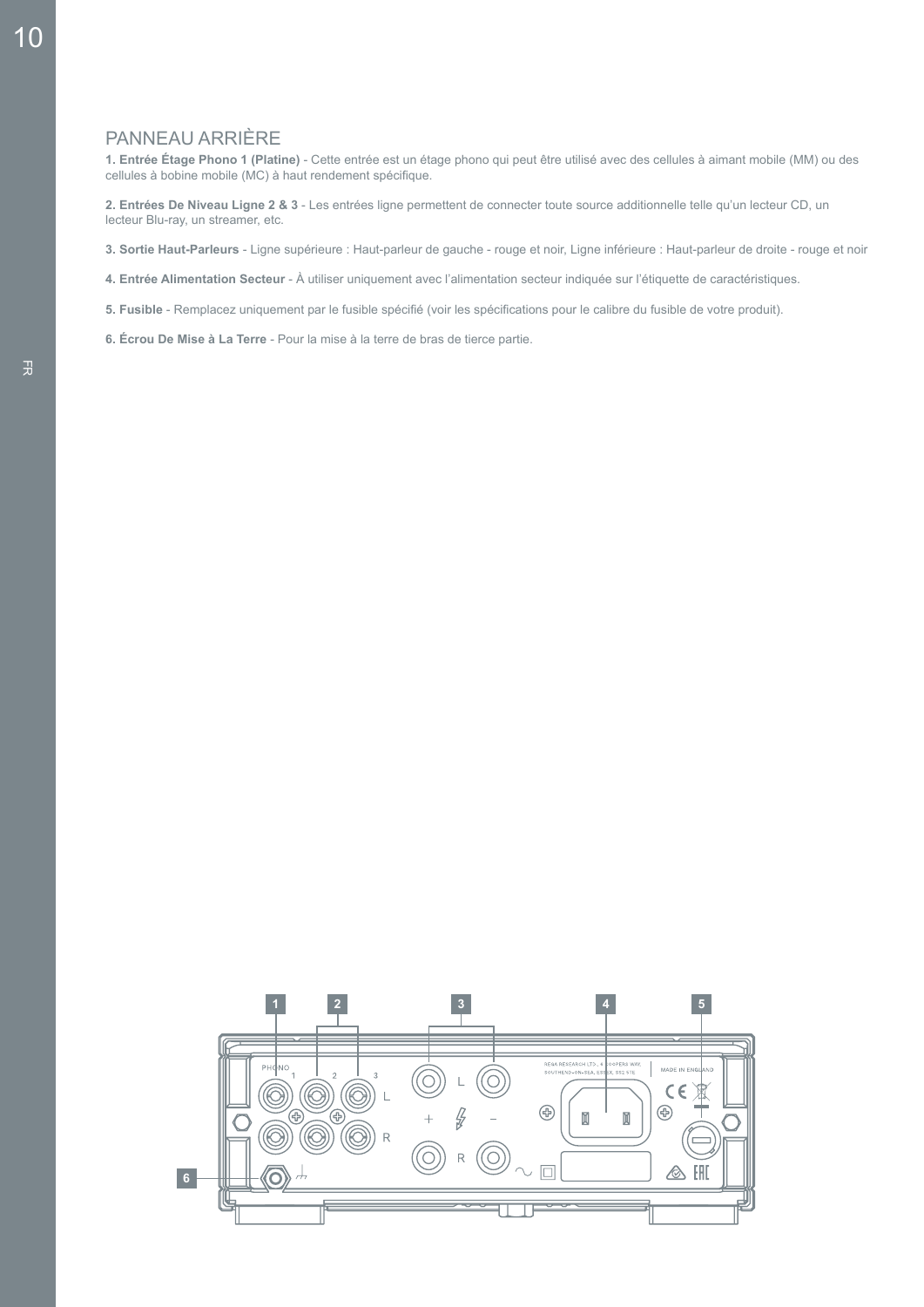# SÉLECTION D'ENTRÉE

**7. Bouton On/Off (Marche/Arrêt)** - Pour allumer le io, appuyez sur le bouton noir de mise en marche. Après quelques secondes, vous entendrez un « clic » de relais et le io sera opérationnel.

**8. Prise Casque** - Prise 3,5mm pour casque stéréo.

**9. Affichage Des Entrés** - Pour passer d'une entrée à l'autre, appuyez sur le petit bouton noir situé à côté de la rangée de chiffres d'entrée pour faire défiler les chiffres de 1 à 3. L'entrée sélectionnée est mise en évidence par le numéro qui s'allume en rouge. La sélection des entrées peut également être modifiée à l'aide de la télécommande.

**10. Contrôle Du Volume** - Le contrôle du volume a une valeur minimale et maximale qui est indiquée par l'encoche. Le volume n'est pas réinitialisé après chaque utilisation. Avant de brancher un casque, assurez-vous que le volume est réduit.

**11. Mise En Sourdine** - La mise en sourdine sur le io est contrôlée par la télécommande (voir page suivante).



io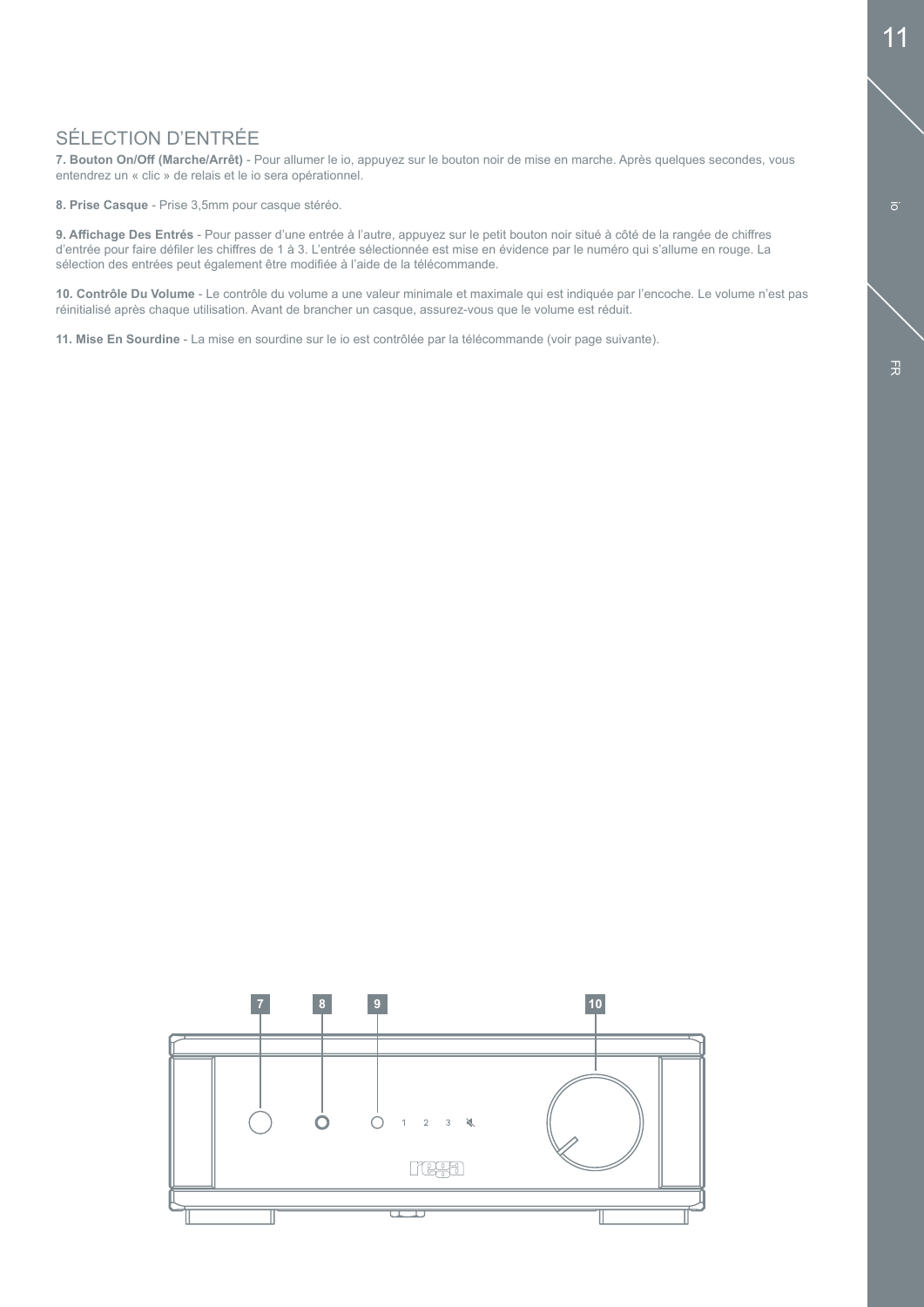

 $12$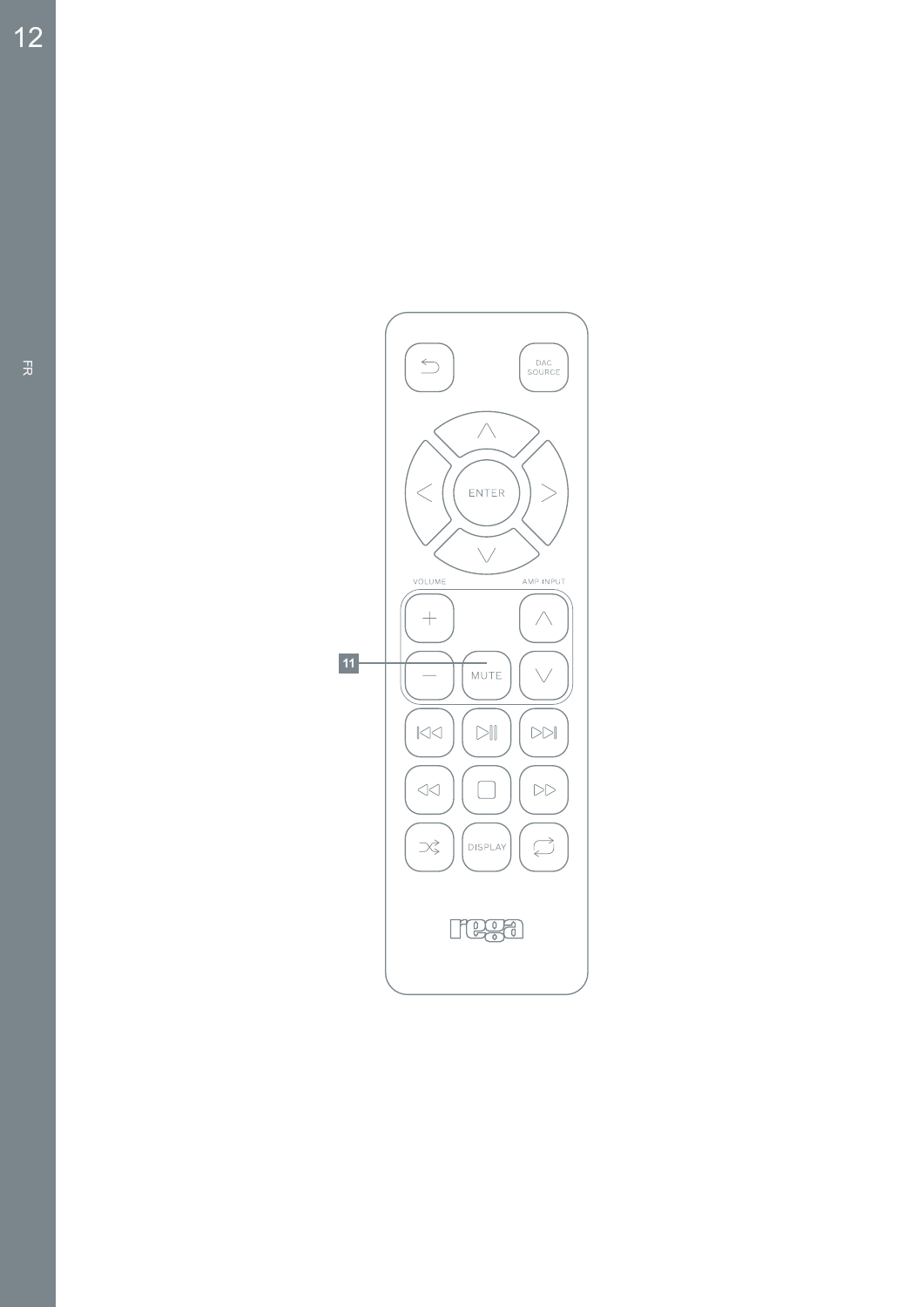Der io funktioniert auf den meisten Oberflächen einwandfrei, z.B. auf einem Regal oder Tisch. Voraussetzung ist, dass ausreichend Luftzirkulation um den Verstärker gewährleistet ist, um eine Überhitzung zu verhindern. Bei Verwendung eines Plattenspielers können magnetische Störungen vermieden werden, indem der Verstärker so weit vom Tonabnehmerkopf entfernt positioniert wird, wie es das Tonarmkabel zulässt. Es wird empfohlen, keine anderen HiFi-Geräte direkt auf den Verstärker zu stellen. Niemals auf eine Textilunterlage oder einen Teppich stellen!



**WARNUNG:** GEHÄUSE KANN HEISS WERDEN.

# KONNEKTIVITÄT

Alle Eingänge erfolgen über Cinch- (Phono) Steckverbinder:

Eingang 1: Phono (Plattenspieler) Eingänge 2 und 3: Line-Eingänge

# **FRDUNG**

Der io ist vollständig geerdet, möglicherweise müssen Sie aber Ihren Plattenspieler über den Tonarm erden. Bei Rega-Plattenspielern erfolgt die Erdung über die PhonoLeitung. Aus diesem Grund ist eine separate Erdung nicht erforderlich. Wenn Ihr Tonarm über ein separates Erdungskabel verfügt, ist dies an die Erdungsmutter auf der Rückseite des Verstärkers anzuschließen. Die Mutter kann zum Festklemmen des Erdungsdrahts verwendet werden. Es ist sicherzustellen, dass Plattenspieler und io so weit wie möglich voneinander entfernt aufgestellt sind, um die Sicherheit beider Produkte zu gewährleisten.

# LAUTSPRECHER

Der io kann mit allen gängigen HiFi-Lautsprechern betrieben werden. Rega empfiehlt die Verwendung von Lautsprechern mit einer Nennimpedanz von 6-8Ω. Es ist zwar möglich, Lautsprecher bis zu 4Ω zu betreiben, jedoch kann sich das Gehäuse bei Verwendung solcher Einheiten 40°C über der Umgebungstemperatur erhitzen. Falls die Lautsprecherleitungen kurzgeschlossen werden, schützt der umklappbare Kurzschlussschutz die Endstufe vor zu hohen Strömen. Diese Schutzschaltung befindet sich nicht im Audiosignalpfad und hat daher keinen Einfluss auf die Klangqualität.

**WARNUNG:** SCHALTEN SIE DEN VERSTÄRKER IMMER ERST AUS, BEVOR SIE LEITUNGEN ODER LAUTSPRECHERKABEL WECHSELN.

# KOPFHÖRER

Der io kann mit allen gängigen HiFi-Kopfhörern betrieben werden. Der Kopfhörerausgang wurde so ausgelegt, dass er die gängigsten Kopfhörern aufnehmen kann (siehe technische Daten für die Ausgangspegel). Beim Einstecken eines Kopfhörers in die Buchse werden die Lautsprecher automatisch ausgeschaltet. Es wird jedoch empfohlen, die Lautstärke des io zu reduzieren, bevor ein Kopfhörer angeschlossen wird, um sicherzustellen, dass der Kopfhörer nicht beschädigt wird und er keine Hörschäden verursacht.



**WARNUNG:** DER io KANN HOHE SCHALLDRUCKPEGEL ERZEUGEN, WAS DAS RISIKO VON HÖRSCHÄDEN MIT SICH BRINGT! UM MÖGLICHE HÖRSCHÄDEN ZU VERMEIDEN, SIND KOPFHÖRER NICHT ÜBER EINEN LÄNGEREN ZEITRAUM HINWEG BEI HOHEN SCHALLPEGELN ZU VERWENDEN.

 $\overline{a}$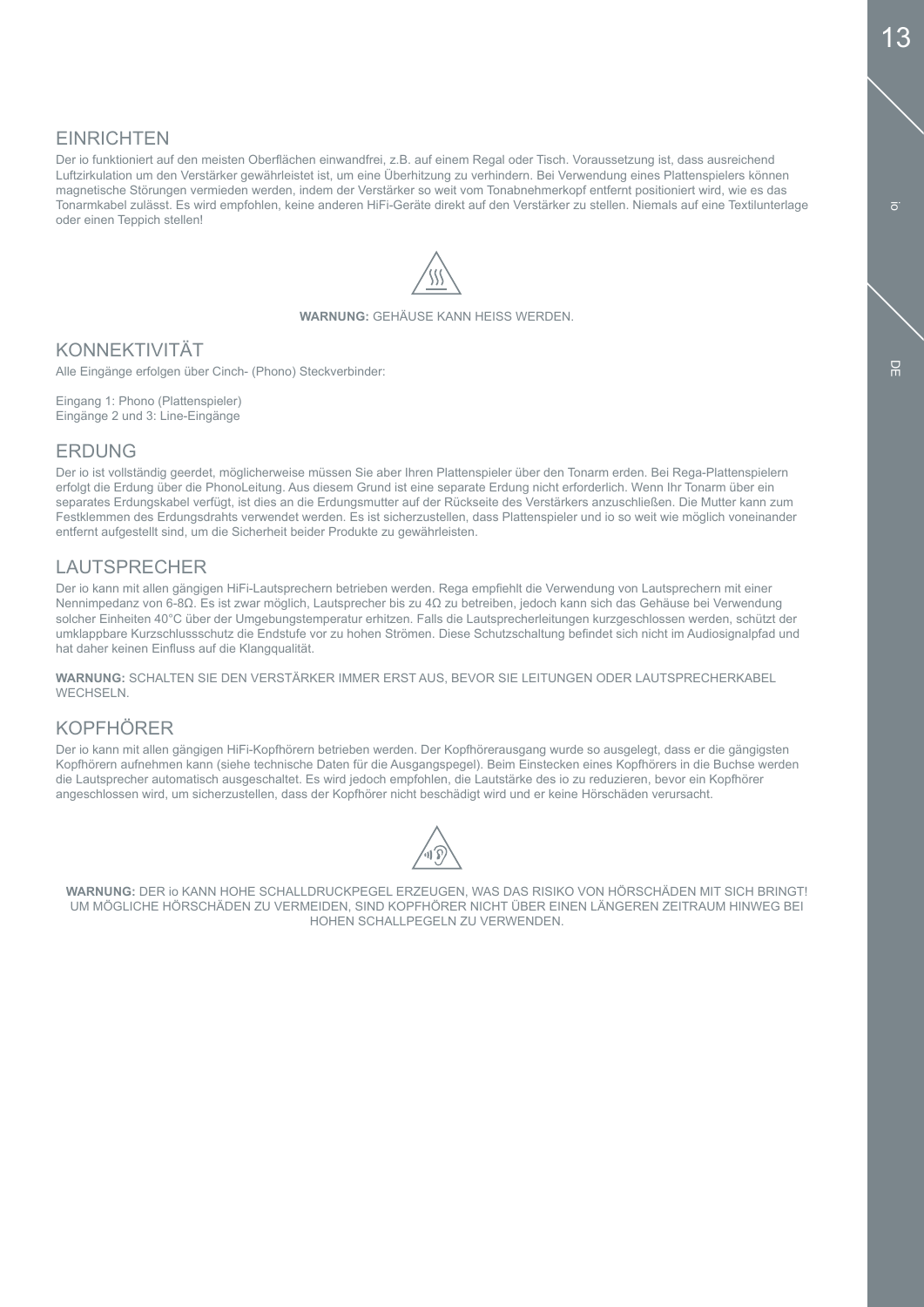# RÜCKSEITIGE ABDECKUNG

**1. Phonostufe Eingang 1 (Plattenspieler)** - Bei diesem Eingang handelt es sich um eine Phonostufe, die mit Moving-Magnet- (MM) oder besonders hochleistungsfähigen Moving-Coil- (MC) Tonabnehmern verwendet werden kann.

**2. Line-Eingang 2 und 3** - Line-Eingänge ermöglichen den Anschluss beliebiger zusätzlicher Quellen wie CD-Player, Blu-Ray-Player, Streamer, usw.

- **3. Lautsprecher-Ausgang**  Obere Reihe: Linker Lautsprecher rot und schwarz, Untere Reihe: Rechter Lautsprecher rot und schwarz
- **4. Netz-Eingang**  Nur zur Verwendung mit der auf dem Typenschild angegebenen Stromversorgung.
- **5. Sicherung**  Nur durch eine Sicherung wie angegeben ersetzen (siehe technische Daten für die Sicherungsnennleistung).
- **6. Erdungsmutter**  Zur Erdung von Tonarmen von Drittanbietern.

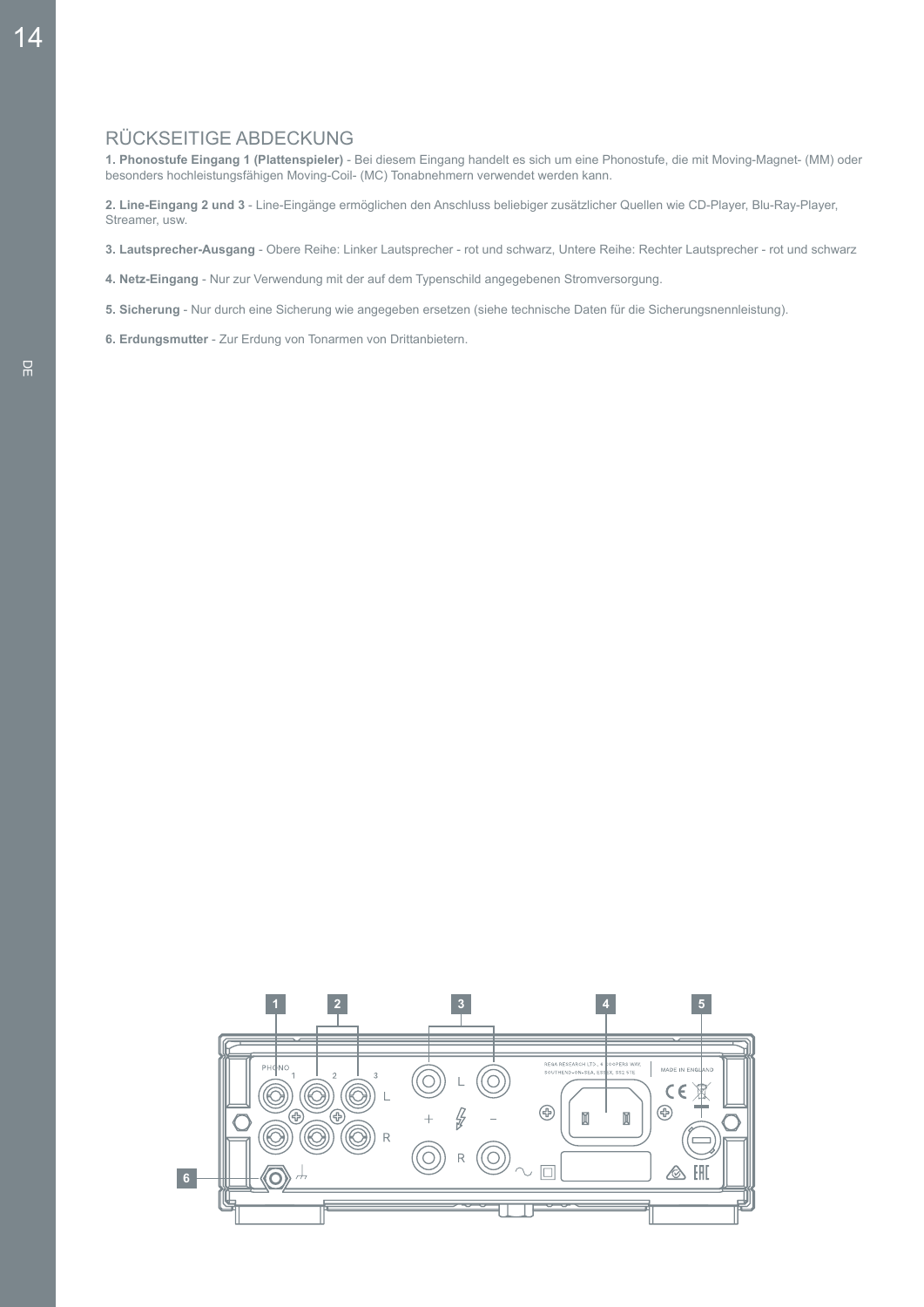io

# EINGANGSWAHL

**7. Ein/Aus-Taste** - Zum Einschalten des io die schwarzen Netztaste drücken. Nach wenigen Sekunden hören Sie das Klickgeräusch des Relais, womit die Betriebsbereitschaft des io angezeigt wird.

**8. Kopfhörerbuchse** - 3,5-mm-Stereo-Kopfhörerbuchse.

**9. Eingangsanzeige** - Um zwischen den Eingaben zu wechseln, drücken Sie die kleine schwarze Taste neben der Reihe der Eingabezahlen und wählen Sie zwischen 1-3 aus. Der ausgewählte Eingang wird durch die rot aufleuchtende Zahl angezeigt. Die Eingangsauswahl kann auch mit der Fernbedienung vorgenommen werden.

**10. Lautstärkeregelung** - Der Lautstärkeregler hat einen minimalen und maximalen Wert, der jeweils durch die Kerbe angezeigt wird. Die Lautstärke wird nicht nach jedem Gebrauch zurückgesetzt. Reduzieren Sie deshalb vor dem Anschluss eines Kopfhörers stets die Lautstärke!

**11. Stummschaltung** - Die Stummschaltung auf dem io geschieht mit der Fernbedienung (siehe nächste Seite).

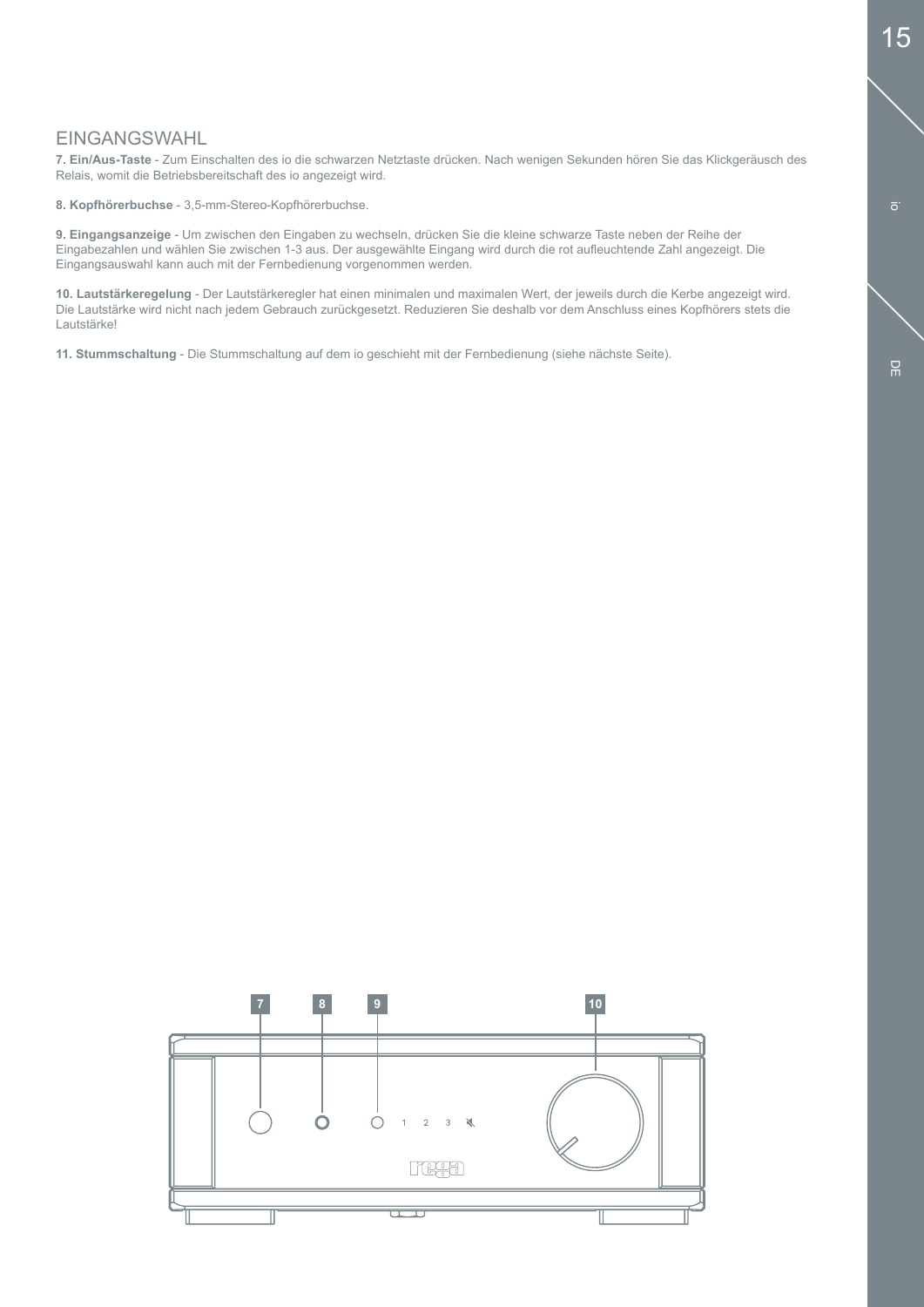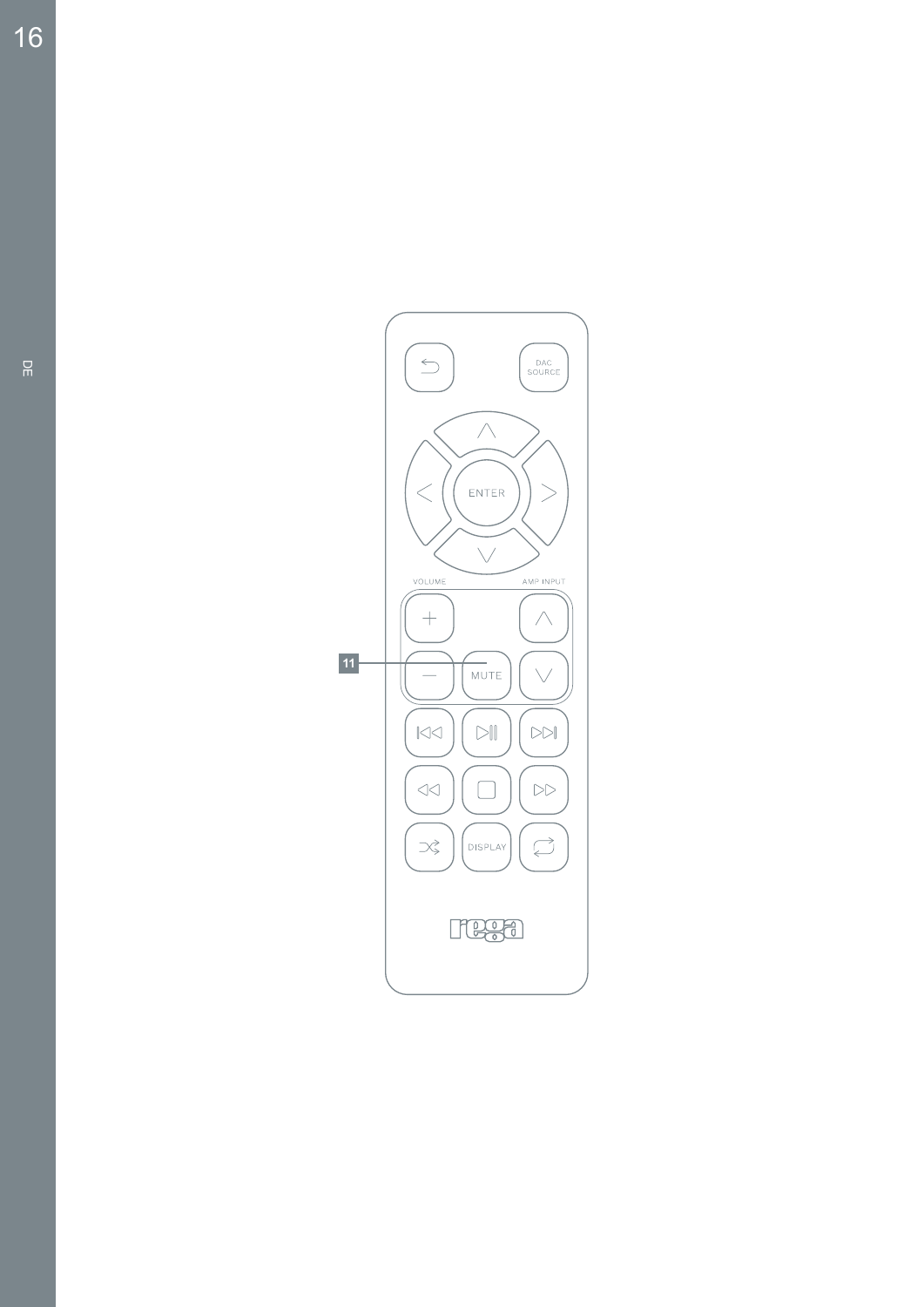i<sub>o</sub>

i.

# CONFIGURAZIONE

io funziona bene sulla maggior parte delle superfici, ad es. ripiani o tavoli, purché attorno vi sia aria sufficiente per impedirne il surriscaldamento. Se si utilizza un giradischi, è possibile evitare fenomeni di interferenza magnetica posizionando l'amplificatore quanto più lontano dalla cartuccia consenta il braccio. Si consiglia di non appoggiare altre apparecchiature hi-fi direttamente sull'amplificatore. Non posizionare mai su stoffa o moquette.



**AVVERTENZA:** L'ALLOGGIAMENTO PUÒ RISCALDARSI.

# **CONNETTIVITÀ**

Tutti gli ingressi sono realizzati mediante connettori RCA (phono):

Ingresso 1: Phono (giradischi) Ingressi 2 e 3: Ingressi livello Line

#### MESSA A TERRA

io dispone di una messa a terra completa, ma potrebbe essere necessario effettuare la messa a terra del giradischi tramite il braccio. Nei giradischi Rega, la messa a terra si ottiene tramite il cavo di terra Phono e, di conseguenza, non è necessaria una messa a terra separata. Se il braccio dispone di un cavo di terra separato, occorre collegarlo al dado di messa a terra che si trova sul pannello posteriore dell'amplificatore. È possibile utilizzare il dado per il serraggio del cavo di messa a terra, ma occorre accertarsi che il giradischi e io siano il più lontano possibile tra loro, assicurando al contempo la sicurezza di entrambi i prodotti.

### DIFFUSORI

io supporta tutti i normali diffusori hi-fi. Rega consiglia di usare diffusori con impedenza nominale di 6-8Ω. È possibile usare anche diffusori con un valore minimo di 4Ω, ma tali unità possono provocare un aumento della temperatura dell'alloggiamento di 40°C oltre la temperatura ambiente.

In caso di cortocircuito dei cavi dei diffusori, il circuito di protezione di foldback protegge lo stadio di uscita da correnti eccessive. Il circuito di protezione non è compreso nel percorso del segnale audio e, quindi, non incide sulla qualità audio.

**AVVERTENZA:** SPEGNERE SEMPRE L'AMPLIFICATORE PRIMA DI SOSTITUIRE I CONDUTTORI E I CAVI DEI DIFFUSORI.

### **CUFFIE**

io supporta tutte le normali cuffie hi-fi. L'uscita per cuffie è progettata per essere compatibile con le cuffie più diffuse (vedere le specifiche per i livelli di uscita). Quando viene inserita una cuffia nell'attacco, i diffusori vengono automaticamente disattivati. Si consiglia comunque di ridurre il volume di io prima di collegare qualunque tipo di cuffia per evitare che venga danneggiata e per prevenire danni all'udito.



**AVVERTENZA:** io È IN GRADO DI GENERARE UNA PRESSIONE SONORA ELEVATA, DETERMINANDO UN RISCHIO DI DANNI ALL'UDITO. PER PREVENIRE POSSIBILI DANNI ALL'UDITO, NON UTILIZZARE CUFFIE PER L'ASCOLTO AD ALTO VOLUME PER PERIODI PROLUNGATI.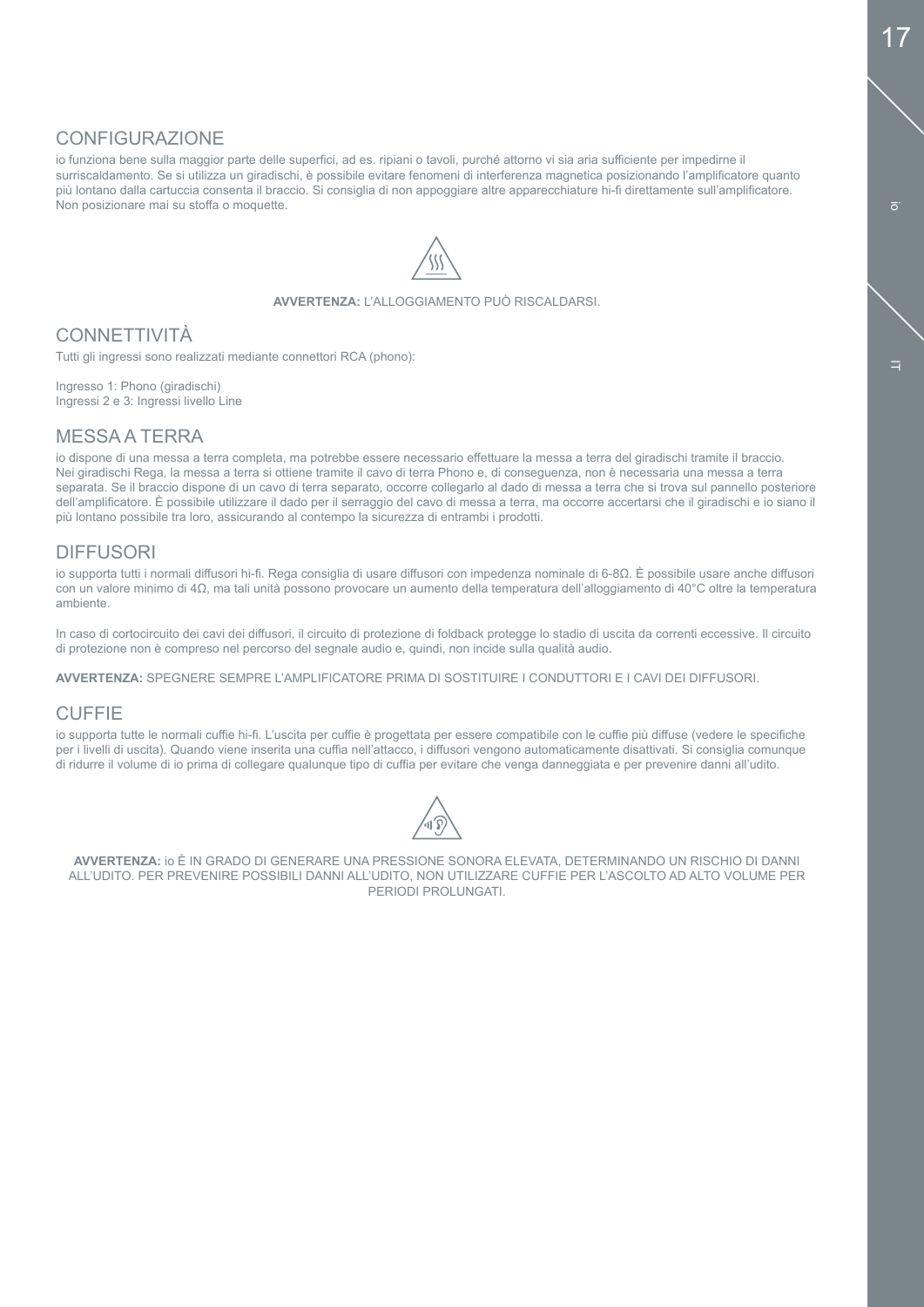#### PANNELLO POSTERIORE

**1. Ingresso Stadio Phono 1 (Giradischi)** - This input is a phono stage that can be used with moving magnet (MM) or specifically high output moving coil (MC) cartridges.

**2. Ingresso Livello Line 2 e 3** - Gli ingressi Line consentono il collegamento di sorgenti aggiuntive, quali lettori CD, Blu-ray, dispositivi di streaming, ecc.

- **3. Uscita Diffusori** Fila superiore: Diffusore sinistro rosso e nero, Fila inferiore: Diffusore destro rosso e nero
- **4. Ingresso Rete**  Da usare solamente con l'alimentazione di rete indicata sull'etichetta dei dati tecnici.
- **5. Fusibile**  Sostituire solamente con un fusibile specificato (vedere le specifiche per i valori dei fusibili per il prodotto specifico).
- **6. Dado di Messa a Terra** Per la messa a terra di bracci di altre marche.

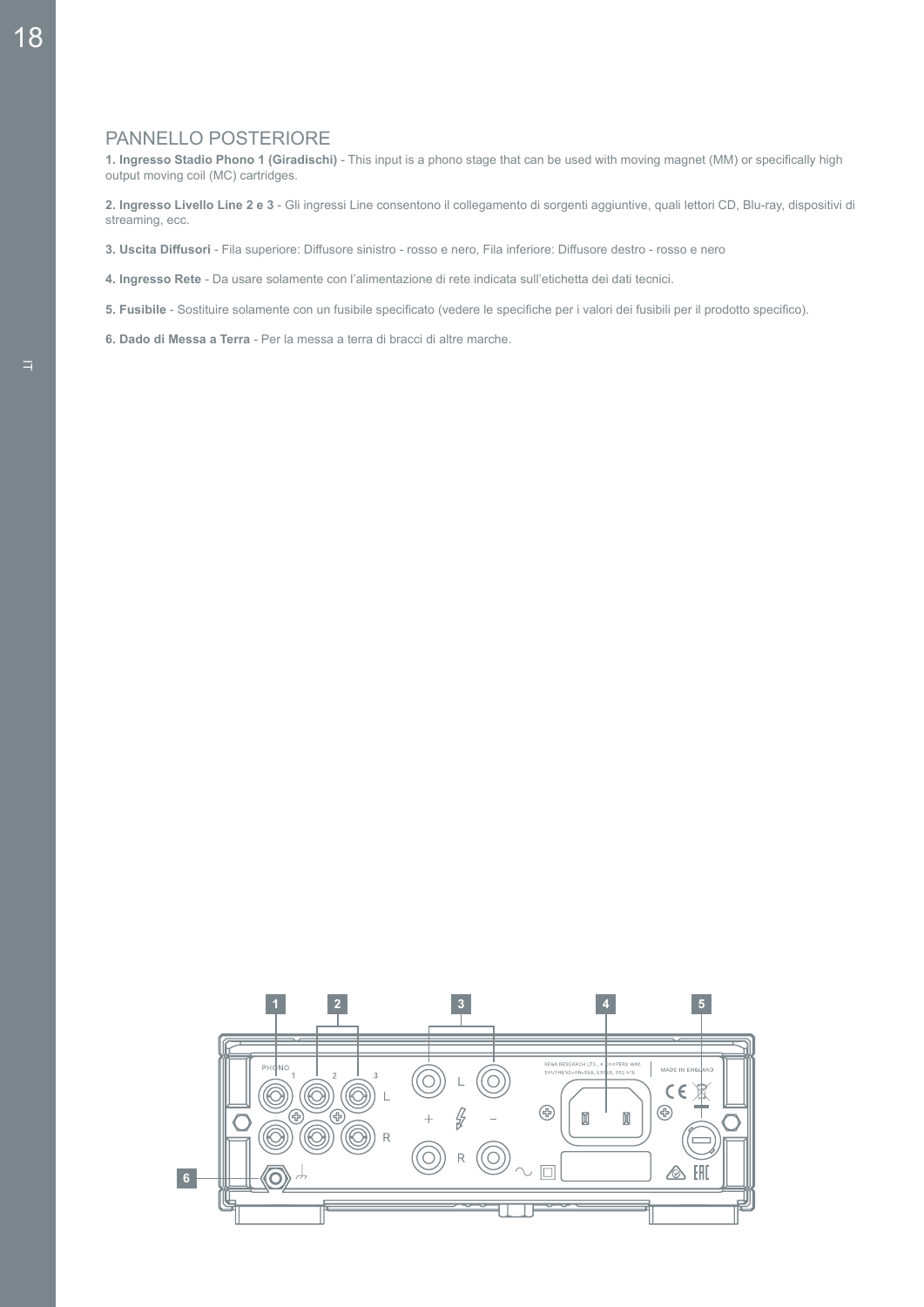# SELEZIONE INGRESSO

**7. Pulsante On/Off** - Per accendere io, premere il pulsante di accensione nero. Dopo pochi secondi, si percepisce il "clic" del relè e io è in funzione.

**8. Attacco Per Cuffie** - Jack stereo per cuffie da 3,5mm.

**9. Display Ingressi** - Per passare da un ingresso all'altro, premere il piccolo pulsante nero accanto alla fila di numeri degli ingressi per alternare da 1 a 3. L'ingresso selezionato è evidenziato dal numero che si accende in rosso. La selezione dell'ingresso può essere effettuata anche con il telecomando.

**10. Controllo Volume** - Il controllo volume ha un valore minimo e un valore massimo, indicati dalle rispettive tacche. Il volume non si azzera dopo ogni utilizzo. Prima di collegare le cuffie, accertarsi che il volume sia ridotto.

**11. Mute** - La funzione Mute di io è controllata tramite telecomando (vedere pagina successiva).

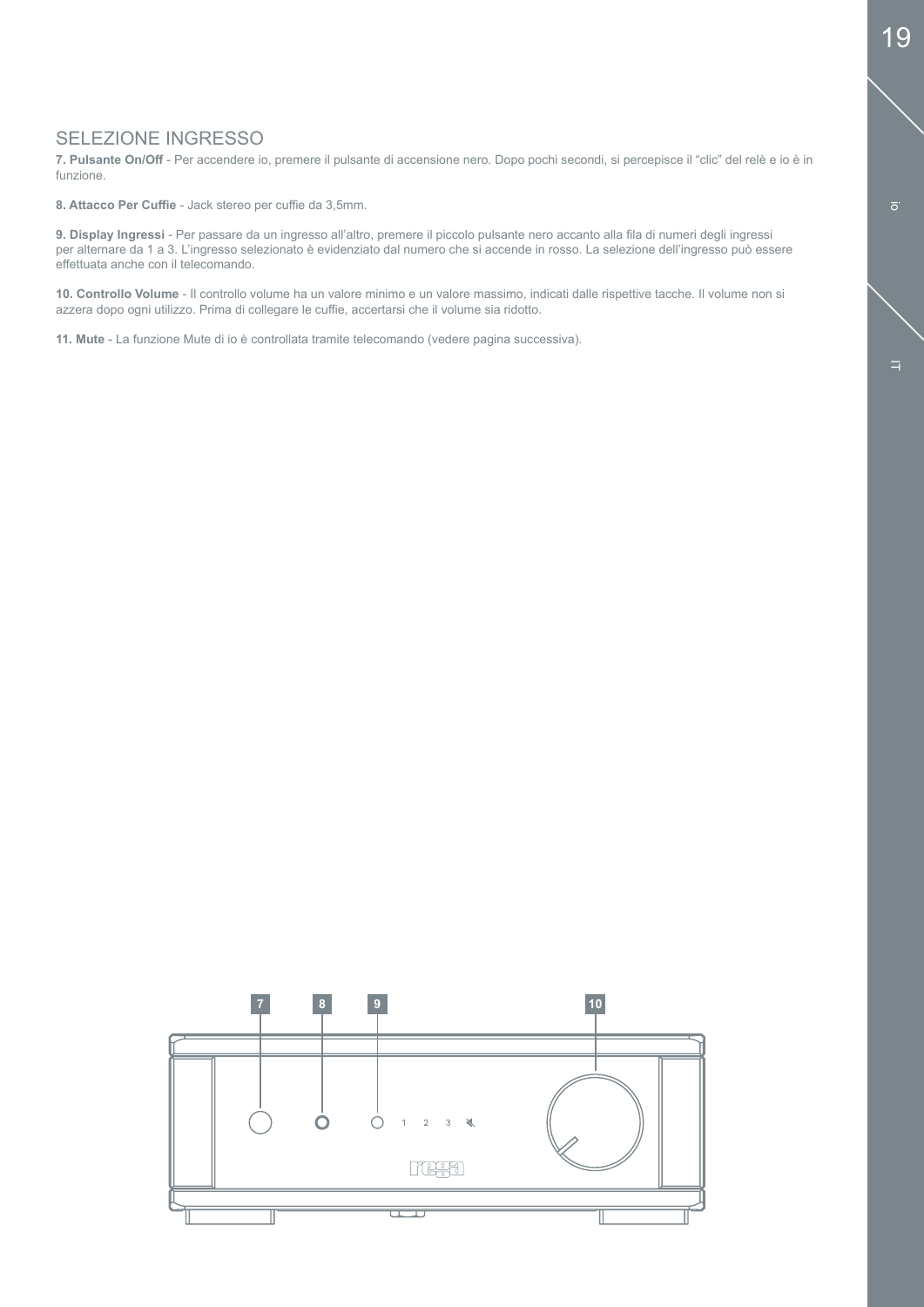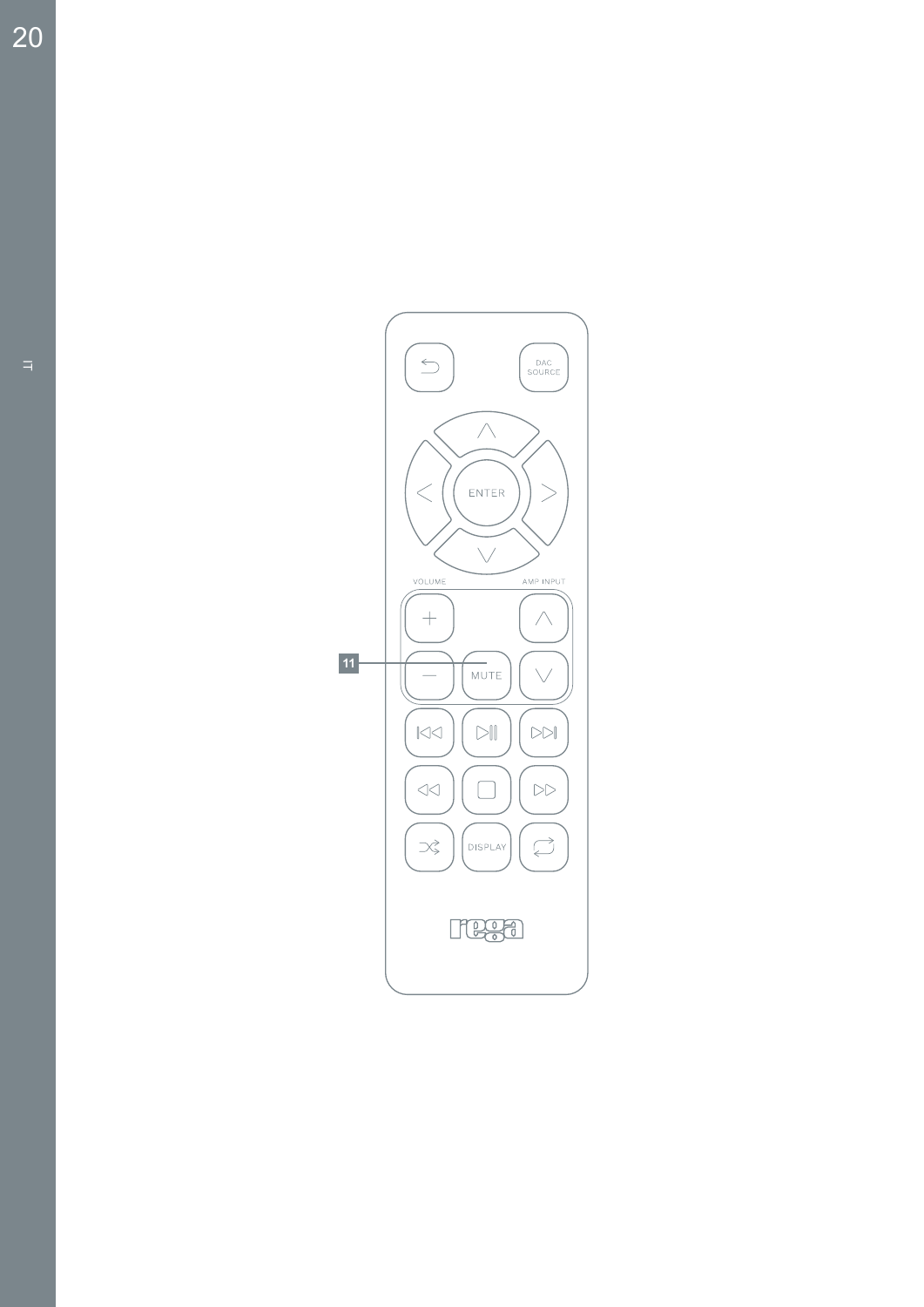# COLOCACIÓN

El io funciona bien en la mayoría de superficies como, por ejemplo, estanterías o mesas, donde el amplificador esté siempre bien ventilado para evitar sobrecalentamientos. Si se utiliza un tocadiscos, las interferencias magnéticas se pueden evitar poniendo el amplificador lo más lejos posible del cartucho, según lo permita el cable del brazo. Se recomienda no poner otro equipo de alta fidelidad directamente encima del amplificador. No se debe poner nunca sobre una tela o alfombra.



**ADVERTENCIA:** LA CARCASA SE PUEDE CALENTAR.

# **CONEXIONES**

Todas las entradas son conectores RCA (fono):

Entrada 1: Fono (tocadiscos) Entradas 2 y 3: Entradas de nivel de línea

### TOMA DE TIERRA

El io lleva toma de tierra, pero quizá tenga que conectar el tocadiscos a tierra por el brazo. En los tocadiscos Rega, la conexión a tierra se hace con el cable de toma de tierra, por lo que no se necesita una toma de tierra por separado. Si el brazo incorpora un cable de tierra por separado, tendrá que conectarlo a la tuerca de tierra situada en la parte trasera del panel del amplificador. Puede utilizar la tuerca para sujetar el cable de tierra, pero asegúrese de que el tocadiscos y el io estén lo más lejos posible, garantizando, a su vez, la seguridad de los dos productos.

# LOUDSPEAKERS

El io puede controlar todos los altavoces de alta fidelidad normales. Rega recomienda utilizar altavoces con una impedancia nominal de 6-8Ω. Se pueden controlar altavoces con una impedancia de solo 4Ω, aunque estas unidades pueden hacer que la carcasa se caliente 40°C por encima de la temperatura ambiente.

En caso de que se recorten los cables del altavoz, la protección contra cortocircuitos por corriente recurrente protegerá la fase de salida de excesos de corriente. Este circuito de protección no se coloca en la ruta de la señal de audio y, por lo tanto, no afecta a la calidad del sonido.

**ADVERTENCIA:** APAGUE SIEMPRE EL AMPLIFICADOR CUANDO CAMBIE LOS CABLES Y CONECTORES DEL ALTAVOZ.

### AURICULARES

El io puede controlar todos los auriculares de alta fidelidad normales. La salida de los auriculares se ha diseñado para que sea compatible con la mayoría de auriculares convencionales (véanse las especificaciones de los niveles de salida). Cuando se conecte un auricular a la toma, los altavoces se apagarán automáticamente. Sin embargo, se recomienda bajar el volumen del io antes de conectar los auriculares, para asegurarse de que no se estropeen y evitar daños en el oído.



**ADVERTENCIA:** EL io PUEDE GENERAR UNA GRAN PRESIÓN SONORA, LO QUE SUPONE UN RIESGO PARA EL OÍDO. PARA EVITAR POSIBLES DAÑOS EN EL OÍDO, NO USE LOS AURICULARES A TODO VOLUMEN DURANTE DEMASIADO TIEMPO.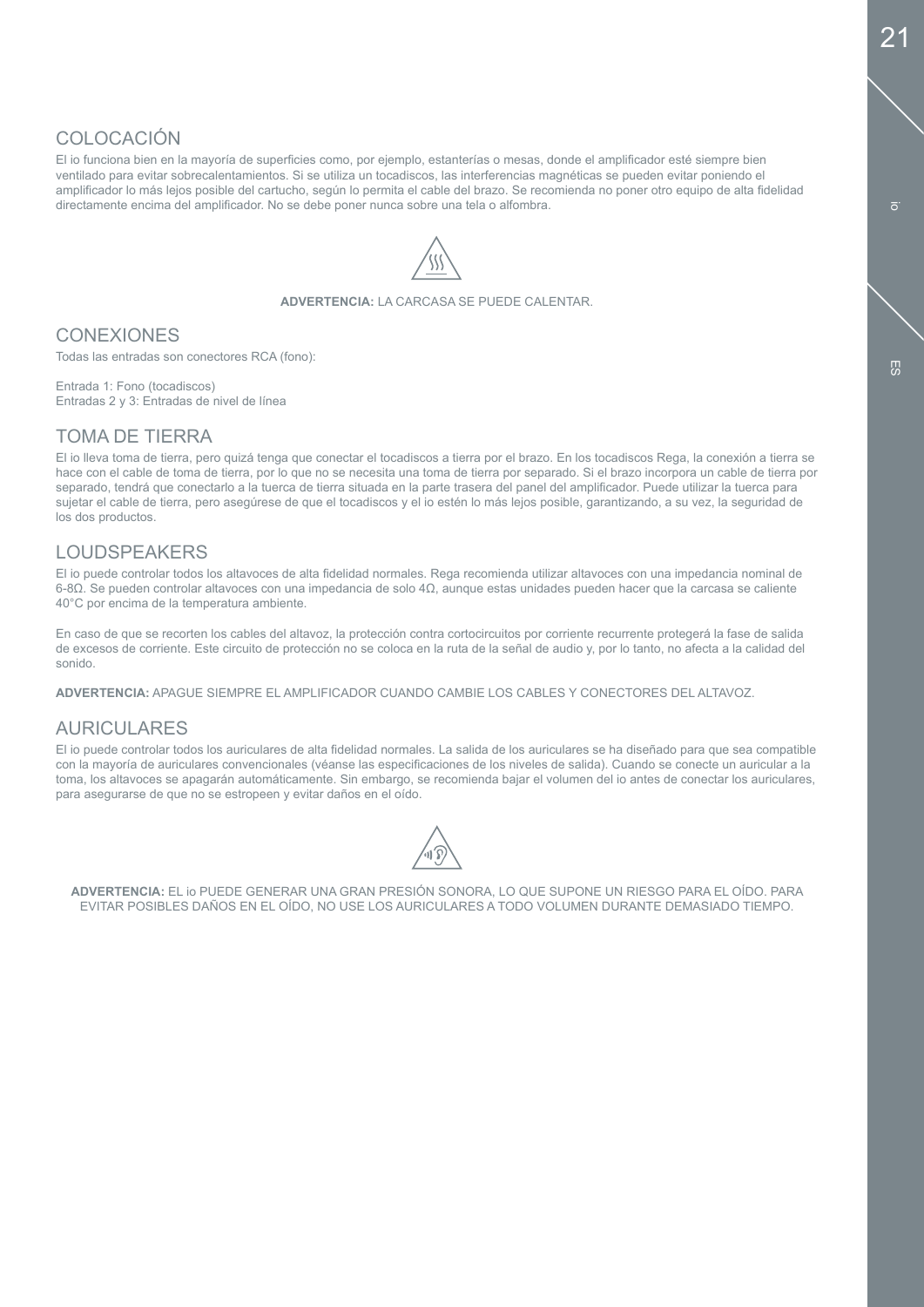### PANEL TRASERO

**1. Entrada de Fase Fono 1 (Tocadiscos)** - Esta entrada es una fase fono que se puede utilizar con un imán móvil (MM) o específicamente para cartuchos de bobina móvil de alta potencia (MC).

**2. Entradas de Nivel de Línea 2 y 3** - Las entradas de línea permiten conectar cualquier otra fuente adicional como, por ejemplo, reproductores de CD, reproductores de blu-ray, streamers, etc.

**3. Salida de Altavoz** - Fila superior: Altavoz izquierdo - rojo y negro, Fila inferior: Altavoz derecho - rojo y negro

**4. Entrada de Alimentación** - Solo para uso con la fuente de alimentación indicada en la etiqueta de clasificación.

**5. Fusible** - Cambiar solo con el fusible especificado (consulte las especificaciones sobre la capacidad del fusible de su producto).

**6. Tuerca de Tierra** - Para la toma de tierra de brazos de otras marcas.

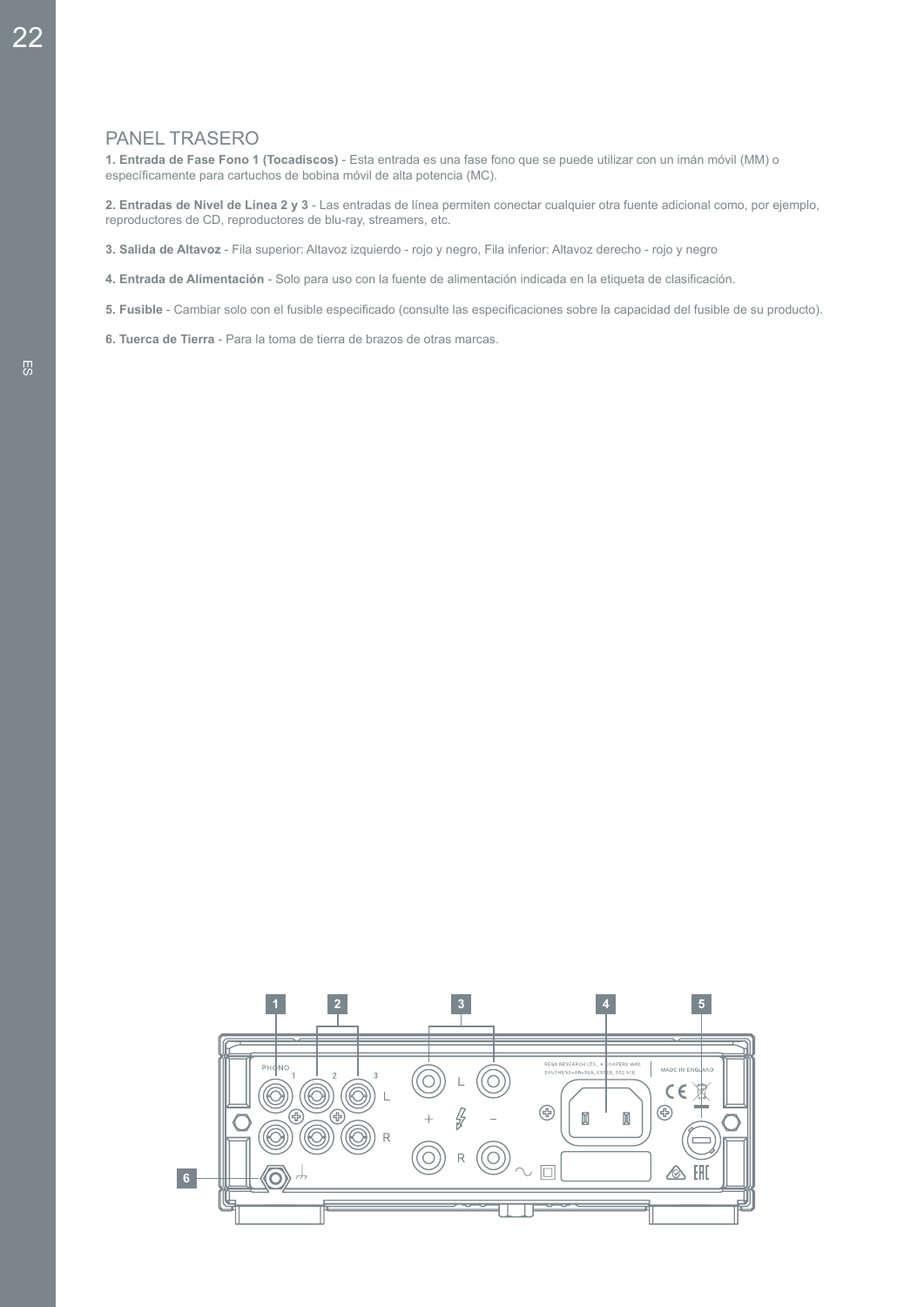# SELECCIÓN DE ENTRADA

**7. Botón de Encendido/Apagado** - Para encender el io, pulse el botón de encendido negro. Pasados unos segundos, escuchará un «clic» de encendido y el io estará operativo.

**8. Toma de Auricular** - Conector de auricular estéreo de 3,5mm.

**9. Selección de Entrada** - Para cambiar de una entrada a otra, pulse el botón negro pequeño situado al lado de la fila de dígitos de entrada, para ir a los ciclos 1-3. La entrada seleccionada se marca mediante el número que se ilumina en rojo. La entrada también se puede seleccionar con el mando a distancia.

**10. Control de Volumen** - El control de volumen tiene un valor mínimo y máximo indicado por una rueda. El volumen no se reinicia después de cada uso. Antes de conectar los auriculares, asegúrese de haber bajado el volumen.

**11. Silenciar** - El io se silencia con el mando a distancia (véase la siguiente página).



io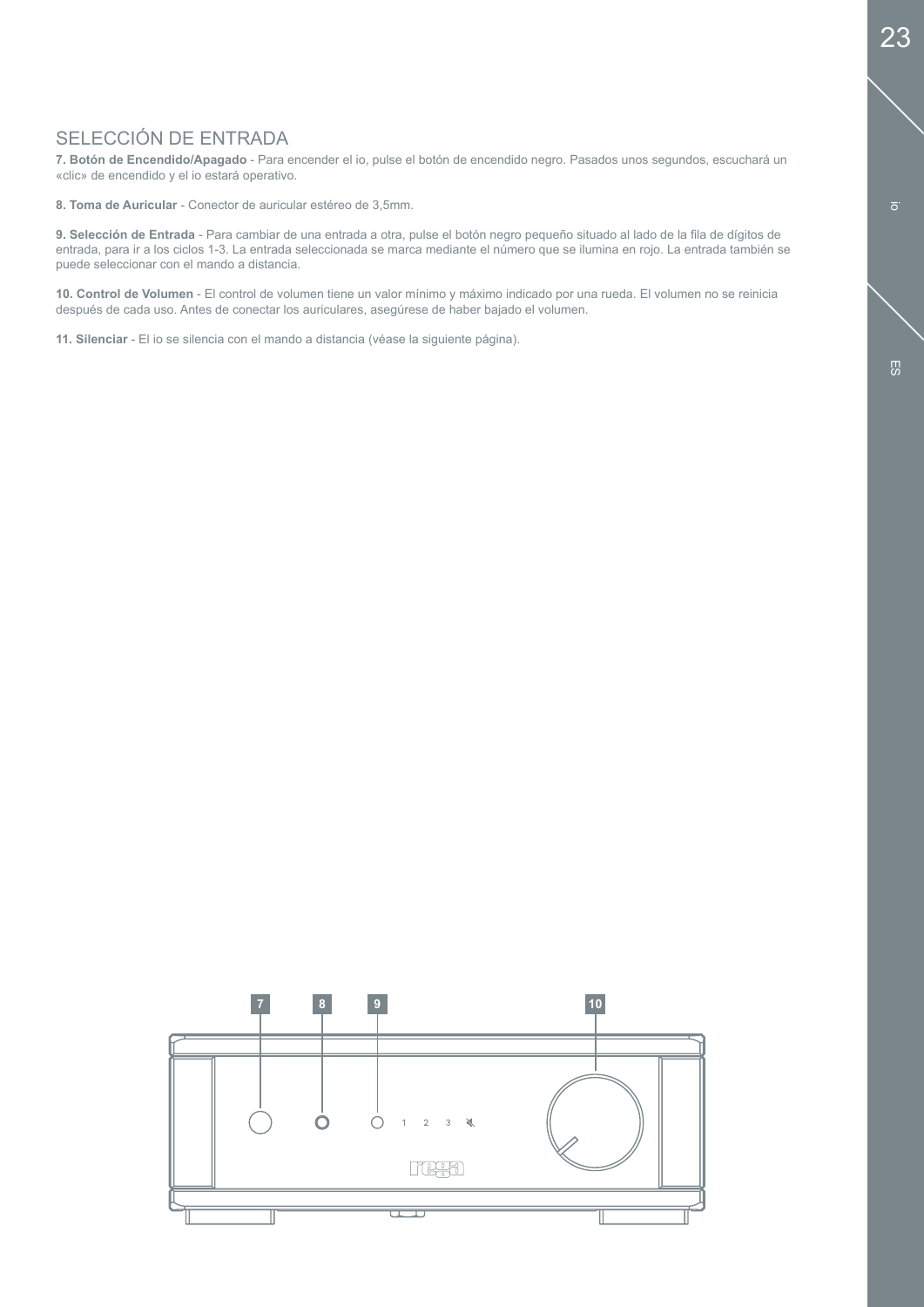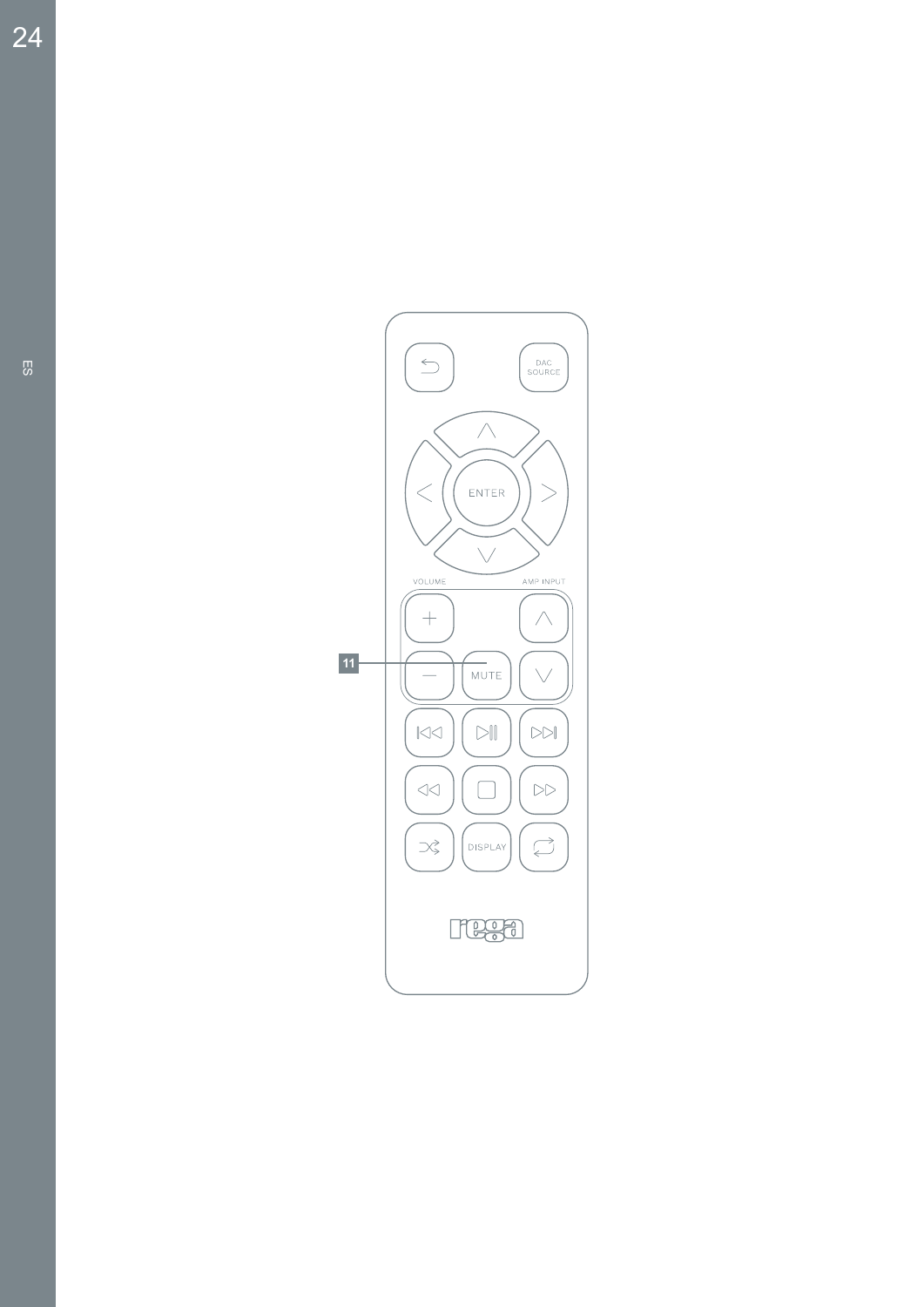# **INSTALAÇÃO**

O io funciona bem em todas as superfícies, tais como uma prateleira ou uma mesa, desde que haja espaço suficiente à volta do amplificador para evitar um sobreaquecimento. Se utilizar um gira-discos, poderá evitar a ocorrência de interferências eletromagnéticas posicionando o amplificador o mais distante possível do cartucho, conforme permitido pelo fio do braço. Recomenda-se que não coloque outros equipamentos Hi-Fi diretamente em cima do amplificador. Nunca coloque o amplificador sobre tecidos ou alcatifas.



#### **ADVERTÊNCIA:** A CAIXA PODE FICAR QUENTE.

# **CONETIVIDADE**

Todas as ligações de entrada são feitas através de conectores RCA (fono):

Entrada 1: Fono (gira-discos) Entradas 2 e 3: Entradas de nível de linha

### LIGAÇÃO TERRA

O io inclui uma ligação terra, mas poderá vir a ser necessário fazer a ligação terra do gira-discos através do braço. No caso dos giradiscos Rega, pode efetuar a ligação terra através do fio terra Fono; não é, por isso, necessário efetuar qualquer ligação terra adicional. Se o braço do gira-discos incluir um fio terra individual, será necessário ligá-lo à porca de ligação terra situada no painel posterior do amplificador. Pode utilizar a porca para fixar o fio terra, mas certifique-se de que o gira-discos e o io estão o mais afastados possível para garantir a segurança de ambos os produtos.

### COLUNAS

O io é compatível com todos os tipos de coluna Hi-Fi. A Rega recomenda a utilização de colunas com uma impedância nominal de 6 a 8Ω. É possível utilizar colunas com uma impedância máxima de 4Ω. No entanto, tais colunas podem fazer com que a caixa alcance uma temperatura 40°C acima da temperatura ambiente.

Se os fios da coluna entrarem em curto-circuito, a proteção contra curto-circuitos protegerá a fase de saída de correntes excessivas. Este circuito de proteção não utiliza o percurso do sinal de áudio, pelo que não afeta a qualidade do som.

**ADVERTÊNCIA:** DESLIGUE SEMPRE O AMPLIFICADOR QUANDO SUBSTITUIR OS FIOS E OS CABOS DAS COLUNAS.

### AUSCULTADORES

O io é compatível com todos os tipos de auscultadores Hi-Fi. A saída para auscultadores foi concebida de forma a ser compatível com a maior parte dos auscultadores comuns (consultar as especificações para ver os níveis de saída). Quando se liga um auscultador à respetiva tomada, as colunas são automaticamente desligadas. Recomenda-se, no entanto, a redução do volume do io antes de ligar os auscultadores para garantir que estes não sofrem danos e para evitar a ocorrência de lesões auditivas.



**ADVERTÊNCIA:** O io CONSEGUE GERAR UMA PRESSÃO SONORA ELEVADA, A QUAL PODE PROVOCAR LESÕES AUDITIVAS. PARA EVITAR A OCORRÊNCIA DE POSSÍVEIS LESÕES AUDITIVAS, NÃO UTILIZE OS AUSCULTADORES EM NÍVEIS SONOROS ELEVADOS DURANTE LONGOS PERÍODOS DE TEMPO.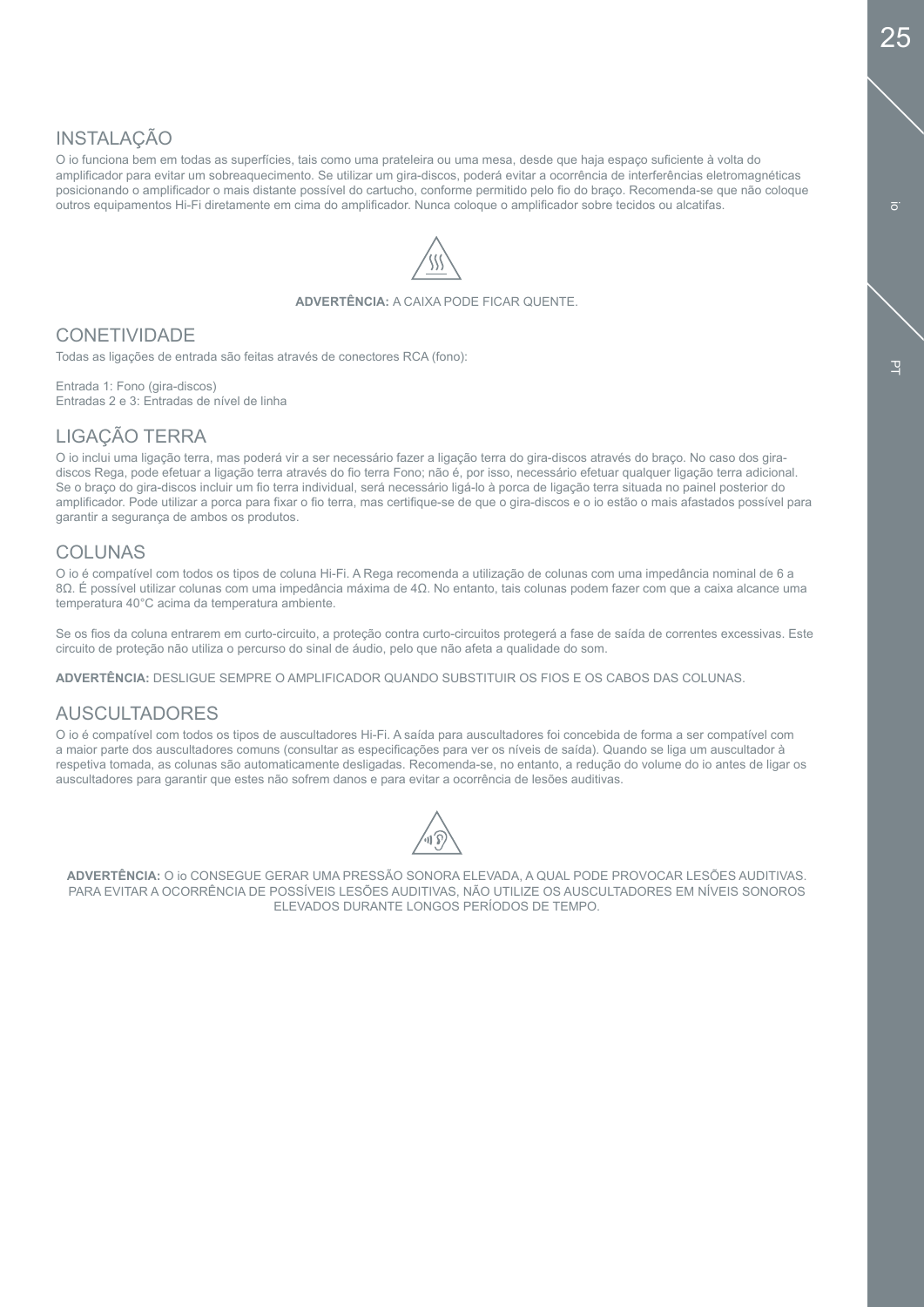### PAINEL POSTERIOR

**1. Entrada de Fono 1 (Gira-Discos)** - Esta entrada é uma fase de fono que pode ser utilizada com magnetos móveis (MM) ou cartuchos de bobina móvel (MC) de elevado rendimento.

**2. Entradas de NÍvel de Linha 2 e 3** - As entradas de linha permitem ligar quaisquer fontes adicionais, tais como leitores de CD, leitores Blu-ray, streamers, etc.

**3. SaÍda Para Colunas** - Fila superior: Coluna esquerda - vermelho e preto, Fila inferior: Coluna direita - vermelho e preto

- **4. Entrada de Alimentação**  Para utilizar apenas com as fontes de alimentação indicadas na etiqueta de especificações.
- **5. FusÍvel**  Substitua apenas pelo fusível especificado (consulte as especificações para ver a potência do disjuntor do seu produto).

**6. Porca de Ligação Terra** - Para efetuar a ligação terra de braços de outros fabricantes.

26

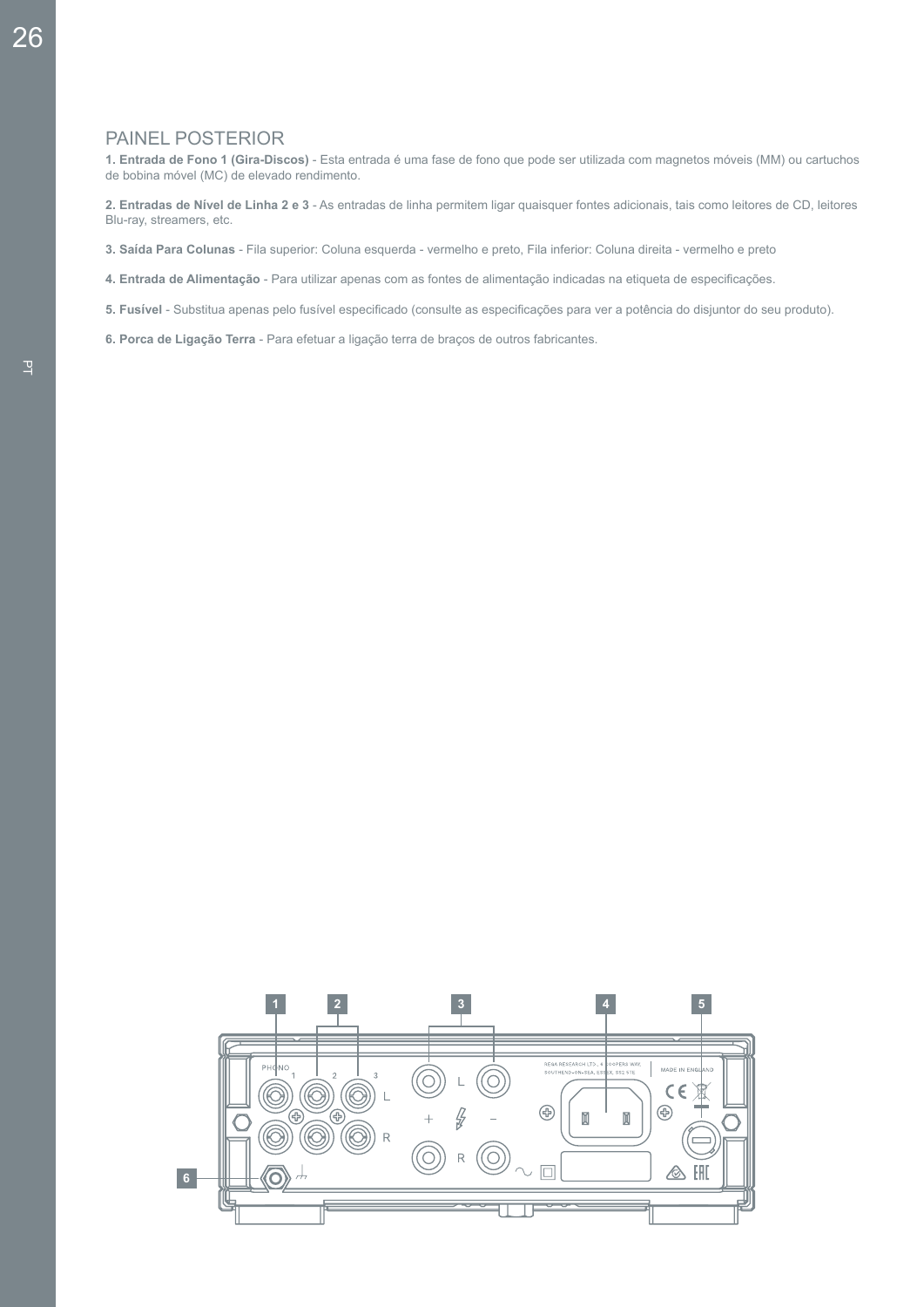# SELEÇÃO DE ENTRADA

**7. Botão On/Off (Ligar/Desligar)** - Para ligar o io, prima o botão de energia preto. Após alguns segundos, será audível um 'clique' e o io fica operacional.

**8. Tomada Para Auscultadores** - Tomada para auscultadores estéreo de 3,5mm.

**9. Mostrador de Entradas** - Para alternar entre as entradas, prima o botão preto pequeno situado junto à linha de dígitos de entrada, para avançar entre 1 e 3. A entrada selecionada é indicada pelo número iluminado a vermelho. Também é possível alternar a seleção da entrada com o controlo remoto.

**10. Controlo de Volume** - O controlo de volume possui um valor mínimo e um valor máximo, indicados pelo entalhe. O volume não é reposto após cada utilização. Antes de ligar os auscultadores, certifique-se de que diminuiu o volume.

**11. Silêncio** - A função de Silêncio do io é controlada pelo controlo remoto (consulte a página seguinte).

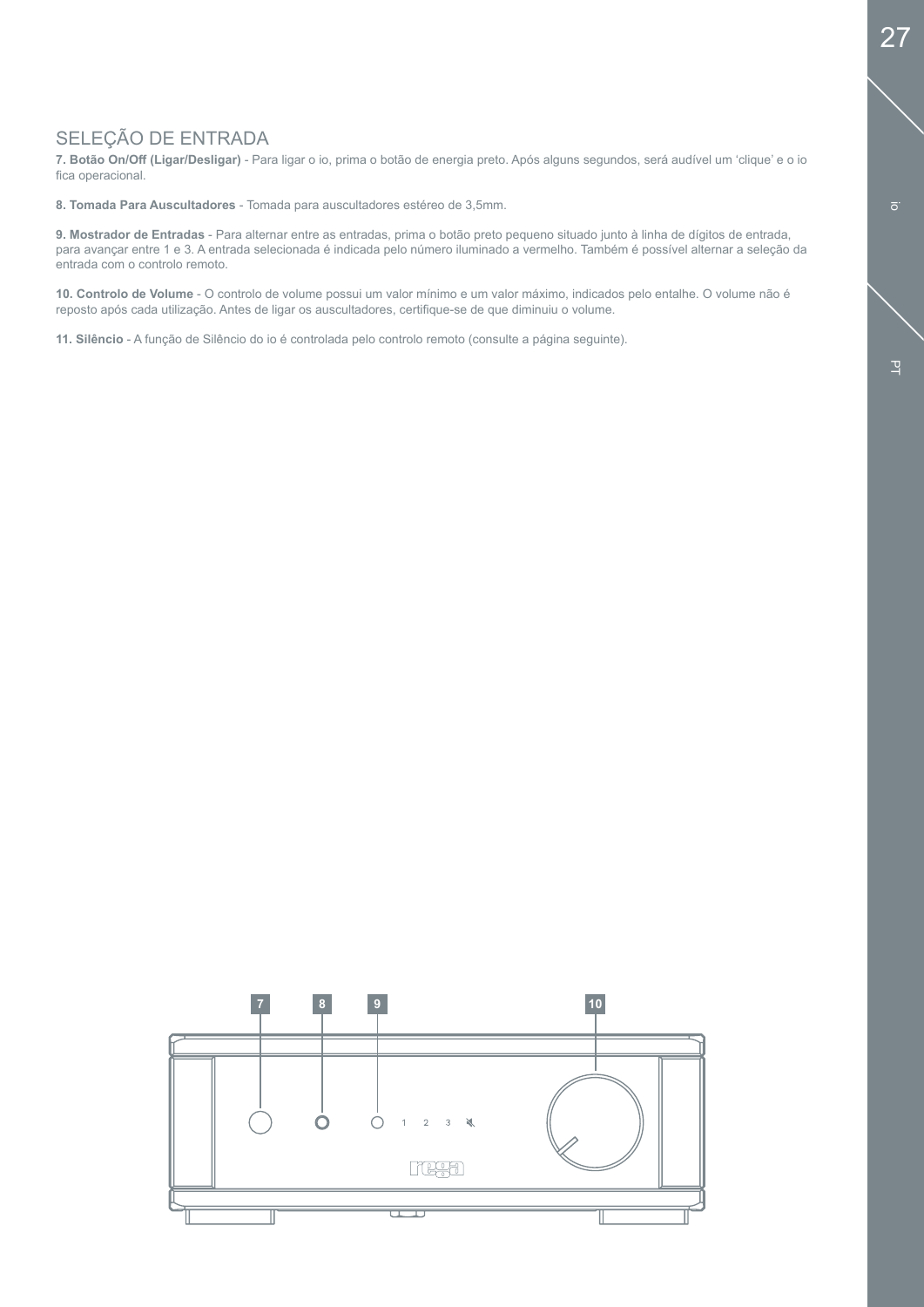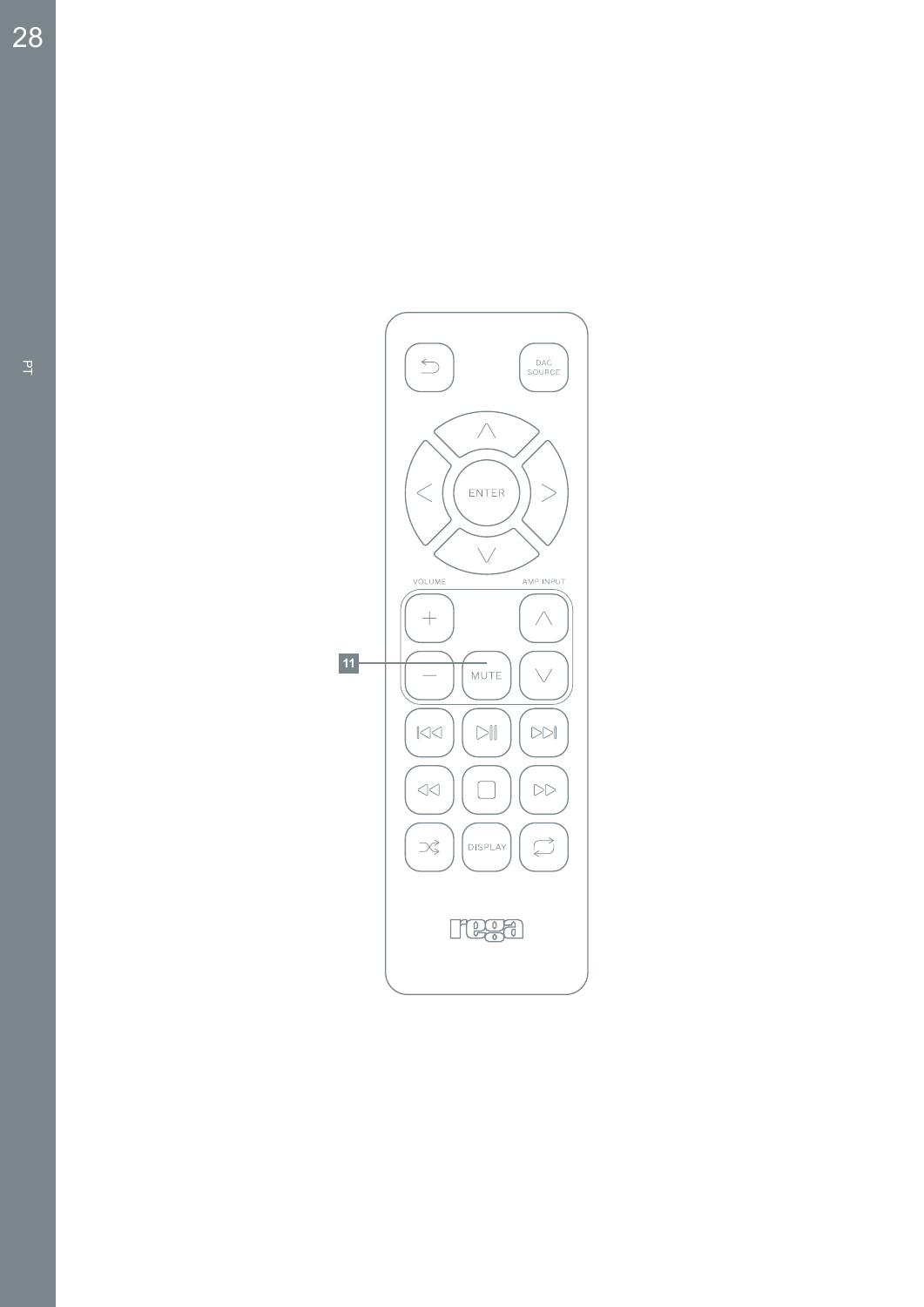# INSTALLATIE

De io kan bijna overal geplaatst worden. Zorg er wel voor dat er voldoende lucht rondom de versterker is om oververhitting te voorkomen. Bij gebruik van een platenspeler kan magnetische interferentie worden voorkomen door de versterker zo ver mogelijk van de toonarm vandaan te plaatsen. Het wordt aanbevolen om andere hifi-apparatuur niet direct op de versterker te plaatsen. Plaats het apparaat nooit op textiel of vloerbedekking.



**WAARSCHUWING:** DE BEHUIZING KAN HEET WORDEN.

# AANSLUITINGEN

Alle apparaten worden aangesloten via RCA (phono)-aansluitingen:

Ingang 1: Phono (platenspelers) Ingangen 2 en 3: Lijnniveau-ingangen

#### AARDE

De io is volledig geaard. Toch kan het nodig zijn om de platenspeler via de toonarm te aarden. Voor Regadraaitafels wordt de aarding gerealiseerd via de phonoaarddraad. In dat geval is aparte aarding niet nodig. Als uw toonarm een aparte aardkabel heeft, moet deze worden aangesloten op de aardaansluiting die zich op het achterpaneel van de versterker bevindt. U kunt de moer gebruiken om de aarddraad te bevestigen. Maar zorg wel dat de platenspeler en de io zover mogelijk van elkaar verwijderd zijn terwijl de veiligheid van beide producten gewaarborgd blijft.

# LUIDSPREKERS

De io kan worden gebruikt met alle standaard hifiluidsprekers. Rega raadt het gebruik van luidsprekers met een nominale impedantie van 6-8Ω aan. Het is mogelijk om luidsprekers met een impedantie van 4Ω te gebruiken maar dit kan ervoor zorgen dat de behuizing 40°C warmer wordt dan de omgevingstemperatuur.

Indien er kortsluiting ontstaat in de luidsprekerkabels, zal de kortsluitbeveiliging de eindtrap beschermen tegen te hoge stromen. Dit beveiligingscircuit is niet in het audiosignaalpad geplaatst en heeft dus geen invloed op de geluidskwaliteit.

**WAARSCHUWING:** SCHAKEL DE VERSTERKER ALTIJD UIT BIJ HET VERWISSELEN VAN KABELS EN LUIDSPREKERKABELS.

# HOOFDTELEFOON

De io kan worden gebruikt met alle standaard hoofdtelefoons. De hoofdtelefoonuitgang is zo ontworpen dat deze kan worden gebruikt met de meest gebruikte hoofdtelefoons (zie de specificaties voor de uitgangsniveaus). Wanneer een hoofdtelefoon wordt aangesloten worden de luidsprekers automatisch uitgeschakeld. Het wordt echter aanbevolen om het volume van de io te verlagen voordat u een hoofdtelefoon aansluit, om er zeker van te zijn dat deze niet beschadigd raakt en om gehoorbeschadiging te voorkomen.



**WAARSCHUWING:** DE io KAN EEN HOGE GELUIDSDRUK GENEREREN, WAT EEN RISICO OP GEHOORBESCHADIGING MET ZICH MEEBRENGT. OM MOGELIJKE GEHOORSCHADE TE VOORKOMEN, MOET U NIET LANG NAAR EEN HOOFDTELEFOON LUISTEREN OP EEN HOOG NIVEAU.

 $\geq$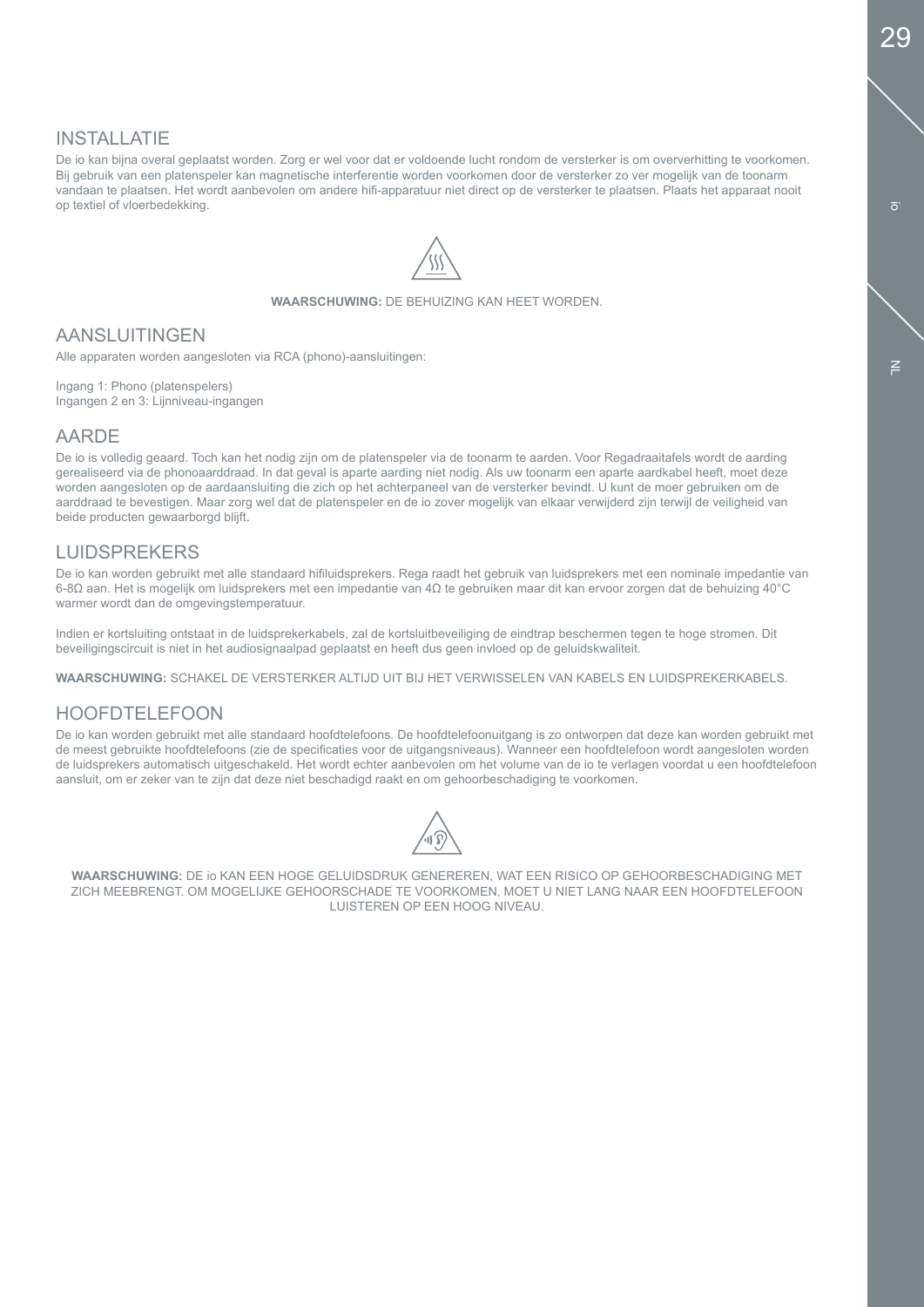#### ACHTERPANEEL

**1. Phonotrap Ingang 1 (Platenspeler)** - Deze ingang is een phonotrap die kan worden gebruikt met Moving Magnet (MM) of specifiek High Output Moving Coil (MC) cassettes.

**2. Lijnniveau-Ingang 2 & 3** - Lijningangen maken het mogelijk om extra bronnen aan te sluiten, zoals cd-spelers, Bluray-spelers, streamers, enz.

**3. Luidsprekeruitgang** - Bovenste rij: Linker luidspreker - rood en zwart, Onderste rij: Rechter luidspreker - rood en zwart

- **4. Netaansluiting**  Alleen voor gebruik met netspanning die op het label met toelaatbare spanning staat vermeld.
- **5. Zekering**  Vervang alleen met een gespecificeerde zekering (zie de specificaties voor de zekering van uw product).
- **6. Aardaansluiting** Voor het aarden van de toonarmen van derden.

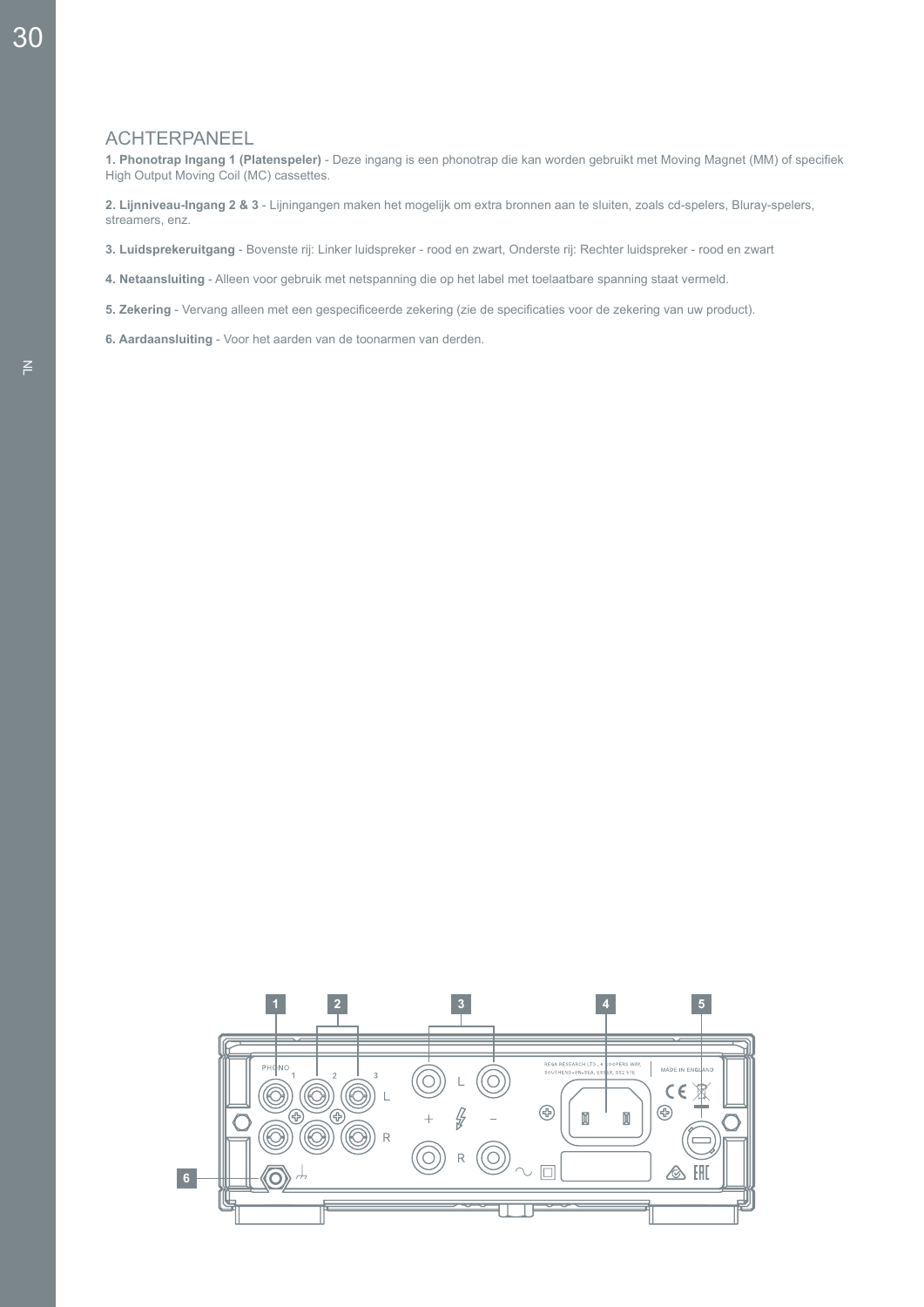# INGANGSELECTIE

**7. Aan/Uit-Knop** - Om de io in te schakelen, drukt u op de zwarte aan/uitknop. Na enkele seconden hoort u de 'klik' van een relais en is de io in werking.

**8. Hoofddtelefoonaansluiting** - 3,5mm stereo hoofdtelefoonaansluiting.

**9. Ingang Display** - Om tussen de ingangen te wisselen, drukt u op de kleine zwarte knop naast de rij met ingangscijfers om 1-3 te doorlopen. De geselecteerde ingang wordt gemarkeerd door het rood oplichtende nummer. Ingangskeuze kan ook met de afstandsbediening worden gewijzigd. be changed with the remote.

**10. Volumeregelaar** - De volumeregelaar heeft een minimale en maximale waarde die wordt aangegeven door de inkeping. Het volume wordt na gebruik niet gereset. Voordat u een hoofdtelefoon aansluit, moet u ervoor zorgen dat het volume wordt verlaagd.

**11. Mute** - Mute op de io schakelt u in met de afstandsbediening (zie volgende pagina).



io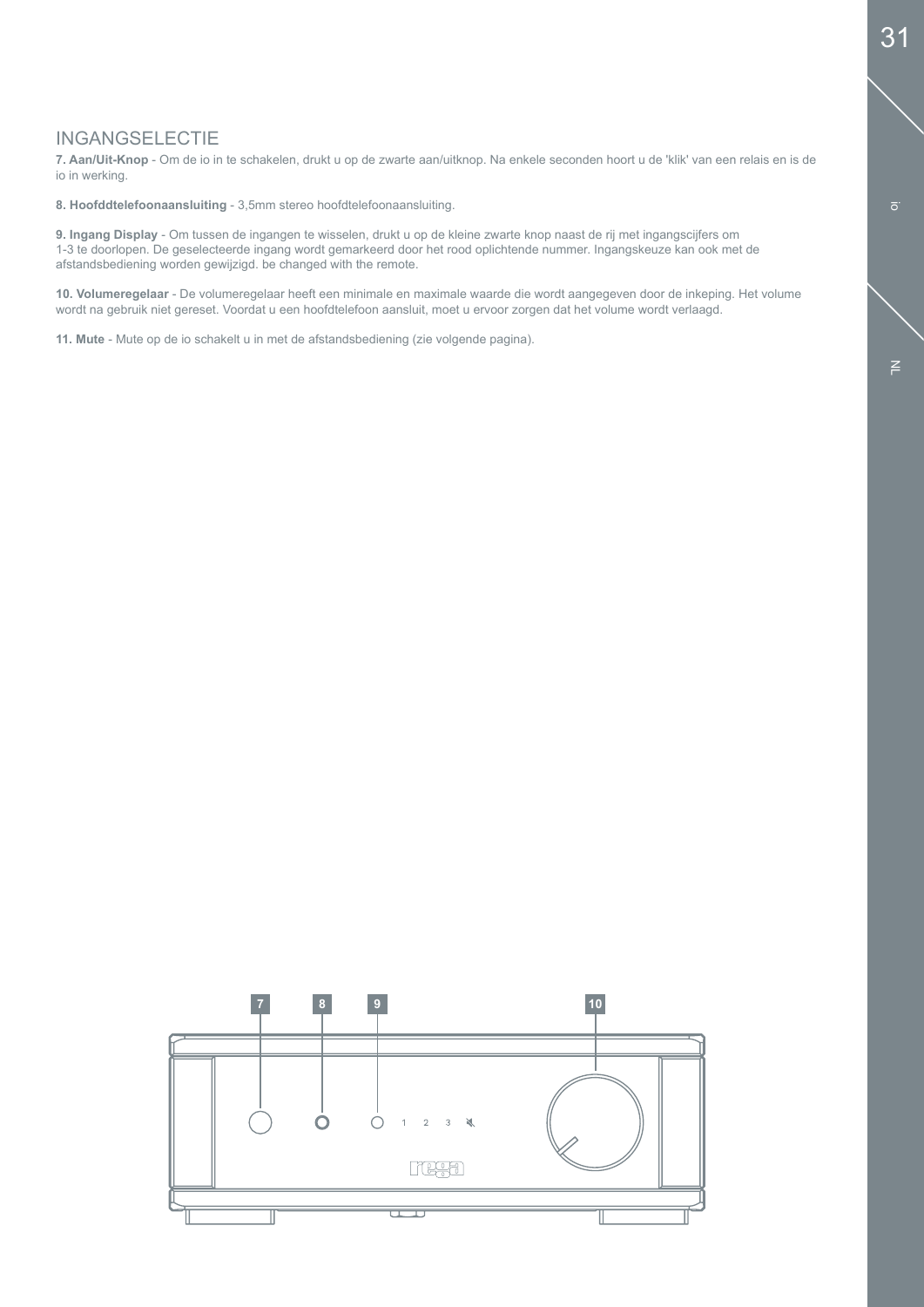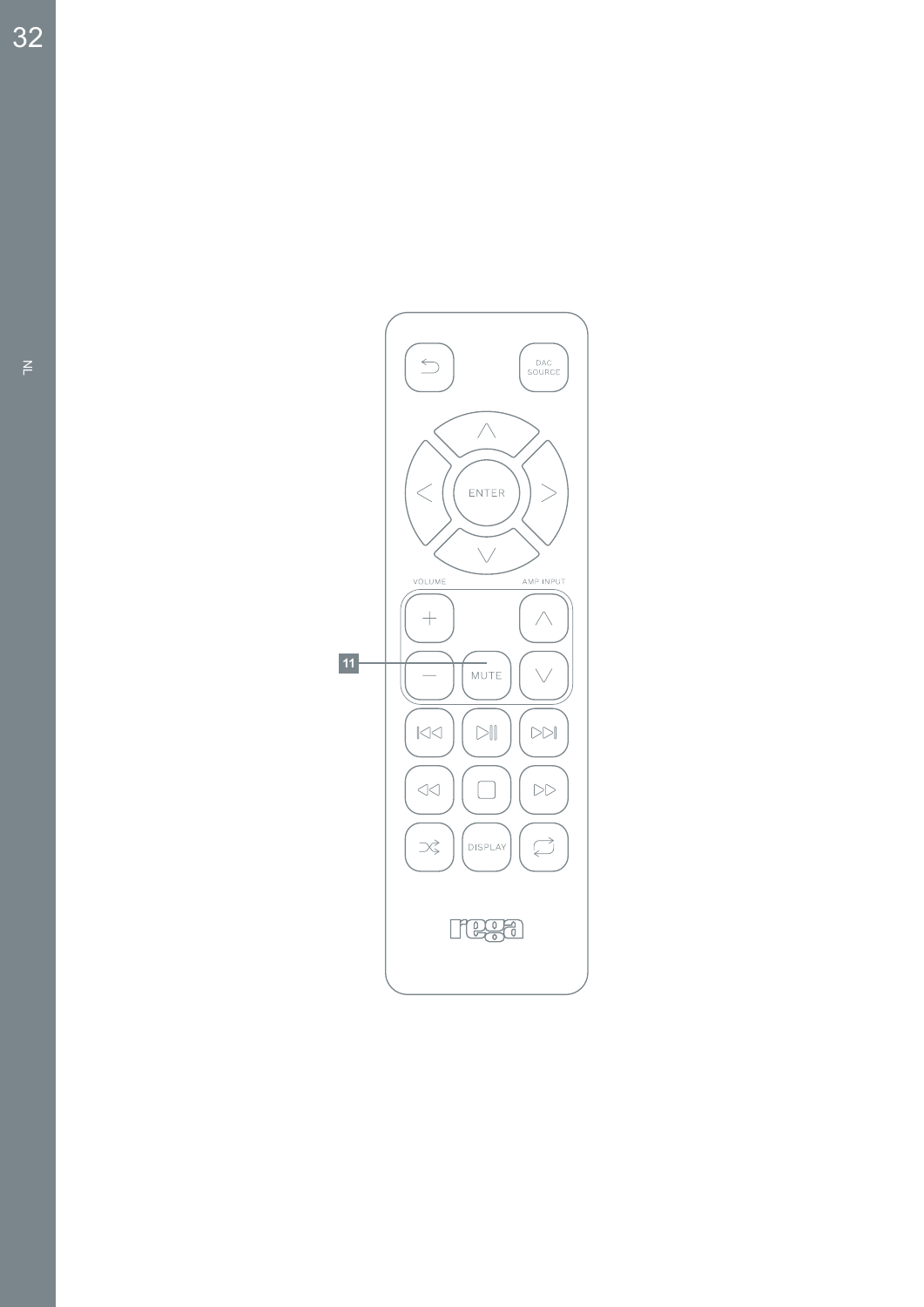# **OPSÆTNING**

Denne io fungerer fint på de fleste overflader såsom en hylde eller et bord, forudsat at der er tilstrækkeligt med luft omkring forstærkeren med henblik på at forebygge overophedning. Hvis du bruger en pladespiller, kan du undgå magnetisk interferens ved at placere forstærkeren så langt fra pickuppen, som tonearmens kabel tillader det. Vi fraråder at stable hi-fi-udstyr direkte oven på forstærkeren. Placer aldrig forstærkeren på tekstiler eller et tæppe.



**ADVARSEL:** KABINETTET KAN BLIVE VARMT.

# TILSLUTNINGSMULIGHEDER

Alle indgange foregår via RCA-stik (phono):

Indgang 1: Phono (pladespillere) Indgang 2 og 3: Linjeniveauindgange

#### JORDFORBINDELSE

Denne io har fuld jordforbindelse, men du kan være nødt til at oprette jordforbindelse for din pladespiller via tonearmen. På Regapladespillere opnås jordforbindelsen via phono-jordkablet. Derfor behøves der ikke en separat jordforbindelse. Hvis din tonearm har et separat jordkabel, skal det tilsluttes jordingsmøtrikken, der er placeret på forstærkerens bagpanel. Du kan bruge møtrikken til at klemme jordingskablet fast med, sørg for at pladespilleren og io er så langt fra hinanden som muligt, uden at det går ud over produkternes sikkerhed.

### **HØJTALERE**

Denne io kan trække alle normale hi-fi-højtalere. Rega anbefaler at bruge højtalere med en nominel impedans på 6-8Ω. Det er muligt at trække højtalere helt ned til 4Ω, men sådanne enheder kan forårsage, at kabinettets temperatur stiger til mere end 40°C over den omgivende temperatur.

Hvis højtalerkablerne kortsluttes, beskytter kredsløbsbeskyttelsen med spændingsfald udgangsfasen mod for stor strømbelastning. Dette beskyttelseskredsløb er ikke placeret i audiosignalets forløb og påvirker derfor ikke lydkvaliteten.

**ADVARSEL:** SØRG ALTID FOR AT SLUKKE FORSTÆRKEREN, NÅR DU UDSKIFTER LEDNINGER OG HØJTALERKABLER.

# HØRETELEFONER

Denne io kan trække alle normale hi-fi-hovedtelefoner. Udgangen til hovedtelefoner er designet til at passe til de mest almindeligt anvendte hovedtelefoner (se specifikationer for udgangsniveauer). Når der er sluttet et sæt hovedtelefoner til stikket, slukker højtalerne automatisk. Vi anbefaler dog at skrue ned for io's lydstyrke, før du tilslutter hovedtelefoner for at sikre, at de ikke bliver beskadiget samt for at forebygge en eventuel høreskade.



**ADVARSEL:** DENNE io KAN GENERERE ET HØJT LYDTRYK OG UDGØRE EN RISIKO FOR AT FÅ EN HØRESKADE. MED HENBLIK PÅ AT FOREBYGGE EN EVENTUEL HØRESKADE BØR DU IKKE BRUGE HØRETELEFONER VED ET HØJT LYDNIVEAU IGENNEM LÆNGERE TID AD GANGEN.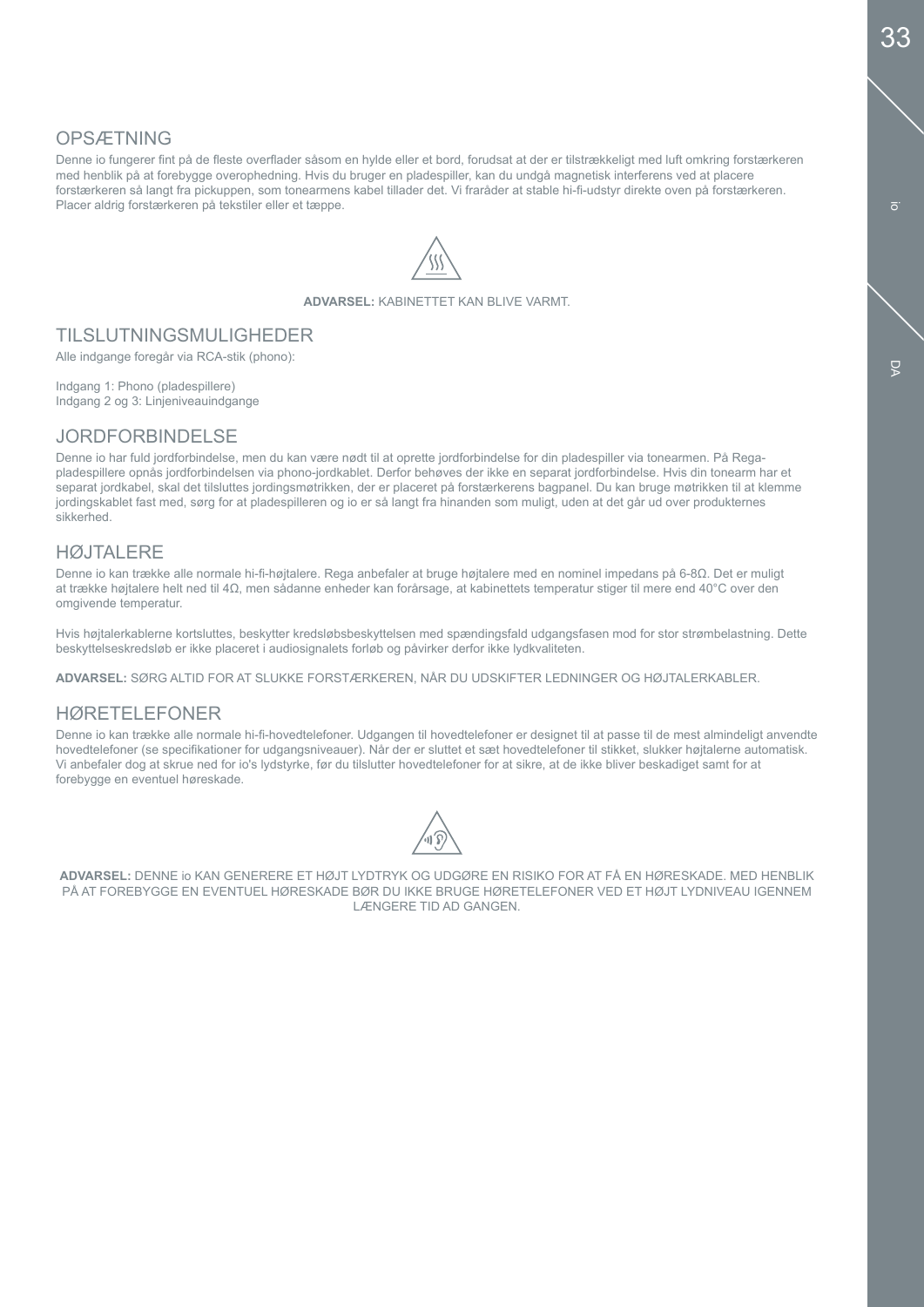#### **BAGPANEL**

**1. Indgang 1 Til Phono-Fase (Pladespiller)** - Denne indgang er en phono-fase, der kan bruges med en bevægelig magnet (MM) eller en patron med bevægelig spole (MC) med særlig høj udgang.

**2. Linjeniveauindgang 2 og 3** - Linjeindgange gør det muligt at tilslutte en hvilken som helst ekstra kilde såsom cd-afspillere, Blu-rayafspillere, streamingbokse mv.

**3. Højttalerudgang** - Øverste række: Venstre højtaler - rød og sort, Nederste række: Højre højtaler - rød og sort

- **4. Hovedstrømforsyning**  Må kun bruges ved den netforsyning, der er angivet på mærkningsetiketten.
- **5. Sikring**  Må kun udskiftes med de angivne sikringer (se sikringsspecifikationerne for dit produkt).
- **6. Jordingsmøtrik** Bruges til at oprette jordforbindelse i eksterne tonearme.

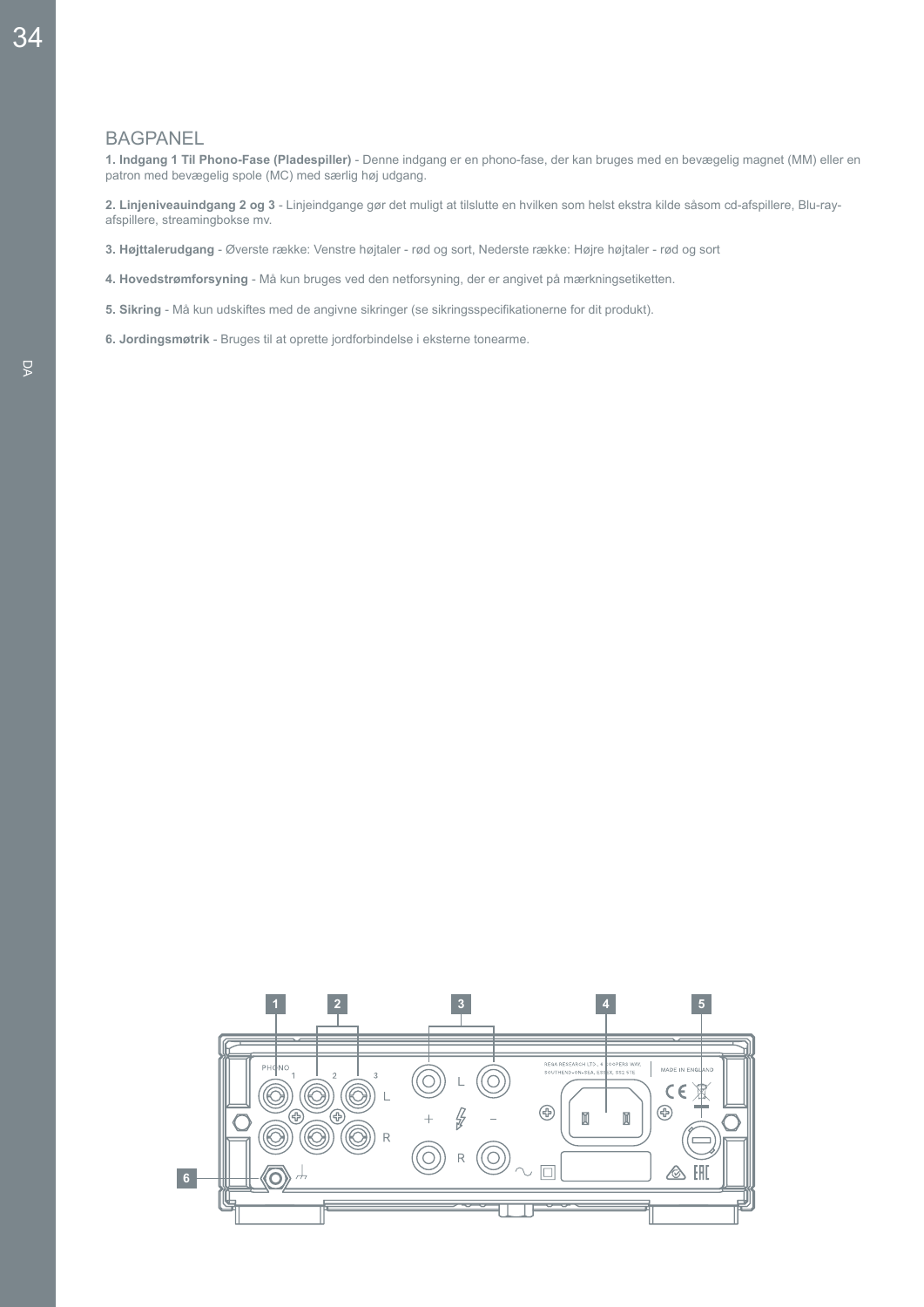# VALG AF INDGANG

**7. Tænd/Sluk-Knap** - Tænd io ved at trykke på den sorte tænd/sluk-knap. Efter nogle få sekunder hører du et relæ "klikke", hvorefter io kan betjenes.

**8. Stik Til Høretelefoner** - 3,5mm jackstik til hovedtelefoner.

**9. Visning Af Indgang** - For at skifte mellem indgange skal du trykke på den lille sorte knap ved siden af rækken med indgangscifre for at bladre igennem 1 til 3. Den valgte indgang fremhæves ved at tallet lyser rødt. Du kan også skifte indgang med fjernbetjeningen.

**10. Lydstyrkekontrol** - Volumenkontrollen har en minimum- og en maksimumværdi, der er angivet ved mærket. Lydstyrke nulstiller ikke efter hver brug. Før du tilslutter hovedtelefoner, skal du sørge for at lydstyrken er skruet ned.

**11. Mute** - Lyden fra io kan slukkes ved hjælp af fjernbetjeningen (se næste side).

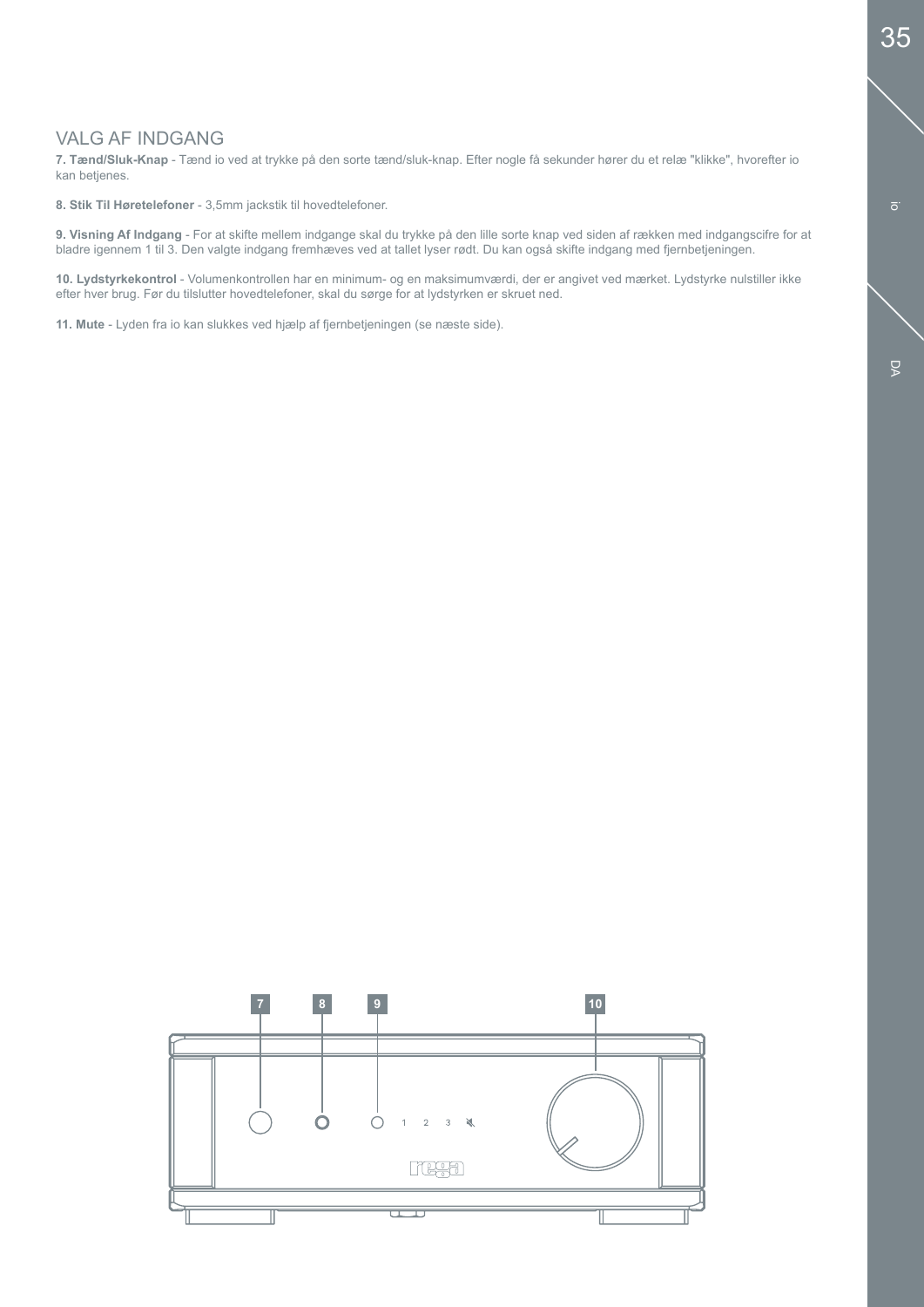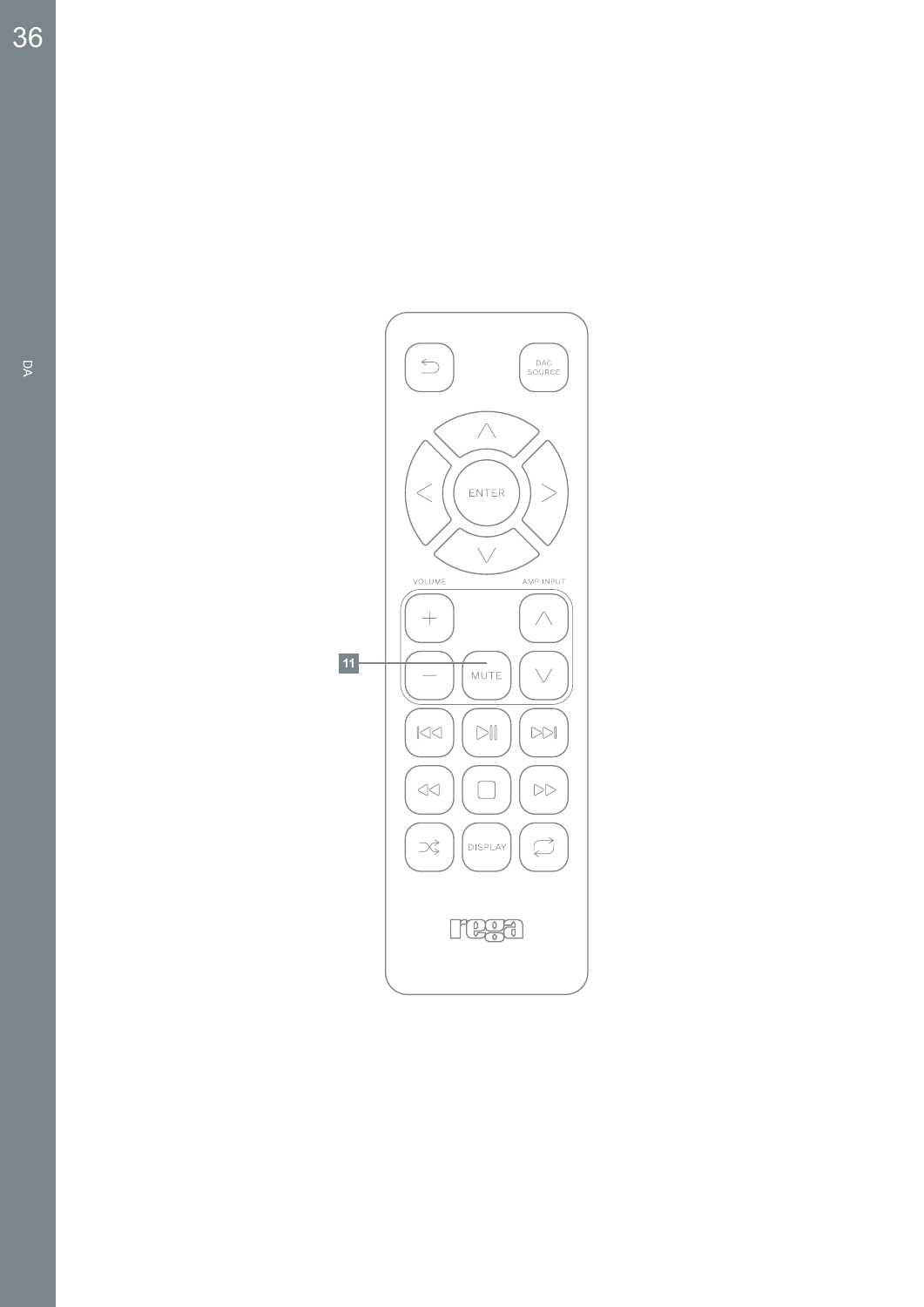# KOMMA IGÅNG

Din io fungerar väl på de flesta underlag, så som en hylla eller ett bord, förutsatt att det finns tillräckligt med luft runt förstärkaren för att förhindra överhettning. Om du använder en skivspelare kan du undvika magnetiska störningar genom att placera förstärkaren så långt bort från pickupen som tonarmens sladd tillåter. Du rekommenderas att inte stapla annan hi-fi-utrustning direkt ovanpå förstärkaren. Placera den aldrig på tyg eller en matta.



#### **VARNING:** HÖLJET KAN BLI VARMT.

### ANSLUTNINGAR

Alla ingångar använder RCA-kontakter (phono):

Ingång 1: Phono (skivspelare) Ingång 2 och 3: Linjeingångar

### JORDNING

Din io är fullt jordad, men du kan behöva jorda din skivspelare via tonarmen. Skivspelare från Rega är jordade via RCA-sladdens jordning och en separat jord behövs därför inte. Om din tonarm har en separat jordsladd måste den anslutas till jordningsmuttern på baksidan av förstärkaren. Du kan använda muttern för att skruva fast jordsladden, men se till att skivspelaren och din io är så långt ifrån varandra som möjligt medan säkerheten hos båda produkterna garanteras.

# HÖGTALARE

Din io kan användas med alla vanliga hi-fi-högtalare. Rega rekommenderar att du använder högtalare med en nominell impedans på 6-8Ω. Det är möjligt att använda högtalare med så låg impedans som 4Ω, men sådana enheter kan få höljet att överstiga 40°C över rumstemperaturen.

Om högtalarsladdarna kortsluts skyddar kortslutningsskyddet av foldback-typ utgångssteget från överdrivet stora strömmar. Denna skyddskrets är inte placerad i ljudsignalens väg och påverkar därför inte ljudkvaliteten.

**VARNING:** STÄNG ALLTID AV FÖRSTÄRKAREN NÄR DU BYTER SLADDAR OCH HÖGTALARKABLAR.

# HÖRLURAR

Din io kan användas med alla vanliga hi-fi-hörlurar. Hörlursutgången har anpassats för att passa de flesta vanligt använda hörlurar (se specifikationer för utgångsnivåer). När ett par hörlurar ansluts stängs högtalarna automatiskt av. Du rekommenderas emellertid att sänka volymen på din io innan du ansluter hörlurar för att se till att de inte skadas och för att förhindra hörselskador.



**VARNING:** DIN io KAN GENERERA ETT HÖGT LJUDTRYCK, VILKET MEDFÖR RISK FÖR HÖRSELSKADOR. FÖR ATT FÖRHINDRA EVENTUELLA HÖRSELSKADOR SKA DU INTE LYSSNA MED HÖRLURAR PÅ HÖG VOLYM UNDER LÅNG TID.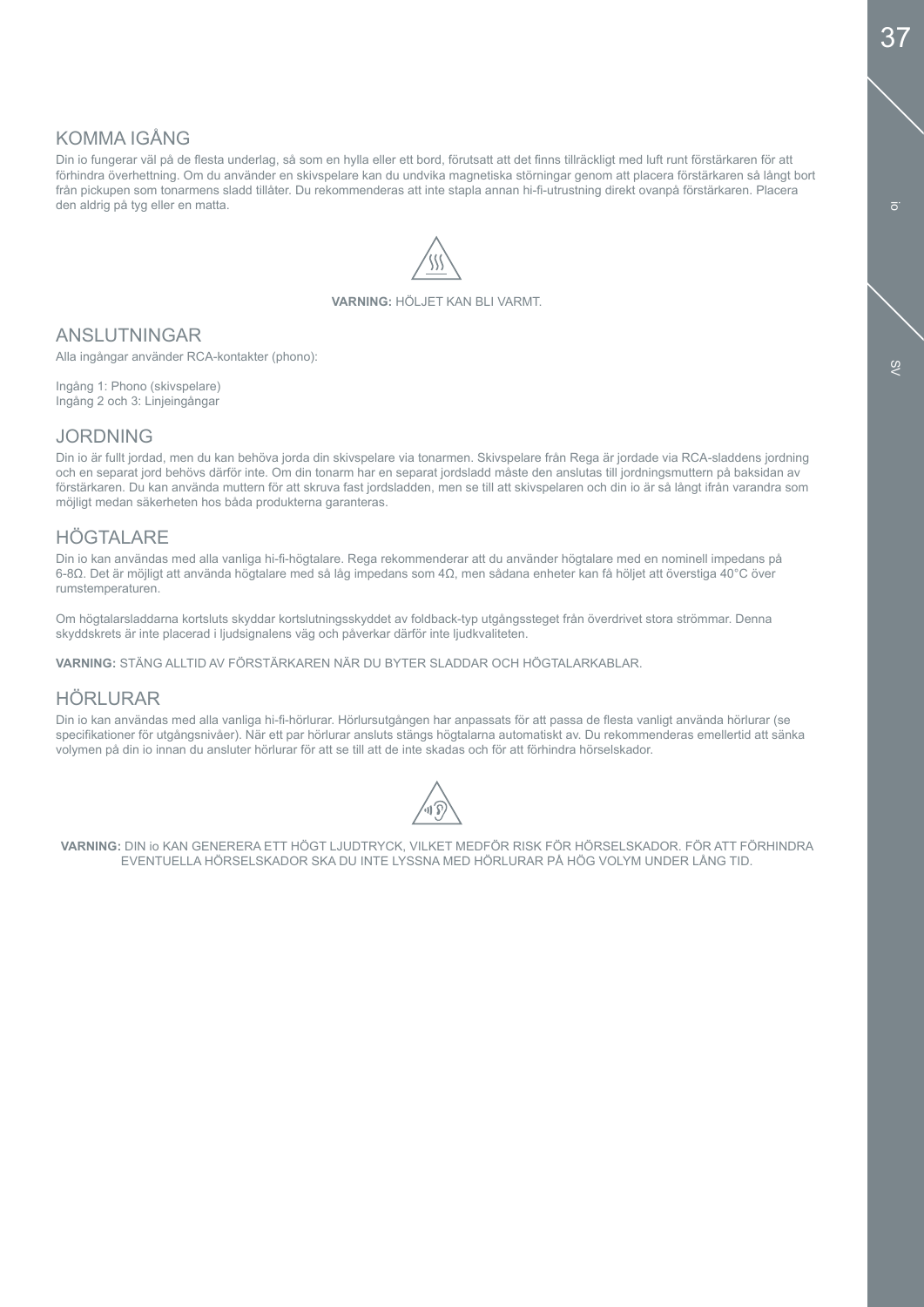### BAKSIDA

**1. Phono-Ingång 1 (Skivspelare)** - Denna ingång är ett phonosteg som kan användas med pickuper med rörlig magnet (MM) eller pickuper med rörlig spole (MC) med specifikt hög effekt.

**2. Linjeingång 2 & 3** - Linjeingångar kan användas för att ansluta ytterligare källor som CD-spelare, Blu-ray-spelare, strömningsenheter osv.

- **3. Högtalarutgång** Övre raden: Vänster högtalare röd och svart, Undre raden: Höger högtalare röd och svart
- **4. Nätingång**  Endast för användning med nätförsörjning angiven på klassificeringsetiketten.
- **5. Säkring**  Ersätt endast med specificerad säkring (se specifikationer för säkringsklassificering för din produkt).
- **6. Jordningsmutter** För jordning av tonarmar från tredje part.

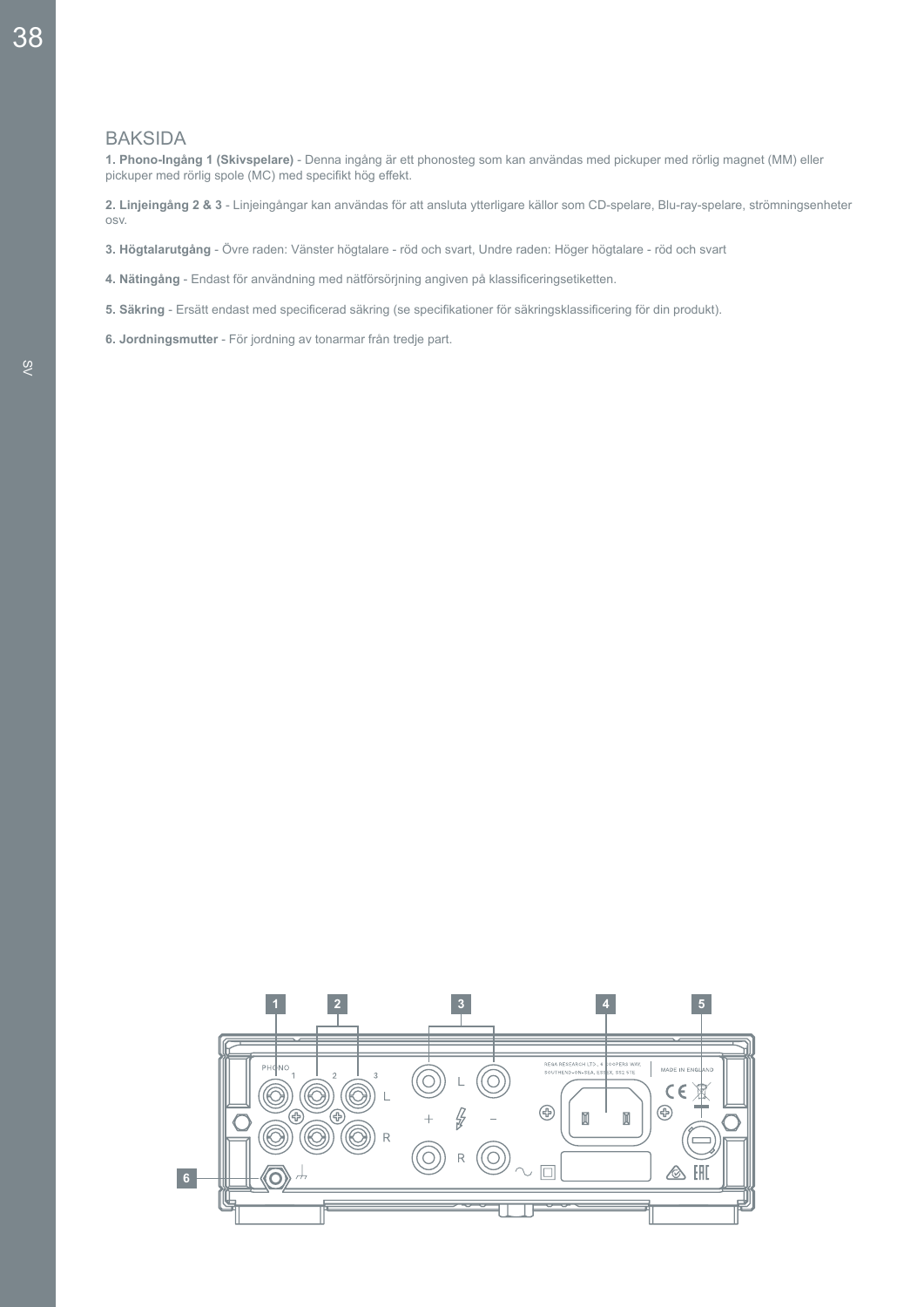# VAL AV INGÅNG

**7. På/Av-Knapp** - Tryck på den svarta strömknappen för att slå på din io. Efter några sekunder hör du ett relä 'klicka' och din io går att använda.

**8. Hörlursuttag** - 3,5mm uttag för stereohörlurar.

**9. Ingångsdisplay** - För att växla mellan ingångar trycker du på den lilla svarta knappen bredvid raden med ingångsnummer för att bläddra igenom 1-3. Den valda ingången visas genom att numret lyser i rött. Valet av ingång kan även växlas med fjärrkontrollen.

**10. Volymkontroll** - Volymkontrollen har ett minsta och högsta värde som markeras av skåran. Volymen återställs inte efter varje användning. Se till att volymen är sänkt innan du ansluter hörlurar.

**11. Ljud Av** - Funktionen Ljud av på din io styrs med fjärrkontrollen (se nästa sida).

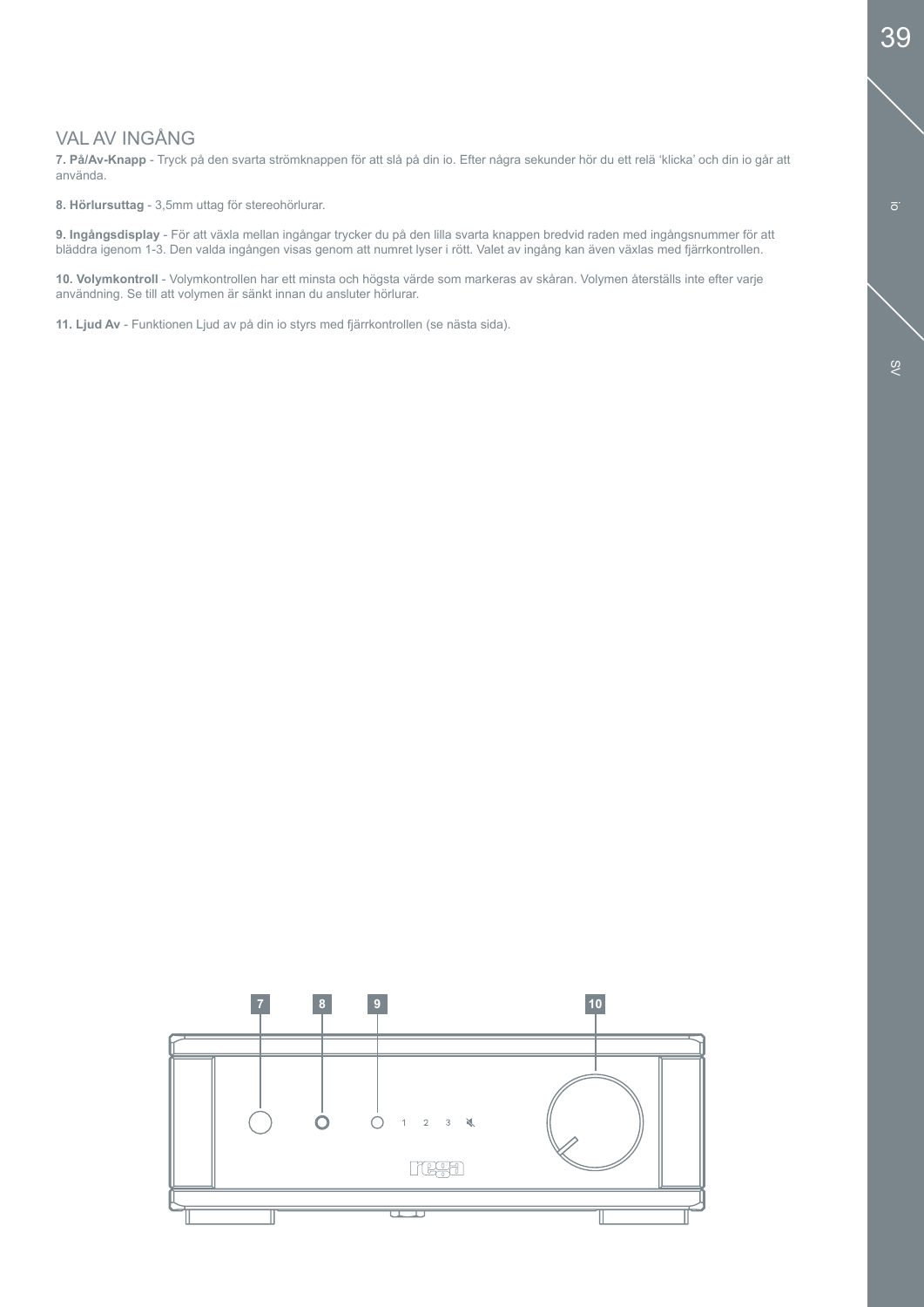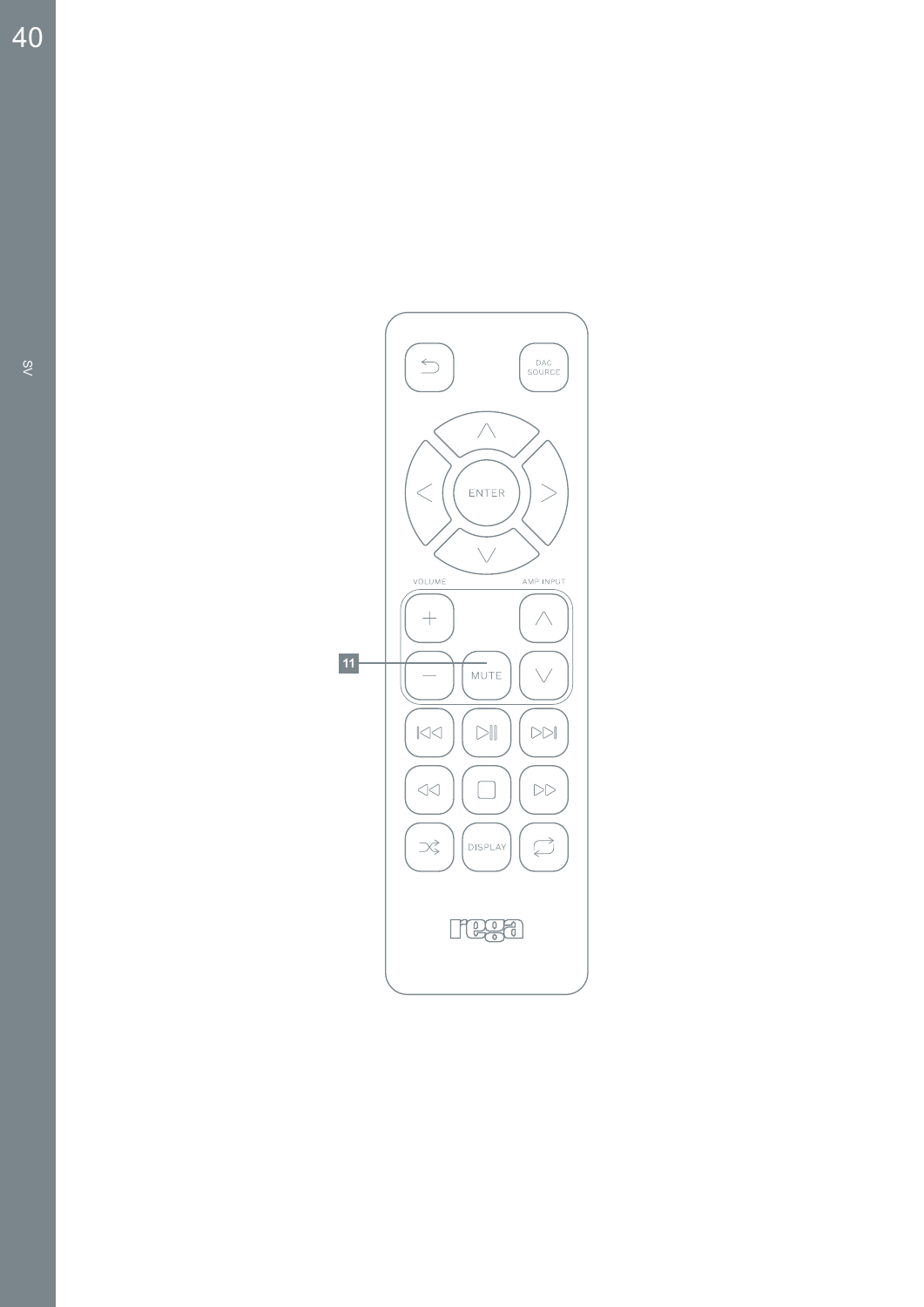### USTAWIENIA

io działa dobrze na większości powierzchni, takich jak półka lub stół, pod warunkiem, że wokół wzmacniacza jest wystarczająca ilość powietrza, aby zapobiec przegrzaniu urządzenia. Używając gramofonu można uniknąć zakłóceń magnetycznych, ustawiając wzmacniacz jak najdalej od wkładki ramienia, na ile pozwala na to przewód ramienia. Zaleca się nie ustawiać innych urządzeń hi-fi bezpośrednio na wzmacniaczu. Nigdy ustawiać wzmacniacza na podłożu z tkaniny lub na dywanie.



**OSTRZEŻENIE: OBUDOWA MOŻE BYĆ GORACA.** 

# **POŁACZENIA**

Wszystkie wejścia wykonuje się przez złącza RCA (phono):

Wejście 1: Phono z (gramofonów) Wejścia 2 i 3: Wejścia liniowe

### UZIEMIENIE

io jest w pełni uziemiony, ale może być konieczne uziemienie gramofonu poprzez jego ramię. W przypadku gramofonów firmy Rega uziemienie uzyskuje się za pomocą przewodu uziemiającego Phono; dlatego oddzielne uziemienie nie jest konieczne. Jeśli ramię posiadanego gramofonu ma oddzielny przewód uziemiający, należy go podłączyć do nakrętki uziemiającej umieszczonej na tylnym panelu wzmacniacza. Można użyć nakrętki do zaciśnięcia na przewodzie uziemiającym, ale należy się upewnić, że gramofon i wzmacniacz io będą jak najbardziej oddalone od siebie, jednocześnie zachowując bezpieczeństwo obu produktów.

# GŁOŚNIKI

io jest w stanie obsługiwać wszystkie normalne głośniki hi-fi. Firma Rega zaleca stosowanie głośników o impedancji nominalnej 6-8Ω. Możliwe jest zasilanie głośników o impedancji wynoszącej tylko 4Ω, jednak takie zestawy mogą spowodować wzrost temperatury obudowy wzmacniacza o 40°C powyżej temperatury otoczenia.

W przypadku zwarcia przewodów głośnikowych, zabezpieczenie przeciwzwarciowe ochroni stopień wyjściowy przed nadmiernym prądem. Ten obwód zabezpieczenia nie jest umieszczony na ścieżce sygnału audio i dlatego nie wpływa na jakość dźwięku.

**OSTRZEŻENIE:** PODCZAS ZMIANY PRZEWODÓW I KABLI GŁOŚNIKA, ZAWSZE WYŁĄCZAJ WZMACNIACZ.

### **SŁUCHAWKI**

io jest w stanie obsługiwać wszystkie standardowe słuchawki hi-fi. Wyjście słuchawkowe zaprojektowano tak, aby pasowało do najczęściej używanych słuchawek (patrz specyfikacja poziomów wyjściowych). Po umieszczeniu słuchawek w gnieździe, głośniki automatycznie się wyłączą. Przed podłączeniem słuchawek zaleca się jednak zmniejszyć głośność io aby nie doprowadzić do ich uszkodzenia i zapobiec uszkodzeniu słuchu użytkownika.



**OSTRZEŻENIE:** io MOŻE GENEROWAĆ WYSOKIE CIŚNIENIE AKUSTYCZNE, NARAŻAJĄC TYM UŻYTKOWNIKA NA RYZYKO USZKODZENIA SŁUCHU. ABY ZAPOBIEC EWENTUALNYM USZKODZENIOM SŁUCHU, NIE NALEŻY UŻYWAĆ SŁUCHAWEK Z NASTAWIONYM WYSOKIM POZIOMEM GŁOŚNOŚCI DŹWIĘKU PRZEZ DŁUGI OKRES CZASU.

 $\overline{a}$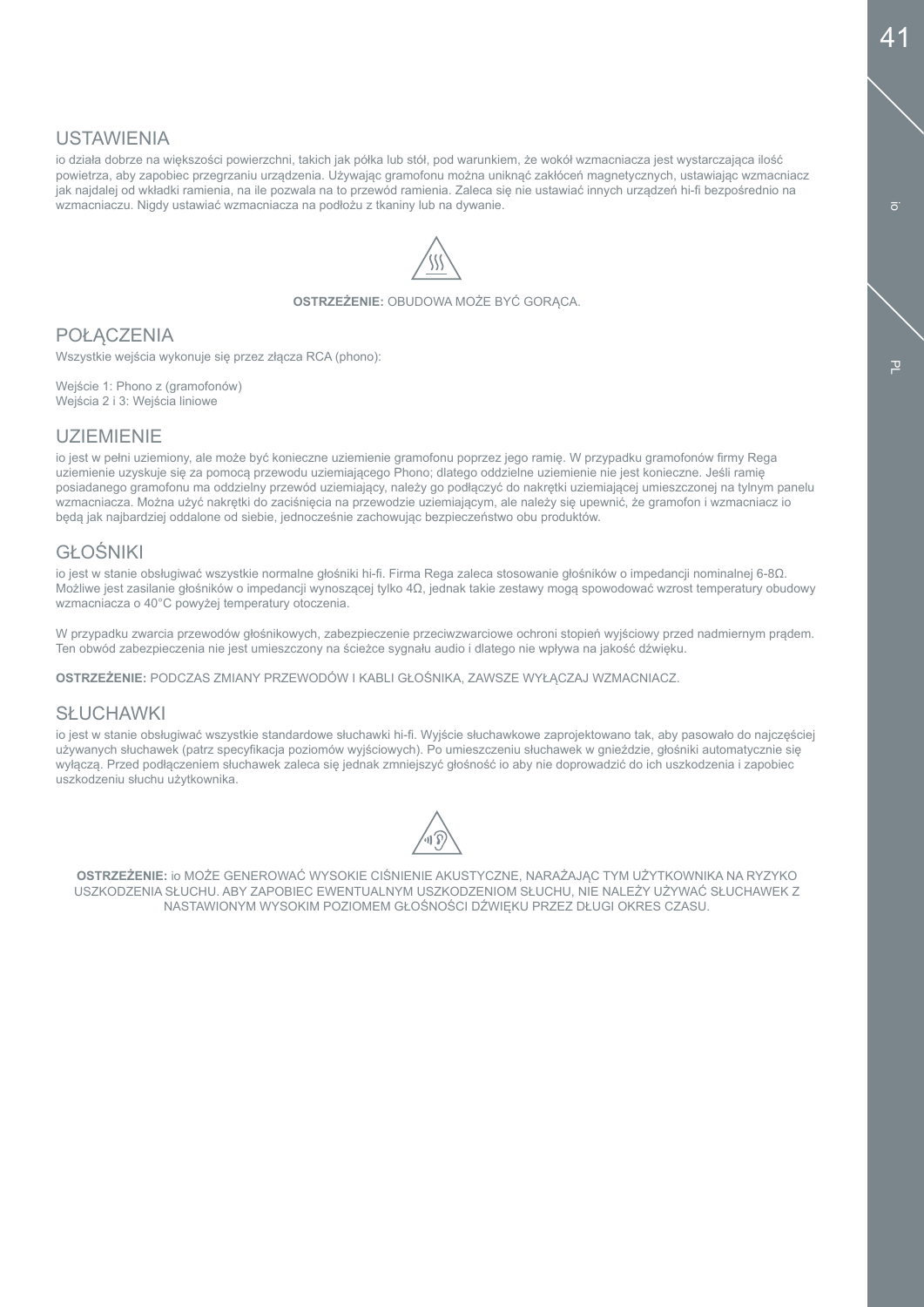#### PANEL TYLNY

**1. Wejście Phono Stage 1 (Gramofonowe)** - Wejście to stanowi przedwzmacniacz gramofonowy, którego można używać do obsługi gramofonów z wkładkami z ruchomym magnesem (MM) lub szczególnie z wkładkami z ruchomą cewką o wysokim poziomie wyjściowym (MC).

**2. Wejście Liniowe 2 i 3** - Wejścia liniowe umożliwiają podłączenie wszelkich dodatkowych źródeł, takich jak odtwarzacze CD, odtwarzacze Blu-ray, streamery itp.

**3. Wyjście Głośnika** - Górny rząd: Lewy głośnik - czerwony i czarny, Dolny rząd: Prawy głośnik - czerwony i czarny

- **4. Wejście Zasilające**  Tylko do użytku z zasilaniem sieciowym określonym na tabliczce znamionowej.
- **5. Bezpiecznik**  Wymieniać tylko na określony bezpiecznik (patrz dane techniczne bezpieczników Twojego produktu).
- **6. Nakrętka Uziemiająca** Do uziemiania ramion gramofonów innych dostawców.

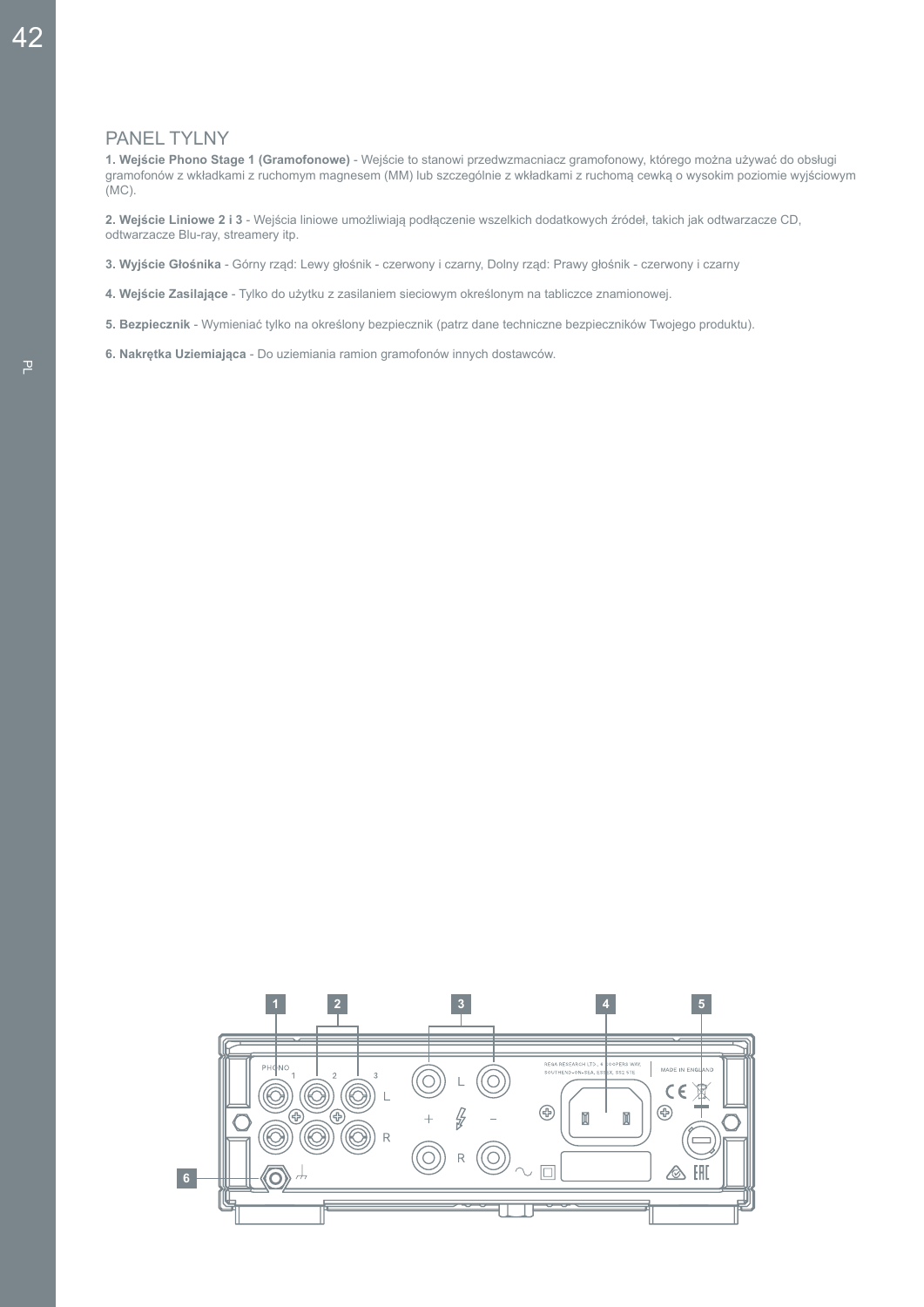# WYBÓR WEJŚCIA

7. Przycisk Wł./Wył. - Włączenie io naciśnięciem czarnego przycisku zasilania. Po kilku sekundach usłyszysz "kliknięcie" przekaźnika i io będzie gotowy do pracy.

**8. Gniazdo Słuchawek** - Gniazdo słuchawek stereo 3,5mm.

**9. Wyświetlacz Wejścia** - Przełączanie wejść (od 1 do 3) odbywa się za pomocą małego czarnego przycisku umieszczonego obok rzędu cyfr wejść. Wybrane wejście wskazuje podświetlona na czerwono cyfra wejścia. Wybór wejścia można również zmienić za pomocą pilota.

**10. Regulacja Głośności** - Regulator głośności posiada minimalną i maksymalną wartość, którą wskazuje wycięcie na pokrętle. Głośność nie jest resetowana po każdym użyciu. Przed podłączeniem słuchawek upewnij się, że głośność została zmniejszona.

**11. Wyciszenie** - Funkcję wyciszenia io obsługuje się za pomocą pilota (patrz następna strona).

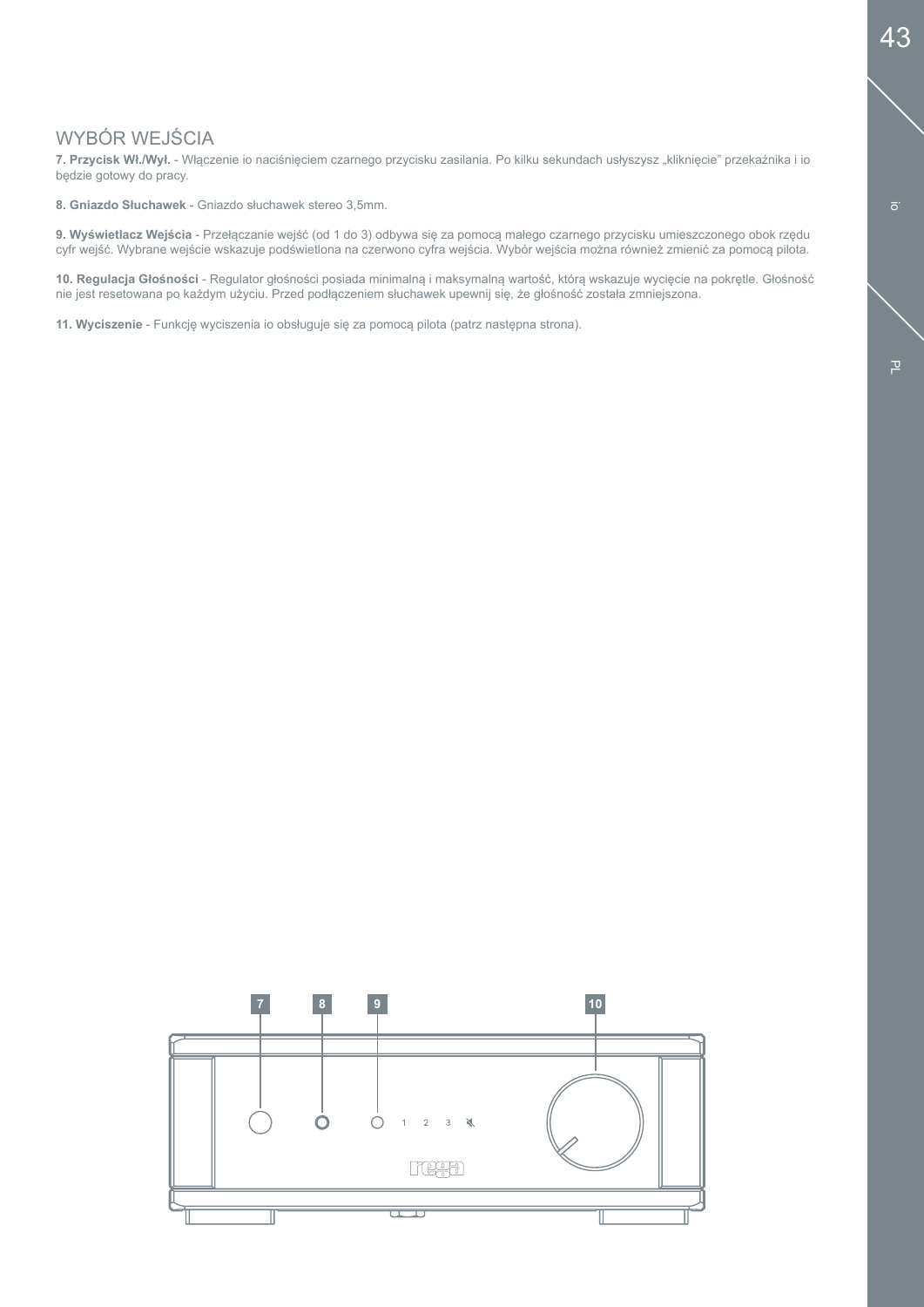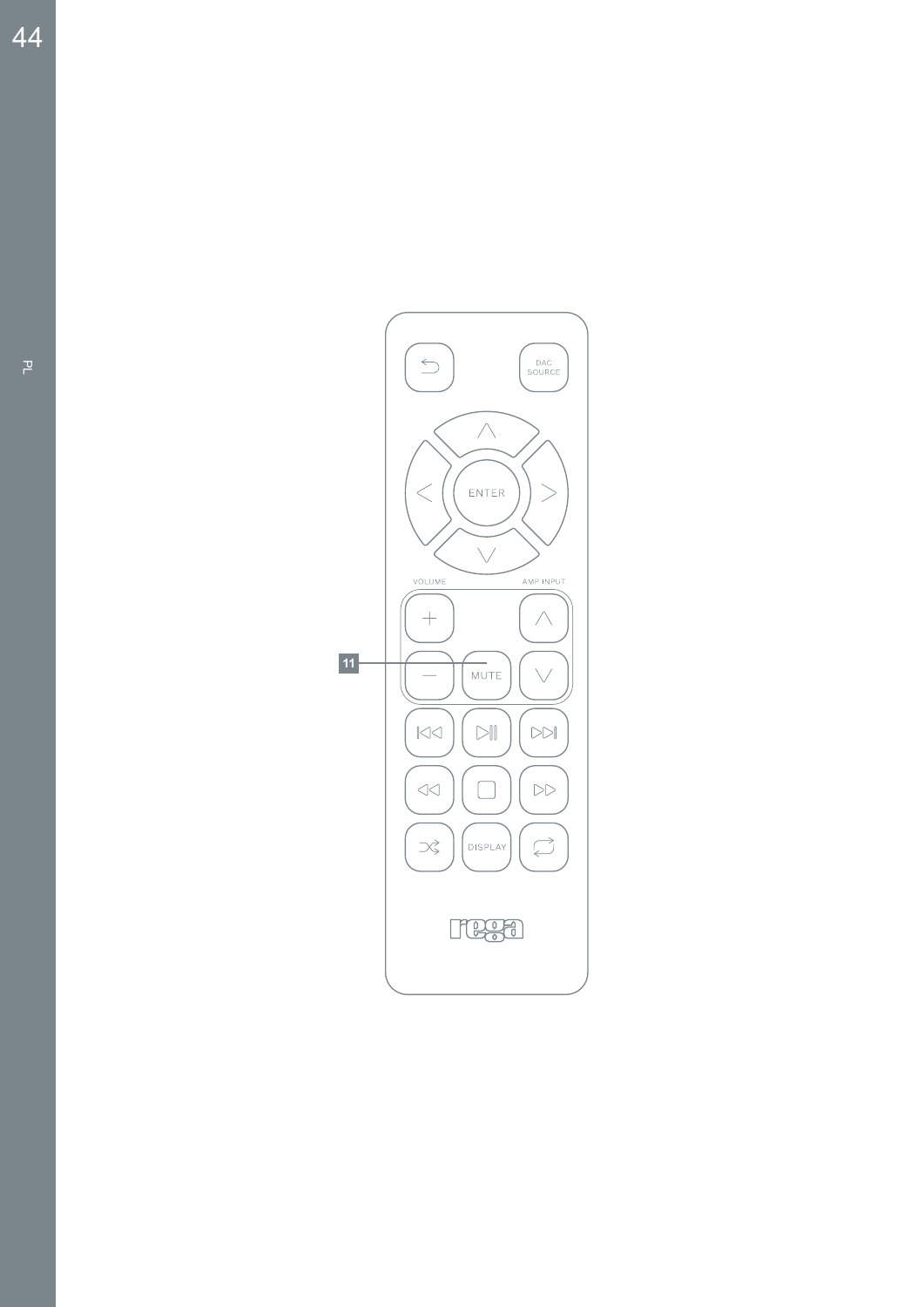|                                                                                                                                                                                                                                    | <b>Français</b>                                                                                                                                                                                                                      | <b>Deutsch</b>                                                                                                                                                                                                                          | Italiano                                                                                                                                                                                                                                 | Español                                                                                                                                                                                                                                           |
|------------------------------------------------------------------------------------------------------------------------------------------------------------------------------------------------------------------------------------|--------------------------------------------------------------------------------------------------------------------------------------------------------------------------------------------------------------------------------------|-----------------------------------------------------------------------------------------------------------------------------------------------------------------------------------------------------------------------------------------|------------------------------------------------------------------------------------------------------------------------------------------------------------------------------------------------------------------------------------------|---------------------------------------------------------------------------------------------------------------------------------------------------------------------------------------------------------------------------------------------------|
| Input 1 (Phono) input sensitivity<br>2.1mV @ 47kΩ in parallel with 220pF                                                                                                                                                           | Entrée 1 (Phono) sensibilité de<br>l'entrée<br>2,1mV @ 47kΩ en parallèle avec 220pF                                                                                                                                                  | Eingang 1 (Phono)<br>Eingangsempfindlichkeit<br>2,1mV @ 47kΩ parallel zu 220pF                                                                                                                                                          | Sensibilità dell'ingresso Ingresso<br>1 (Phono)<br>2,1mV a 47kΩ in parallelo con 220pF                                                                                                                                                   | Entrada 1 (Fono) sensibilidad de<br>entrada<br>2,1mV @ 47kΩ en paralelo con 220pF                                                                                                                                                                 |
| Maximum input 1 (Phono) input level<br>100mV                                                                                                                                                                                       | Niveau d'entrée 1 maximum (Phono)<br>100mV                                                                                                                                                                                           | Maximaler Eingangspegel Eingang<br>1 (Phono)<br>100mV                                                                                                                                                                                   | Livello ingresso massimo Ingresso<br>1 (Phono)<br>100mV                                                                                                                                                                                  | Nivel de entrada máximo entrada<br>1 (Fono)<br>100mV                                                                                                                                                                                              |
| Input 2-3 (Line) input sensitivity<br>210mV @ 47kΩ                                                                                                                                                                                 | Entrées 2-3 (Ligne) sensibilité des<br>entrées<br>210mV @ 47kΩ                                                                                                                                                                       | Eingang 2-3 (Line)<br>Eingangsempfindlichkeit<br>210mV @ 47kΩ                                                                                                                                                                           | Sensibilità dell'ingresso Ingresso<br>$2-3$ (Line)<br>210mV @ 47kΩ                                                                                                                                                                       | Sensibilidad de entrada en entradas<br>2-3 (Línea)<br>210mV @ 47kΩ                                                                                                                                                                                |
| Maximum input 2-3 (Line) input level<br>10.25V                                                                                                                                                                                     | Niveau d'entrée 2-3 maximum (Ligne)<br>10,25V                                                                                                                                                                                        | Maximaler Eingangspegel Eingang<br>$2-3$ (Line)<br>10,25V                                                                                                                                                                               | Livello ingresso massimo Ingresso<br>$2-3$ (Line)<br>10,25V                                                                                                                                                                              | Nivel de entrada máximo entrada<br>$2-3$ (Línea)<br>10,25V                                                                                                                                                                                        |
| Power outputs at 230/115V supply                                                                                                                                                                                                   | Sorties de puissance à une tension                                                                                                                                                                                                   | Ausgangsleistung bei 230/115V                                                                                                                                                                                                           | Uscite di potenza con tensione di                                                                                                                                                                                                        | Salidas de alimentación con tensión                                                                                                                                                                                                               |
| voltage                                                                                                                                                                                                                            | d'alimentation de 230/115V                                                                                                                                                                                                           | Stromversorgung                                                                                                                                                                                                                         | alimentazione di 230/115V                                                                                                                                                                                                                | de alimentación de 230/115V                                                                                                                                                                                                                       |
| 30W RMS both channels driven into the                                                                                                                                                                                              | Les deux canaux 30W RMS attaquent                                                                                                                                                                                                    | 30W RMS beide Kanäle werden bei                                                                                                                                                                                                         | 30W RMS con entrambi i canali portati                                                                                                                                                                                                    | 30W RMS en ambos canales                                                                                                                                                                                                                          |
| rated load of 8Ω                                                                                                                                                                                                                   | la charge nominale de 8 $\Omega$                                                                                                                                                                                                     | einer Nennlast von 8Ω betrieben                                                                                                                                                                                                         | al carico nominale di 8Ω                                                                                                                                                                                                                 | controlados con la carga nominal de $8\Omega$                                                                                                                                                                                                     |
| <b>Headphone output</b>                                                                                                                                                                                                            | Sortie casque                                                                                                                                                                                                                        | Kopfhörerausgang                                                                                                                                                                                                                        | Uscita cuffie                                                                                                                                                                                                                            | Salida de auricular                                                                                                                                                                                                                               |
| No load = $8V$                                                                                                                                                                                                                     | Pas de charge = $8V$                                                                                                                                                                                                                 | Keine Last = 8V                                                                                                                                                                                                                         | Nessun carico = 8V                                                                                                                                                                                                                       | Sin carga = $8V$                                                                                                                                                                                                                                  |
| $32\Omega = 1.6V$                                                                                                                                                                                                                  | $32\Omega = 1,6V$                                                                                                                                                                                                                    | $32\Omega = 1,6V$                                                                                                                                                                                                                       | $32\Omega = 1,6V$                                                                                                                                                                                                                        | $32\Omega = 1,6V$                                                                                                                                                                                                                                 |
| $54\Omega = 2.4V$                                                                                                                                                                                                                  | $54\Omega = 2,4V$                                                                                                                                                                                                                    | $54\Omega = 2,4V$                                                                                                                                                                                                                       | $54\Omega = 2,4V$                                                                                                                                                                                                                        | $54\Omega = 2,4V$                                                                                                                                                                                                                                 |
| $300\Omega = 5.7V$                                                                                                                                                                                                                 | $300\Omega = 5,7V$                                                                                                                                                                                                                   | $300\Omega = 5,7V$                                                                                                                                                                                                                      | $300\Omega = 5,7V$                                                                                                                                                                                                                       | $300\Omega = 5,7V$                                                                                                                                                                                                                                |
| Source impedance                                                                                                                                                                                                                   | Impédance de la source                                                                                                                                                                                                               | Quellimpedanz                                                                                                                                                                                                                           | Impedenza sorgente                                                                                                                                                                                                                       | Impedancia de fuente                                                                                                                                                                                                                              |
| 109Ω                                                                                                                                                                                                                               | $109\Omega$                                                                                                                                                                                                                          | $109\Omega$                                                                                                                                                                                                                             | $109\Omega$                                                                                                                                                                                                                              | $109\Omega$                                                                                                                                                                                                                                       |
| Power consumption                                                                                                                                                                                                                  | Consommation d'énergie                                                                                                                                                                                                               | Stromverbrauch                                                                                                                                                                                                                          | Consumo energetico                                                                                                                                                                                                                       | Consumo de energía                                                                                                                                                                                                                                |
| 135W @ 230V / 220V / 115V / 100V                                                                                                                                                                                                   | 135W @ 230V / 220V / 115V / 100V                                                                                                                                                                                                     | 135W @ 230V / 220V / 115V / 100V bei                                                                                                                                                                                                    | 135W @ 230V / 220V / 115V / 100V nel                                                                                                                                                                                                     | 135W @ 230V / 220V / 115V / 100V a                                                                                                                                                                                                                |
| into the rated load of $8\Omega$                                                                                                                                                                                                   | dans une charge nominale de $8\Omega$                                                                                                                                                                                                | Nennlast von $8\Omega$                                                                                                                                                                                                                  | carico nominale di $8\Omega$                                                                                                                                                                                                             | la carga nominal de $8\Omega$                                                                                                                                                                                                                     |
| <b>Frequency response</b><br>Phono: 15Hz to 40kHz (-3dB points) /<br>27Hz to 20.5kHz (-1dB points)<br>RIAA accuracy: (100Hz to 10kHz)<br>±0.4dB typically better than ±0.3dB<br>Line: 12Hz (-1dB points) to 43kHz<br>(-3dB points) | Réponse en fréquence<br>Phono: 15Hz à 40kHz (points -3dB) /<br>27Hz à 20,5kHz (points -1dB)<br>Précision RIAA : (100Hz à 10kHz)<br>±0,4dB généralement meilleure que<br>±0,3dB<br>Ligne: 12Hz (points -1dB) à 43kHz<br>(points -3dB) | Frequenzgang<br>Phono: 15Hz - 40kHz (-3dB-Punkte) /<br>27Hz - 20,5kHz (-1dB-Punkte)<br>RIAA-Genauigkeit: (100Hz - 10kHz)<br>±0,4dB sind normalerweise besser<br>als $\pm 0.3$ d $B$<br>Line: 12Hz (-1dB-Punkte) -43kHz<br>(-3dB-Punkte) | Risposta in frequenza<br>Phono: da 15Hz a 40kHz (-3 punti dB) /<br>da 27Hz a 20,5kHz (-1 punto dB)<br>Precisione RIAA: (da 100Hz a 10kHz)<br>±0,4dB tipicamente meglio di ±0,3dB<br>Line: da 12Hz (-1 punto dB) a 43kHz<br>(-3 punti dB) | Respuesta de frecuencia<br>Fono: 15Hz a 40kHz (-3 puntos de dB) /<br>27Hz a 20,5kHz (-1 punto de dB)<br>Precisión RIAA: (de 100Hz a 10kHz)<br>±0,4dB normalmente mejor que ±0,3dB<br>Línea: de 12Hz (-1 punto de dB) a<br>43kHz (-3 puntos de dB) |
| Remote control batteries included - 2x                                                                                                                                                                                             | Piles de la télécommande incluses - 2                                                                                                                                                                                                | Inklusive Batterien für die                                                                                                                                                                                                             | Batterie del telecomando incluse - 2                                                                                                                                                                                                     | Pilas del mando a distancia incluidas -                                                                                                                                                                                                           |
| AAA Alkaline.                                                                                                                                                                                                                      | piles alcalines AAA.                                                                                                                                                                                                                 | Fernbedienung - 2x AAA-Alkaline.                                                                                                                                                                                                        | alcaline AAA.                                                                                                                                                                                                                            | 2 pilas alcalinas AAA.                                                                                                                                                                                                                            |
| <b>Fuse ratings</b>                                                                                                                                                                                                                | <b>Calibres des fusibles</b>                                                                                                                                                                                                         | Sicherungsleistung                                                                                                                                                                                                                      | Valore nominale dei fusibili                                                                                                                                                                                                             | Capacidad del fusible                                                                                                                                                                                                                             |
| T1.6AL 250V: 230V / 50Hz and 220V                                                                                                                                                                                                  | T1,6AL 250V: 230V / 50Hz et 220V                                                                                                                                                                                                     | T1,6AL 250V: 230V / 50Hz und 220V                                                                                                                                                                                                       | T1,6AL 250V: 230V / 50Hz e 220V                                                                                                                                                                                                          | T1,6AL 250V: 230V / 50Hz y 220V                                                                                                                                                                                                                   |
| 60Hz                                                                                                                                                                                                                               | /60Hz                                                                                                                                                                                                                                | /60Hz                                                                                                                                                                                                                                   | /60Hz                                                                                                                                                                                                                                    | /60Hz                                                                                                                                                                                                                                             |
| T3.15AL 250V: 115V / 60Hz and 100V                                                                                                                                                                                                 | T3,15AL 250V: 115V / 60Hz et 100V                                                                                                                                                                                                    | T3,15AL 250V: 115V / 60Hz und 100V                                                                                                                                                                                                      | T3,15AL 250V: 115V / 60Hz e 100V                                                                                                                                                                                                         | T3,15AL 250V: 115V / 60Hz y 100V                                                                                                                                                                                                                  |
| 50/60 Hz                                                                                                                                                                                                                           | / 50/60 Hz                                                                                                                                                                                                                           | / 50/60 Hz                                                                                                                                                                                                                              | / 50/60 Hz                                                                                                                                                                                                                               | / 50/60 Hz                                                                                                                                                                                                                                        |
| Warning<br>Continued high level use into $4\Omega$ may<br>cause the case to exceed 40°C above<br>the ambient temperature.                                                                                                          | Avertissement<br>Une utilisation continue à haut niveau<br>sous $4Ω$ pourrait faire que le boîtier<br>atteigne une température de 40°C<br>supérieure à la température ambiante.                                                      | Warnung<br>Eine fortgesetzte Verwendung bei<br>hohem Lastpegel an 4Ω kann dazu<br>führen, dass sich das Gehäuse 40°C<br>über der Umgebungstemperatur erhitzt.                                                                           | Avvertenza<br>L'utilizzo continuato ad alto livello a<br>4Ω può provocare un aumento della<br>temperatura dell'alloggiamento di 40°C<br>oltre la temperatura ambiente.                                                                   | Advertencia<br>El uso continuo a nivel alto con $4\Omega$<br>puede provocar que la temperatura<br>se sitúe 40°C por encima de la<br>temperatura ambiente.                                                                                         |
|                                                                                                                                                                                                                                    |                                                                                                                                                                                                                                      |                                                                                                                                                                                                                                         |                                                                                                                                                                                                                                          |                                                                                                                                                                                                                                                   |
| Português                                                                                                                                                                                                                          | <b>Nederlands</b>                                                                                                                                                                                                                    | <b>Dansk</b>                                                                                                                                                                                                                            | <b>Svenska</b>                                                                                                                                                                                                                           | Polski                                                                                                                                                                                                                                            |
| Sensibilidade da entrada 1 (Fono)<br>2,1mV a 47kΩ em paralelo com 220pF                                                                                                                                                            | Ingang 1 (Phono)<br>ingangsgevoeligheid<br>2,1mV @ 47kΩ parallel met 220pF                                                                                                                                                           | Indgangsfølsomhed for indgang 1<br>(Phono)<br>2,1mV @ 47kΩ parallelt med 220pF                                                                                                                                                          | Ingångskänslighet för ingång 1<br>(Phono)<br>2,1mV @ 47kΩ i parallell med 220pF                                                                                                                                                          | Czułość wejścia 1 (Phono)<br>2,1mV przy 47kΩ równolegle z 220pF                                                                                                                                                                                   |
| Nível de entrada máximo da entrada                                                                                                                                                                                                 | Maximum input 1 (Phono)                                                                                                                                                                                                              | Maksimalt indgangsniveau for                                                                                                                                                                                                            | Högsta ingångsnivå för ingång 1                                                                                                                                                                                                          | Maksymalny poziom wejściowy 1                                                                                                                                                                                                                     |
| 1 (Fono)                                                                                                                                                                                                                           | ingangsniveau                                                                                                                                                                                                                        | indgang 1 (Phono)                                                                                                                                                                                                                       | (Phono)                                                                                                                                                                                                                                  | (Phono)                                                                                                                                                                                                                                           |
| 100mV                                                                                                                                                                                                                              | 100mV                                                                                                                                                                                                                                | 100mV                                                                                                                                                                                                                                   | 100mV                                                                                                                                                                                                                                    | 100mV                                                                                                                                                                                                                                             |
| Sensibilidade das entradas 2 a 3<br>(Linha)<br>210mV @ 47kΩ                                                                                                                                                                        | Ingang 2-3 (Lijn)<br>ingangsgevoeligheid<br>210mV @ 47kΩ                                                                                                                                                                             | Indgangsfølsomhed for indgang<br>2-3 (Linje)<br>210mV @ 47kΩ                                                                                                                                                                            | Ingångskänslighet för ingång 2-3<br>(Linje)<br>210mV @ 47kΩ                                                                                                                                                                              | Czułość wejścia 2-3 (Line)<br>210mV @ 47kΩ                                                                                                                                                                                                        |
| Nível de entrada máximo das                                                                                                                                                                                                        | Maximum input 2-3 (Lijn)                                                                                                                                                                                                             | Maksimalt indgangsniveau for                                                                                                                                                                                                            | Högsta ingångsnivå för ingång 2-3                                                                                                                                                                                                        | Maksymalny poziom wejściowy                                                                                                                                                                                                                       |
| entradas 2 a 3 (Linha)                                                                                                                                                                                                             | ingangsniveau                                                                                                                                                                                                                        | indgang 2-3 (Linje)                                                                                                                                                                                                                     | (Linje)                                                                                                                                                                                                                                  | 2-3 (Line)                                                                                                                                                                                                                                        |
| 10,25V                                                                                                                                                                                                                             | 10,25V                                                                                                                                                                                                                               | 10,25V                                                                                                                                                                                                                                  | 10,25V                                                                                                                                                                                                                                   | 10,25V                                                                                                                                                                                                                                            |
| Saídas de potência a uma tensão de                                                                                                                                                                                                 | Uitgangsvermogen bij 230/115V                                                                                                                                                                                                        | Strømudgang ved                                                                                                                                                                                                                         | Uteffekter vid 230/115V                                                                                                                                                                                                                  | Moc wyjściowa przy napięciu                                                                                                                                                                                                                       |
| alimentação de 230/115V                                                                                                                                                                                                            | voedingsspanning                                                                                                                                                                                                                     | forsyningsspænding på 230/115V                                                                                                                                                                                                          | matningsspänning                                                                                                                                                                                                                         | zasilania 230/115V                                                                                                                                                                                                                                |
| 30W RMS ambos os canais acionados                                                                                                                                                                                                  | 30W RMS voor beide kanalen bij 8Ω                                                                                                                                                                                                    | 30W RMS begge kanal drevet ved den                                                                                                                                                                                                      | 30W RMS båda kanalerna drivs in i den                                                                                                                                                                                                    | 30W RMS oba kanały wysterowane na                                                                                                                                                                                                                 |
| para uma carga nominal de $8\Omega$                                                                                                                                                                                                | belasting                                                                                                                                                                                                                            | nominelle belastning på 8Ω                                                                                                                                                                                                              | klassificerade lasten på $8\Omega$                                                                                                                                                                                                       | obciążenie znamionowe $8\Omega$                                                                                                                                                                                                                   |
| Saída para auscultadores                                                                                                                                                                                                           | Uitgang hoofdtelefoon                                                                                                                                                                                                                | Udgang til hovedtelefoner                                                                                                                                                                                                               | Hörlursutgång                                                                                                                                                                                                                            | Wyjście słuchawkowe                                                                                                                                                                                                                               |
| Sem carga = 8V                                                                                                                                                                                                                     | Geen belasting = 8V                                                                                                                                                                                                                  | Ingen belastning $= 8V$                                                                                                                                                                                                                 | Ingen last = $8V$                                                                                                                                                                                                                        | Bez obciążenia = 8V                                                                                                                                                                                                                               |
| $32\Omega = 1,6V$                                                                                                                                                                                                                  | $32\Omega = 1,6V$                                                                                                                                                                                                                    | $32\Omega = 1,6V$                                                                                                                                                                                                                       | $32\Omega = 1,6V$                                                                                                                                                                                                                        | $32\Omega = 1,6V$                                                                                                                                                                                                                                 |
| $54\Omega = 2.4V$                                                                                                                                                                                                                  | $54\Omega = 2.4V$                                                                                                                                                                                                                    | $54\Omega = 2,4V$                                                                                                                                                                                                                       | $54\Omega = 2,4V$                                                                                                                                                                                                                        | $54\Omega = 2.4V$                                                                                                                                                                                                                                 |
| $300\Omega = 5,7V$                                                                                                                                                                                                                 | $300\Omega = 5,7V$                                                                                                                                                                                                                   | $300\Omega = 5.7V$                                                                                                                                                                                                                      | $300\Omega = 5,7V$                                                                                                                                                                                                                       | $300\Omega = 5.7V$                                                                                                                                                                                                                                |
| Impedância da fonte                                                                                                                                                                                                                | Impedantie bron                                                                                                                                                                                                                      | Kildeimpedans                                                                                                                                                                                                                           | Källimpedans                                                                                                                                                                                                                             | Impedancja źródła                                                                                                                                                                                                                                 |
| 109Ω                                                                                                                                                                                                                               | $109\Omega$                                                                                                                                                                                                                          | $109\Omega$                                                                                                                                                                                                                             | $109\Omega$                                                                                                                                                                                                                              | $109\Omega$                                                                                                                                                                                                                                       |
| Consumo de energia                                                                                                                                                                                                                 | Opgenomen vermogen                                                                                                                                                                                                                   | Strømforbrug                                                                                                                                                                                                                            | Strömförbrukning                                                                                                                                                                                                                         | Pobór mocy                                                                                                                                                                                                                                        |
| 135W @ 230V / 220V / 115V / 100V a                                                                                                                                                                                                 | 135W @ 230V / 220V / 115V / 100V bij                                                                                                                                                                                                 | 135W @ 230V / 220V / 115V / 100V                                                                                                                                                                                                        | 135W @ 230V / 220V / 115V / 100V in i                                                                                                                                                                                                    | 135W @ 230V / 220V / 115V / 100V                                                                                                                                                                                                                  |
| uma carga nominal de 8 $\Omega$                                                                                                                                                                                                    | een belasting van $8\Omega$                                                                                                                                                                                                          | ved den nominelle belastning på 8Ω                                                                                                                                                                                                      | den klassificerade lasten på $8\Omega$                                                                                                                                                                                                   | przy obciążeniu znamionowym 8Ω                                                                                                                                                                                                                    |
| Resposta de frequência                                                                                                                                                                                                             | Frequentiebereik                                                                                                                                                                                                                     | Frekvenssvar                                                                                                                                                                                                                            | Frekvensrespons                                                                                                                                                                                                                          | Pasmo przenoszenia                                                                                                                                                                                                                                |
| Fono: 15Hz até 40kHz (-3dB) / 27Hz a                                                                                                                                                                                               | Phono: 15Hz tot 40kHz (-3dB-punten) /                                                                                                                                                                                                | Phono: 15Hz til 40kHz (-3dB-point) /                                                                                                                                                                                                    | Phono: 15Hz till 40kHz (-3dB-punkter) /                                                                                                                                                                                                  | Phono: 15Hz do 40kHz (-3dB) / 27Hz                                                                                                                                                                                                                |
| 20,5kHz (-1dB)                                                                                                                                                                                                                     | 27Hz tot 20,5kHz (-1dB-punten)                                                                                                                                                                                                       | 27Hz til 20,5kHz (-1dB-point)                                                                                                                                                                                                           | 27Hz till 20,5kHz (-1dB-punkter)                                                                                                                                                                                                         | do 20,5kHz (-1dB)                                                                                                                                                                                                                                 |
| Precisão RIAA: (100Hz a 10kHz)                                                                                                                                                                                                     | RIAA-nauwkeurigheid: (100Hz tot                                                                                                                                                                                                      | RIAA-nøjagtighed: (100Hz til 10kHz)                                                                                                                                                                                                     | Korrekt RIAA-återgivning: (100Hz till                                                                                                                                                                                                    | Dokładność wg RIAA: (100Hz do                                                                                                                                                                                                                     |
| ±0,4dB normalmente melhor do que                                                                                                                                                                                                   | 10kHz) ±0,4dB meestal beter dan                                                                                                                                                                                                      | ±0,4dB typisk bedre end ±0,3dB                                                                                                                                                                                                          | 10kHz) ±0,4dB typiskt bättre än ±0,3dB                                                                                                                                                                                                   | 10kHz) ±0,4dB zazwyczaj lepsza niż                                                                                                                                                                                                                |
| ±0,3dB                                                                                                                                                                                                                             | ±0,3dB                                                                                                                                                                                                                               | Linje: 12Hz (-1dB-point) til 43kHz                                                                                                                                                                                                      | Linje: 12Hz (-1dB-punkter) till 43kHz                                                                                                                                                                                                    | ±0.3dE                                                                                                                                                                                                                                            |
| Linha: 12Hz (-1dB) até 43kHz (-3dB)                                                                                                                                                                                                | Lijn: 12Hz (-1dB punten) tot 43kHz                                                                                                                                                                                                   | (-3dB-point)                                                                                                                                                                                                                            | (-3dB-punkter)                                                                                                                                                                                                                           | Line: 12Hz (-1dB) do 43kHz (-3dB)                                                                                                                                                                                                                 |
| Pilhas do controlo remoto incluídas - 2<br>x AAA alcalinas.                                                                                                                                                                        | (-3dB punten)<br>Inclusief batterijen voor de<br>afstandsbediening - 2 x AAA alkaline.                                                                                                                                               | Batterier til fjernbetjening medfølger - 2<br>x AAA alkaline.                                                                                                                                                                           | Batterier till fjärrkontrollen medföljer - 2<br>x AAA alkaliska.                                                                                                                                                                         | W komplecie baterie do pilota zdalnego<br>sterowania - 2 szt. alkaliczne typu AAA.                                                                                                                                                                |
| Potência do disjuntor                                                                                                                                                                                                              | Zekering                                                                                                                                                                                                                             | Sikringsklassificeringer                                                                                                                                                                                                                | Säkringsklassificeringar                                                                                                                                                                                                                 | Dane bezpieczników                                                                                                                                                                                                                                |
| T1,6AL 250V: 230V / 50Hz e 220V                                                                                                                                                                                                    | T1,6AL 250V: 230V / 50Hz en 220V                                                                                                                                                                                                     | T1,6AL 250V: 230V / 50Hz og 220V                                                                                                                                                                                                        | T1,6AL 250V: 230V / 50Hz och 220V                                                                                                                                                                                                        | T1,6AL 250V: 230V / 50Hz i 220V                                                                                                                                                                                                                   |
| 60Hz                                                                                                                                                                                                                               | /60Hz                                                                                                                                                                                                                                | /60Hz                                                                                                                                                                                                                                   | /60Hz                                                                                                                                                                                                                                    | /60Hz                                                                                                                                                                                                                                             |
| T3,15AL 250V: 115V / 60Hz e 100V                                                                                                                                                                                                   | T3,15AL 250V: 115V / 60Hz en 100V                                                                                                                                                                                                    | T3,15AL 250V: 115V / 60Hz og 100V                                                                                                                                                                                                       | T3,15AL 250V: 115V / 60Hz och 100V                                                                                                                                                                                                       | T3,15AL 250V: 115V / 60Hz i 100V /                                                                                                                                                                                                                |
| 50/60 Hz                                                                                                                                                                                                                           | / 50/60 Hz                                                                                                                                                                                                                           | / 50/60 Hz                                                                                                                                                                                                                              | / 50/60 Hz                                                                                                                                                                                                                               | 50/60 Hz                                                                                                                                                                                                                                          |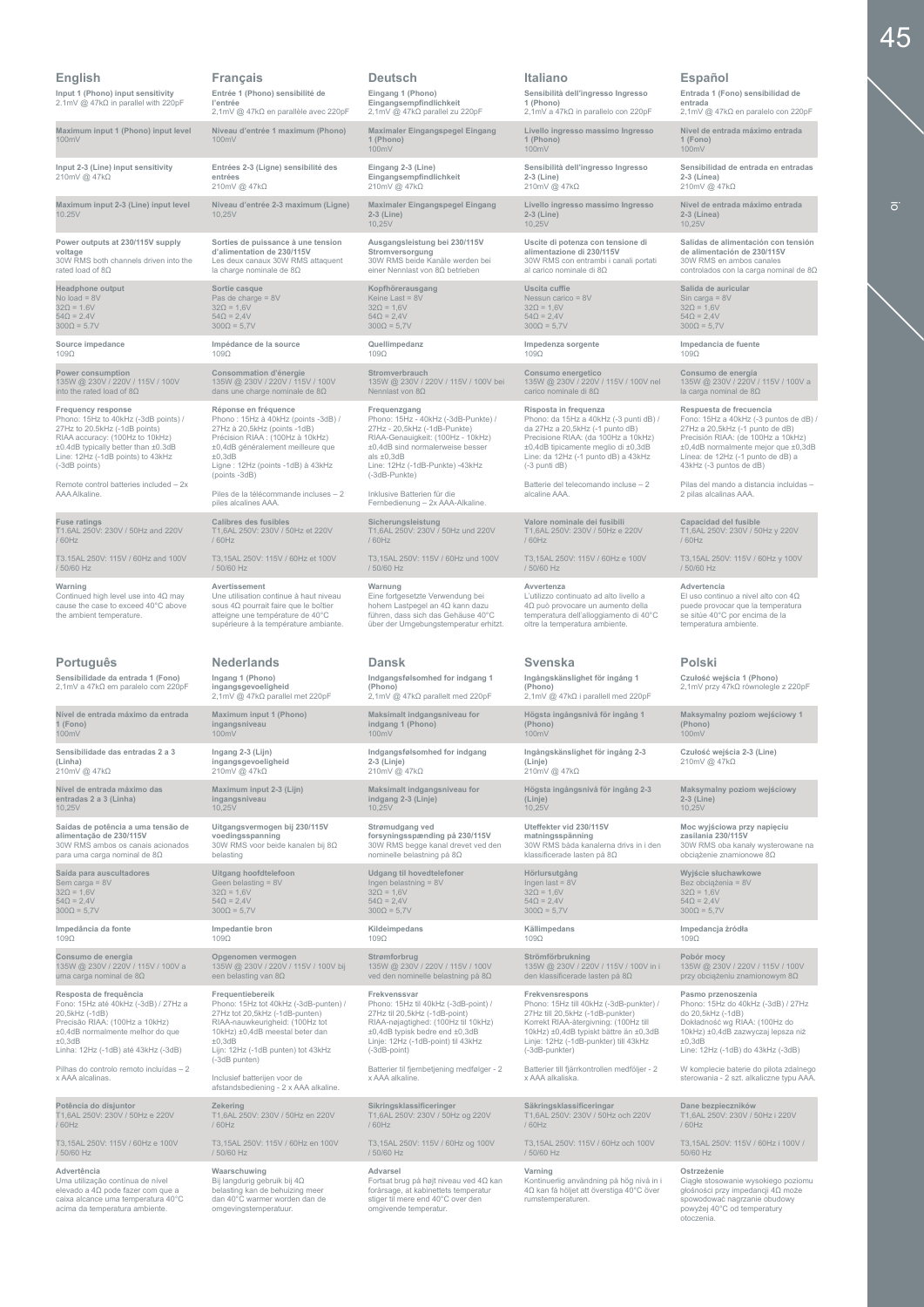#### **English**

**Service**<br>With the unit disconnected from the mains, clean only with a micro fibre cloth (lightly damp if necessary). Do<br>not remove any coverings; there are no user serviceable parts inside. If the unit performs erraticall

Warranty<br>All Rega products are covered by a lifetime warranty against manufacture defects. This warranty does not<br>All Rega products are covered by a lifetime warranty against manufacture defects. This warranty does not<br>cov affected.

Safety Instructions<br>To not use this unit near liquids or expose to moisture. Do not use near sources of heat such as radiators,<br>Do not use this unit near liquids or expose to moisture. Do not use near sources of heat such packaging material and small pieces out of reach of children. Unplug the power supply if the unit is unused for extended periods of time.

#### **Français**

#### **Service**

Débranchez tout d'abord l'appareil, nettoyez-le ensuite uniquement à l'aide d'un chiffon doux à microfibres<br>(légèrement humide si nécessaire). Ne retirez aucun couvercle ; l'appareil ne contient aucune pièce néces-<br>sitant

#### **Garantie**

Tous les produits Rega sont couverts par une garantie à vie contre les vices de fabrication. Cette garantie ne couvre pas l'usure normale. Si vous effectuez des modifications non autorisées ou si vous ne respectez<br>pas les lignes directiries de Rega, vous risquez de perdre votre garantie. Si vous décidez de retourner des<br>articles

Consignes de Sécurité<br>
ou displayer de Sécurité de liquides ou dans un endroit exposé à l'humidité. N'utilisez pas<br>
oct appareil à proximité de sources de chaleur, telles que des radiateurs, des conduits, des poêles ou des pendant de longues périodes.

#### **Deutsch**

#### **Pflege**

Das Gerät von der Stromversorgung trennen und nur mit einem Mikrofasertuch reinigen (leicht ange-<br>feuchtet, falls erforderlich). Nehmen Sie keine Abdeckungen ab. Es sind keine Teile enthalten, die vom<br>Benutzer gewartet wer

Gewährleistung<br>Sämtliche Rega-Produkte verfügen über eine lebenslange Garantie auf Fabrikationsfehler. Diese Garantie<br>silt nicht für normale Abnutzungserscheinungen. Nicht autorisierte Änderungen oder ein Nichtbefolgen der

Sicherheitsamweisungen<br>Dieses Gerät weder in der Nähe von Flüssigkeiten verwenden, noch Feuchtigkeit aussetzen. Nicht in der<br>Dieses Gerät weder in der Nähe von Flüssigkeiten verwenden, noch Feuchtigkeit aussetzen. Nicht in über einen längeren Zeitraum nicht verwendet wird.

#### **Italiano**

#### **Manutenzione**

Con l'apparecchio scollegato dalla presa di corrente, pulire usando semplicemente un panno in microfibra (leggermente inumidito se necessario). Non smontare l'involucro: all'interno non vi sono parti a cui l'utente<br>possa fare la manutenzione. Se l'apparecchio funziona in modo irregolare o emette fumo o odore, scolle-<br>gare l'a

**Garanzia**<br>Tutti i prodotti Rega sono coperti da una garanzia a vita contro i difetti di fabbricazione. Questa garanzia<br>esclude l'usura. Le modifiche non autorizzate o il mancato rispetto delle linee guida raccomandate da

**Istruzioni di Sicurezza**<br>Non usare l'apparecchio nelle vicinanze di liquidi e non esporto all'umidità. Non usare nelle vicinanze di Non usare l'apparecchio nelle vicinanze di liquidi e non esporto all'umidità. Non usare nelle vicinanze di<br>fonti di calore come radiatori, bocchette di aerazione, suffe o candele. Assicurare un'adeguata ventilazione<br>intorn recchio dalla presa se non lo si utilizza per periodi di tempo prolungati

#### **Español**

Mantenímiento<br>Limpiar solamente con un paño de microfibra (ligeramente humedecido, de ser necesario) con la unidad<br>desconectada de la red. No retire ninguna cubierta, no hay piezas que requieran mantenimiento por parte<br>del la fuente de alimentación y llévela a un servicio técnico cualificado.

Garantía<br>Todos los productos de Rega están cubiertos por una garantía de por vida contra defectos de fabricación.<br>Testa garantía no cubre el desgaste. La garantía puede quedar invalidada si no se siguen las directrices<br>rec distribuidor de Rega tiene disponibles embalajes de repuesto. Sus derechos legales no se ven afectados.

Instrucciones de Seguridad<br>
No la emplee cerca de fuentes de<br>
No utilice esta unidad cerca de fíquidos ni la exponga a la humedad. No la emplee cerca de fuentes de<br>
calor como radiadores, respiraderos, estufas o velas. Ase

#### **Português**

Serviço<br>Com o gira-discos desligado, utilize um pano de microfibras (ligeiramente húmido, se necessário). Não<br>remova as tampas que estão fixas na base inferior do gira-discos; não existem peças no interior que<br>necessitem d

Garantia<br>Todos os produtos Rega estão cobertos por uma garantia contra defeitos de fabrico. Esta garantia<br>Todos os produtos Rega estão cobertos por uma garantia contra defeitos de fabrico. Esta garantia<br>Trados obre alteraç garantia.

Instruções de Segurança<br>
Mão use esta unidade perfo de líquidos ou não a exponha à humidade. Não o exponha a fontes de calor,<br>
Não use esta unidade perfo de líquidos ou não a exponha à humidade. Não o exponha a fontes de c

#### **Nederlands**

**Onderhous**<br>Konnel het annaraat altijd los van de stroomvoorzjening alvorens onderhoud te plegen. Reinig het Koppel het apparaat altijd los van de stroomvoorziening alvorens onderhoud te plegen. Reinig het apparaat met een microvezeldoekje (licht vochtig, indien nodig). Verwijder nooit de behuzing of andere beschermende onderdele

Garantie<br>Alle producten van Rega worden geleverd met een levenslange garantie tegen fabricagefouten. Normale<br>slijtage valt niet onder deze garantie. De garantie kan vervallen indien er niet-goedgekeurde wijzigingen<br>slijtag

Veiligheidsinstructies<br>
Houd het apparaat uit de buurt van vloeistoffen en vocht. Houd het apparaat uit de buurt van hittebronnen<br>
zoals radiatoren, ontluchtingsroosters, ovens of kaarsen. Gebruik het product alleen in rui worden gebruikt in een gematigd klimaat met een temperatuur tussen 5°C en 35°C. Houd het verpakking-<br>smateriaal en kleine onderdelen uit de buurt van kinderen. Koppel het apparaat los van de voeding als het<br>gedurende een l

#### **Dansk**

Service<br>Rengør kun pladespilleren med en mikrofiberklud (let fugtig om nødvendigt) med strømforsyningen<br>frakoblet. Fjern ingen af beklædningerne. Der er ingen indvendige dele, som kan repareres af brugeren.<br>Hvis pladespill

Garanti<br>Alle Rega-produkter er dækket af en levetidsgaranti mod fremstillingsfejl. Denne garanti dækker ikke slid.<br>Alle Rega-produkter er dækket af en levetidsgaranti mod fremstillingsfejl. Denne garanti dækker ikke slid.<br> påvirkes ikke.

Sikkerhedsanvisninger<br>
Sing ikke pladespilleren i nærheden af væsker, og udsæt den ikke for fugt. Brug ikke pladespilleren i nærheden af væsker, og udsæt den ikke for fugt. Den specifically verificant merked and varmed int dele væk fra børn. Frakobl strømforsyningen, hvis pladespilleren ikke bruges i længere tid.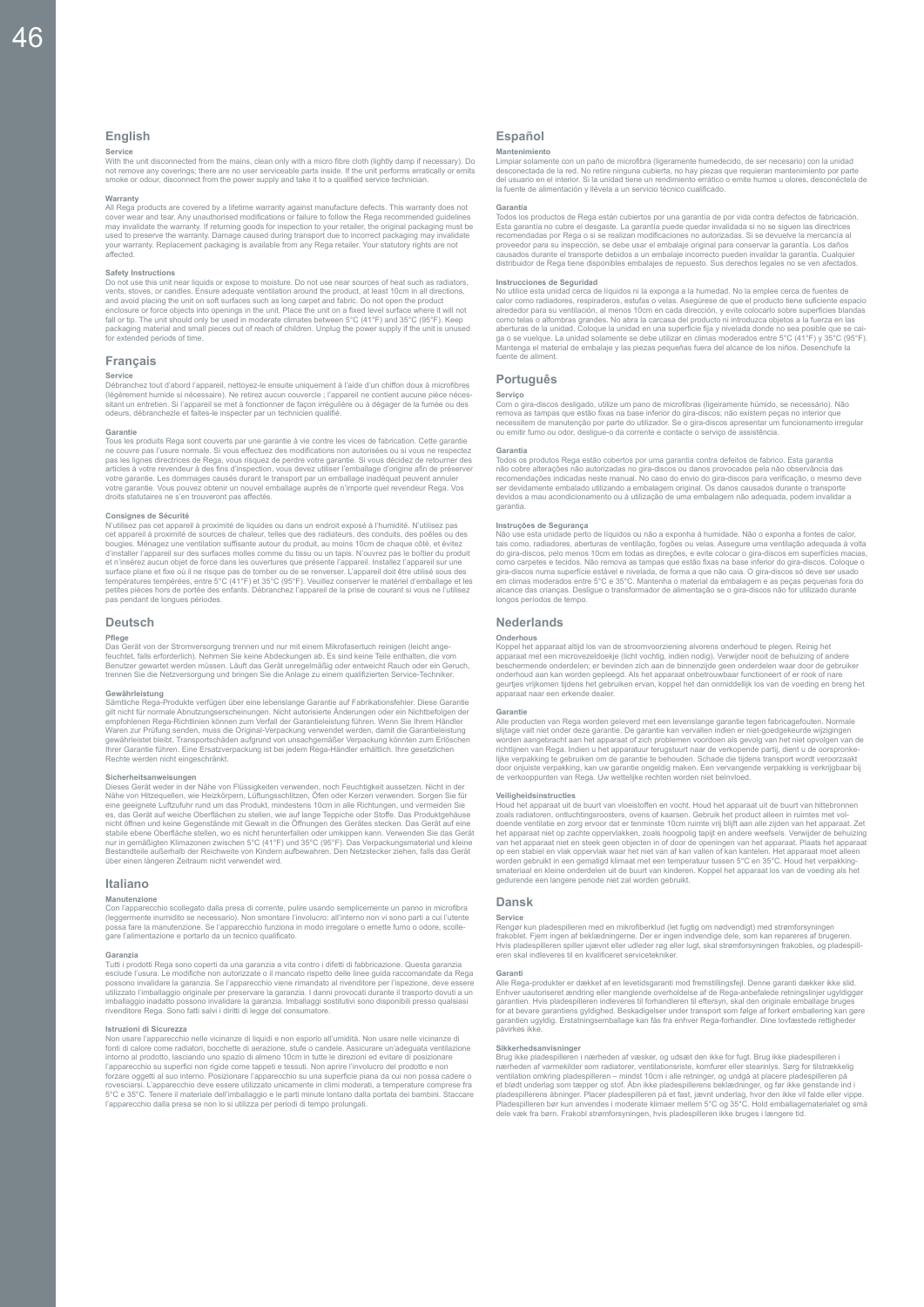#### **Svenska**

**Service**<br>Med kontakten utdragen ur vägguttaget, rengör endast enheten med en mikrofibertrasa (lätt fuktad om det<br>behövs). Öppna inga höljen – det finns inga delar som kan underhållas av användaren. Om enheten funger-<br>ar o ta med enheten till en kvalificerad servicetekniker.

Garanti<br>Sampliga Rega-produkter omfattas av en livstidsgaranti mot tillverkningsfel. Garantin gäller inte för normalt<br>slitage. Alla obehöriga ändringar eller underlåtenhet att följa rekommenderade riktlinjer från Rega kan .<br>Imenträttigheter påverkas inte.

#### **Säkerhetsanvisningar**

Använd inte enheten i närheten av vätska eller där den kan utsättas för fukt. Använd den inte i närheten av<br>värmekällor som element, värmeventiler, spisar eller stearinljus. Se till att produkten har god ventilation med<br>mi på en stadig, plan yta där den inte kan ramla ner eller falla omkull. Enheten ska endast användas i måttliga<br>klimat mellan 5°C (41°F) och 35°C (96°F). Håll förpackningsmaterial och smådelar utom räckhåll för barn.<br>Koppla b

#### COMPLIANCE/WEEE

**English**

#### **Français**

Ce symbole indique que l'équipement électronique qui le porte ne doit pas être éliminé avec les ordures ménagères en fin de vie. L'équipement doit être éliminé dans un point de collecte des déchets d'équipe-<br>ments électriques et électroniques conformément à la législation nationale et à la directive 2012/19/UE.<br>Pour plus d'i

the UK, please return your product to the retailer.

This symbol indicates that the electronic equipment bearing it should not be disposed of as<br>general household waste at the end of its life. The equipment should be disposed of at a collec-<br>tion point for waste electrical a

#### **Deutsch**

Dieses Symbol weist darauf hin, dass das elektronische Gerät, auf dem das Symbol angebracht ist, am Ende seiner Lebensdauer nicht als allgemeiner Haushaltsmüll zu entsorgen ist. Das Gerät ist gemäß nation-<br>aler Gesetzgebung und Richtlinie 2012/19/EU an einer Sammelstelle für Elektro- und Elektronik-Altgeräte zu<br>entsorge

#### **Italiano**

Questo simbolo indica che l'apparecchiatura elettronica al termine della propria vita utile non deve essere<br>smaltita insieme ai rifuti dormestici. L'apparecchiatura deve essere smaltita presso un centro di raccolta<br>apparec negozio presso il quale è stato acquistato il prodotto.

#### **Español**

Este símbolo indica que el equipo electrónico no debe tirarse a la basura doméstica general al final de<br>su vida útil. El equipo debe depositarse en un punto de recogida de aparatos eléctricos y electrónicos,<br>conforme a la información sobre la forma de desechar sus aparatos electrónicos usados, póngase en contacto con su ayuntamiento o con la tienda en la que compró el producto.

#### **Elektro- und Elektronikgeräte**

Informationen für private Haushalte<br>Das Elektro- und Elektronikgerätegesetz (ElektroG) enthält eine Vielzahl von Anforderungen an den Um-<br>gang mit Elektro- und Elektronikgeräten. Die wichtigsten sind hier zusammengestellt.

#### **1. Getrennte Erfassung von Altgeräten**

Elektro- und Elektronikgeräte, die zu Abfall geworden sind, werden als Altgeräte bezeichnet. Besitzer von<br>Altgeräten haben diese einer vom unsortierten Siedlungsabfall getrennten Erfassung zuzuführen. Altgeräte<br>gehören ins

#### **2. Batterien und Akkus sowie Lampen**

Besitzer von Altgeräten haben Altbatterien und Altakkumulatoren, die nicht vom Altgerät umschlossen sind, sowie Lampen, die zerstörungsfrei aus dem Altgerät entnommen werden können, im Regelfall vor der Ab-<br>gabe an einer Erfassungsstelle vom Altgerät zu trennen. Dies gilt nicht, soweit Altgeräte einer Vorbereitung<br>zur Wiederve

3. Möglichkeiten der Rückgabe von Altgeräten<br>Besitzer von Altgeräten aus privaten Haushalten können diese bei den Sammelstellen der öffentlich-rechtli-<br>chen Entsorgungsträger oder bei den von Herstellern oder Vertreibern i Rücknahmestellen unentgeltlich abgeben.

Rücknahmepflichtig sind Geschäfte mit einer Verkaufsfläche von mindestens 400 mª für Elektro- und Elek-<br>tronikgeräte sowie diejenigen Lebensmittelgeschäfte mit einer Gesamtverkaufsfläche von mindestens 800<br>mª, die mehrmal

#### **Polski**

**Serwis**<br>Po odłączeniu urządzenia od zasilania sieciowego wyczyścić je ściereczką z mikrofibry (w razie potrzeby<br>lekko zwilżoną). Nie wolno zdejmować osłon. Urządzenie nie zawiera żadnych części, które mogą być kon-<br>serwow zapach, należy odłączyć je od zasilacza i przekazać wykwalifikowanemu technikowi serwisowemu.

Gwarancja<br> w stysystkie produkty firmy Rega są objęte wieczystą gwarancją w odniesieniu do wad produkcyjnych.<br> Gwarancja ta nie obejmuje normalnego zużycia. Wszelkie nieupoważnione modyfikacje lub nieprzestrzeganie zaleceń

#### **Instrukcje Bezpieczeństwa**

Nie używać urządzenia w pobliżu cieczy i wystawiać go na działanie wilgoci. Nie używać go w pobliżu źródeł ciepła takich, jak grzejniki, odpowietrzniki, piece lub świece. Zapewnić odpowiednią wentylację wokół produktu, osiąganą dzięki odstępom wynoszącym co najmniej 10cm we wszystkich kierunkach. Unikać umieszczania urządzenia na miękkich powierzchniach, takich jak długie dywany oraz tkaniny. Nie otwierać obudowy urządzenia ani woiskać do jego otworów żadnych przedmiotów. Umieścić urządzenie na twardej,<br>równej powierzchni, z której nie może spaść ani przewrócić się. Urządzenia można używać wyłącznie w<br>umiarkowanych warunka

#### **Português**

Este símbolo indica que, no fim do seu período de vida útil, o equipamento eletrónico assinalado com o<br>mesmo não deve ser eliminado em conjunto com os residuos domésticos gerais. O equipamento deve ser<br>eliminado num centro eliminar os resíduos do seu equipamento eletrónico, contacte as autoridades locais ou o revendedor onde adquiriu o produto.

#### **Nederlands**

Dit symbool geeft aan dat de elektronische apparatuur aan het einde van de levensduur niet als algemeen huishoudelijk afval mag worden afgevoerd. De apparatuur moet worden verwijderd via een inzamelpunt voor<br>afgedankte elektrische en elektronische apparatuur overeenkomstig de nationale wetgeving en Richtlijn<br>2012/19/EU. Voor

#### **Dansk**

Dette symbol angiver, at det elektroniske udstyr, der bærer det, ikke bør bortskaffes som almindeligt hush-<br>oldningsaffald ved afslutningen af dets levetid. Udstyret bør bortskaffes på et indsamlingssted for affald fra<br>ele elektronisk udstyr.

#### **Svenska**

Denna symbol visar att den elektroniska utrustning som bär den inte ska kastas som hushållsavfall när den<br>är uttjänt. Utrustningen ska lämnas på en uppsamlingsplats för elektriskt och elektroniskt avfall i enlighet<br>med na

#### **Polski**

Ten symbol oznacza, że elektroniczny sprzęt, którym go oznakowano, po zakończeniu użytkowania nie<br>powinien być usuwany wraz z ogólnymi odpadami z gospodarstw domowych. Sprzęt należy oddać do punk<br>tu zbiórki zużytego sprzęt się z lokalnymi władzami lub sprzedawcą w miejscu zakupu produktu.

Versandflächen für Elektro- und Elektronikgeräte mindestens 400 m² betragen oder die gesamten Lagerund Versandflächen mindestens 800 m² betragen. Vertreiber haben die Rücknahme grundsätzlich durch geeignete Rückgabemöglichkeiten in zumutbarer Entfernung zum jeweiligen Endnutzer zu gewährleisten.

Die Möglichkeit der unentgeltlichen Rückgabe eines Altgerätes besteht bei rücknahmepflichtigen Vertreibern<br>unter anderem dam, wenn ein neues gleichartiges Gerät, das im Wesentlichen die gleichen Funktionen<br>erfüllt, an eine

4. Datenschutz-Hinweis<br>Altgeräte enthalten häufig sensible personenbezogene Daten. Dies gilt insbesondere für Geräte der<br>Informations- und Telekommunikationstechnik wie Computer und Smartphones. Bitte beachten Sie in Ihrem

5**. Bedeutung des Symbols "durchgestrichene Mülltonne"**<br>Das auf Elektro- und Elektronikgeräten regelmäßig abgebildete Symbol einer durchgestrichenen Mülltonne<br>weist darauf hin, dass das jeweilige Gerät am Ende seiner Leben lungsabfall zu erfassen ist.

io